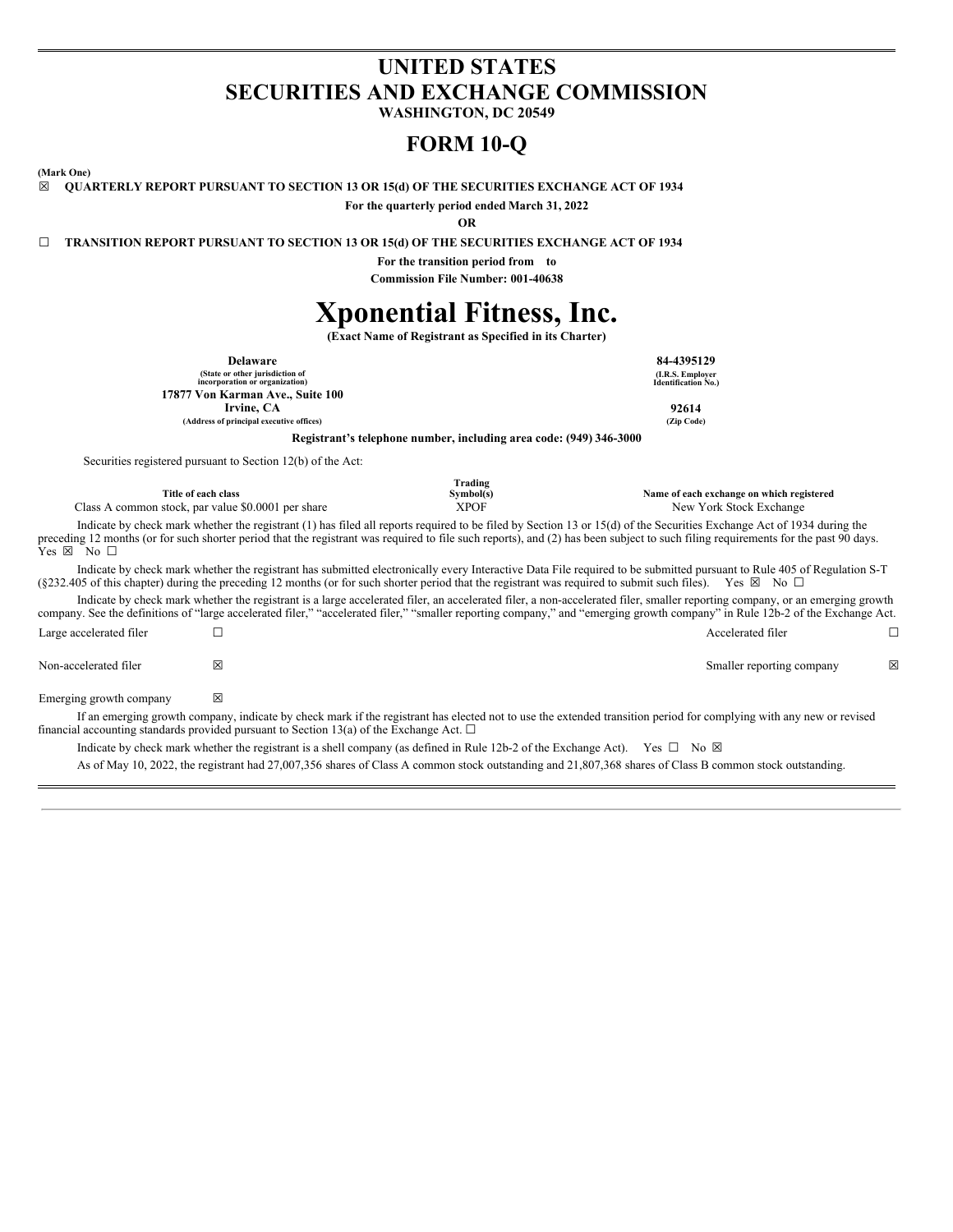| PART I.           | <b>FINANCIAL INFORMATION</b>                                                            |    |
|-------------------|-----------------------------------------------------------------------------------------|----|
| Item 1.           | <b>Financial Statements (Unaudited)</b>                                                 |    |
|                   | <b>Condensed Consolidated Balance Sheets</b>                                            |    |
|                   | <b>Condensed Consolidated Statements of Operations</b>                                  |    |
|                   | Condensed Consolidated Statements of Changes to Stockholder's/Member's Equity (Deficit) |    |
|                   | <b>Condensed Consolidated Statements of Cash Flows</b>                                  |    |
|                   | Notes to Unaudited Condensed Consolidated Financial Statements                          |    |
| Item 2.           | Management's Discussion and Analysis of Financial Condition and Results of Operations   | 28 |
| Item 3.           | <b>Ouantitative and Qualitative Disclosures About Market Risk</b>                       | 41 |
| Item 4.           | <b>Controls and Procedures</b>                                                          | 41 |
| PART II.          | <b>OTHER INFORMATION</b>                                                                | 42 |
| Item 1.           | <b>Legal Proceedings</b>                                                                | 42 |
| Item 1A.          | <b>Risk Factors</b>                                                                     | 42 |
| Item 2.           | Unregistered Sales of Equity Securities and Use of Proceeds                             | 43 |
| Item 3.           | <b>Defaults Upon Senior Securities</b>                                                  | 43 |
| Item 4.           | <b>Mine Safety Disclosures</b>                                                          | 43 |
| Item 5.           | <b>Other Information</b>                                                                | 43 |
| Item 6.           | <b>Exhibits</b>                                                                         | 44 |
| <b>Signatures</b> |                                                                                         | 45 |

**P a g e**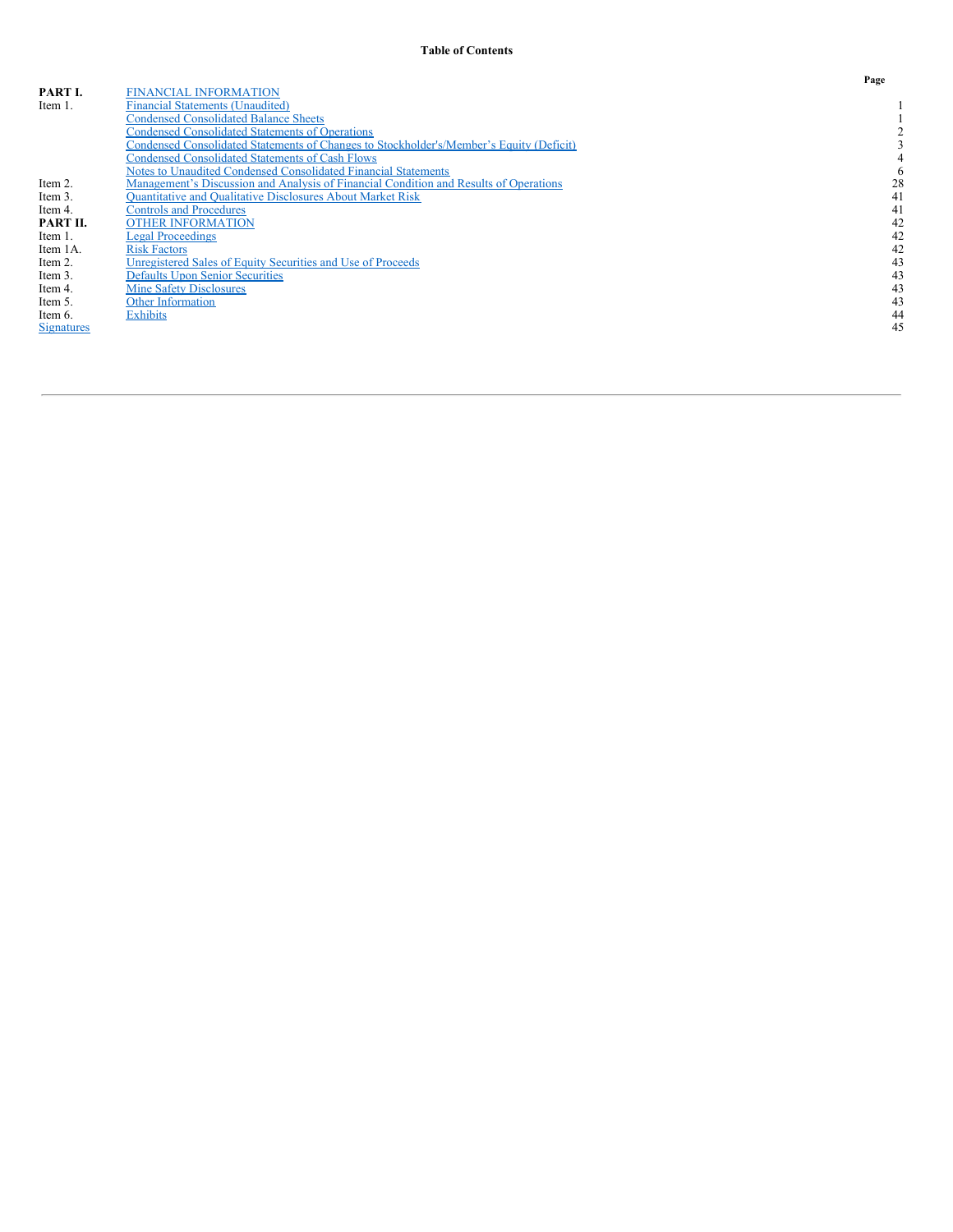# **PART I—FINANCIAL INFORMATION**

# **Xponential Fitness, Inc.**

**Condensed Consolidated Balance Sheets**

**(Unaudited)**

### **(amounts in thousands, except share and per share amounts)**

<span id="page-2-1"></span><span id="page-2-0"></span>

|                                                                                                |              | March 31,<br>2022 | December 31,<br>2021 |                 |
|------------------------------------------------------------------------------------------------|--------------|-------------------|----------------------|-----------------|
| <b>Assets</b>                                                                                  |              |                   |                      |                 |
| Current Assets:                                                                                |              |                   |                      |                 |
| Cash, cash equivalents and restricted cash                                                     | $\mathbb{S}$ | 15,750            | \$                   | 21,320          |
| Accounts receivable, net (Note 10)                                                             |              | 15,865            |                      | 11,702          |
| Inventories                                                                                    |              | 9,217             |                      | 6,928           |
| Prepaid expenses and other current assets                                                      |              | 7,389             |                      | 5,271           |
| Deferred costs, current portion                                                                |              | 4,071             |                      | 3,712           |
| Notes receivable from franchisees, net (Note 10)                                               |              | 2,531             |                      | 2,293           |
| Total current assets                                                                           |              | 54,823            |                      | 51,226          |
| Property and equipment, net                                                                    |              | 13,910            |                      | 12,773          |
| Right-of-use assets                                                                            |              | 16,179            |                      |                 |
| Goodwill                                                                                       |              | 169,073           |                      | 169,073         |
| Intangible assets, net                                                                         |              | 134,532           |                      | 136,863         |
| Deferred costs, net of current portion                                                         |              |                   |                      |                 |
|                                                                                                |              | 42,474            |                      | 42,015          |
| Notes receivable from franchisees, net of current portion (Note 10)                            |              | 3,095             |                      | 3,041           |
| Other assets                                                                                   |              | 558               |                      | 553             |
| <b>Total</b> assets                                                                            | S            | 434,644           | $\mathbb{S}$         | 415,544         |
| Liabilities, redeemable convertible preferred stock and deficit                                |              |                   |                      |                 |
| <b>Current Liabilities:</b>                                                                    |              |                   |                      |                 |
| Accounts payable                                                                               | \$           | 12,359            | S                    | 14,905          |
| Accrued expenses                                                                               |              | 15,818            |                      | 21,045          |
| Deferred revenue, current portion                                                              |              | 25,664            |                      | 22,747          |
| Notes payable                                                                                  |              |                   |                      | 983             |
| Current portion of long-term debt                                                              |              | 2.960             |                      | 2.960           |
| Other current liabilities                                                                      |              | 5,175             |                      | 3,253           |
| Total current liabilities                                                                      |              | 61,976            |                      | 65,893          |
| Deferred revenue, net of current portion                                                       |              | 98,698            |                      | 95,691          |
| Contingent consideration from acquisitions (Note 16)                                           |              | 63,968            |                      | 54,881          |
| Long-term debt, net of current portion, discount and issuance costs                            |              | 127,382           |                      | 127,983         |
| Lease liability                                                                                |              | 18,472            |                      |                 |
| Other liabilities                                                                              |              | 1,529             |                      | 4,675           |
| <b>Total liabilities</b>                                                                       |              | 372,025           |                      | 349,123         |
| Commitments and contingencies (Note 16)                                                        |              |                   |                      |                 |
| Redeemable convertible preferred stock, \$0.0001 par value, 400,000 shares authorized, 200,000 |              |                   |                      |                 |
| shares issued and outstanding as of March 31, 2022 and December 31, 2021                       |              | 327,821           |                      | 276,890         |
| Stockholders' equity (deficit):                                                                |              |                   |                      |                 |
| Undesignated preferred stock, \$0.0001 par value, 4,600,000 shares authorized, none issued     |              |                   |                      |                 |
| and outstanding as of March 31, 2022 and December 31, 2021                                     |              |                   |                      |                 |
| Class A common stock, $$0.0001$ par value, $500,000,000$ shares authorized, $24,249,205$ and   |              |                   |                      |                 |
| 23,898,042 shares issued and outstanding as of March 31, 2022 and December 31, 2021,           |              |                   |                      |                 |
| respectively                                                                                   |              | $\overline{c}$    |                      | 2               |
| Class B common stock, $$0.0001$ par value, $500,000,000$ shares authorized, $24,564,155$ and   |              |                   |                      |                 |
| 22,968,674 shares issued and outstanding as of March 31, 2022 and December 31, 2021,           |              |                   |                      |                 |
| respectively                                                                                   |              | $\overline{2}$    |                      | 2               |
| Additional paid-in capital                                                                     |              | 465.525           |                      | $\qquad \qquad$ |
| Receivable from shareholder (Note 10)                                                          |              | (10,600)          |                      | (10,600)        |
| Accumulated deficit                                                                            |              | (651,352)         |                      | (643, 833)      |
| Total stockholders' deficit attributable to Xponential Fitness, Inc.                           |              | (196, 423)        |                      | (654, 429)      |
| Noncontrolling interests                                                                       |              | (68, 779)         |                      | 443,960         |
| Total stockholders' deficit                                                                    |              | (265, 202)        |                      | (210, 469)      |
| Total liabilities, redeemable convertible preferred stock and deficit                          | $\mathbb{S}$ | 434,644           | $\mathbb{S}$         | 415,544         |

See accompanying notes to condensed consolidated financial statements.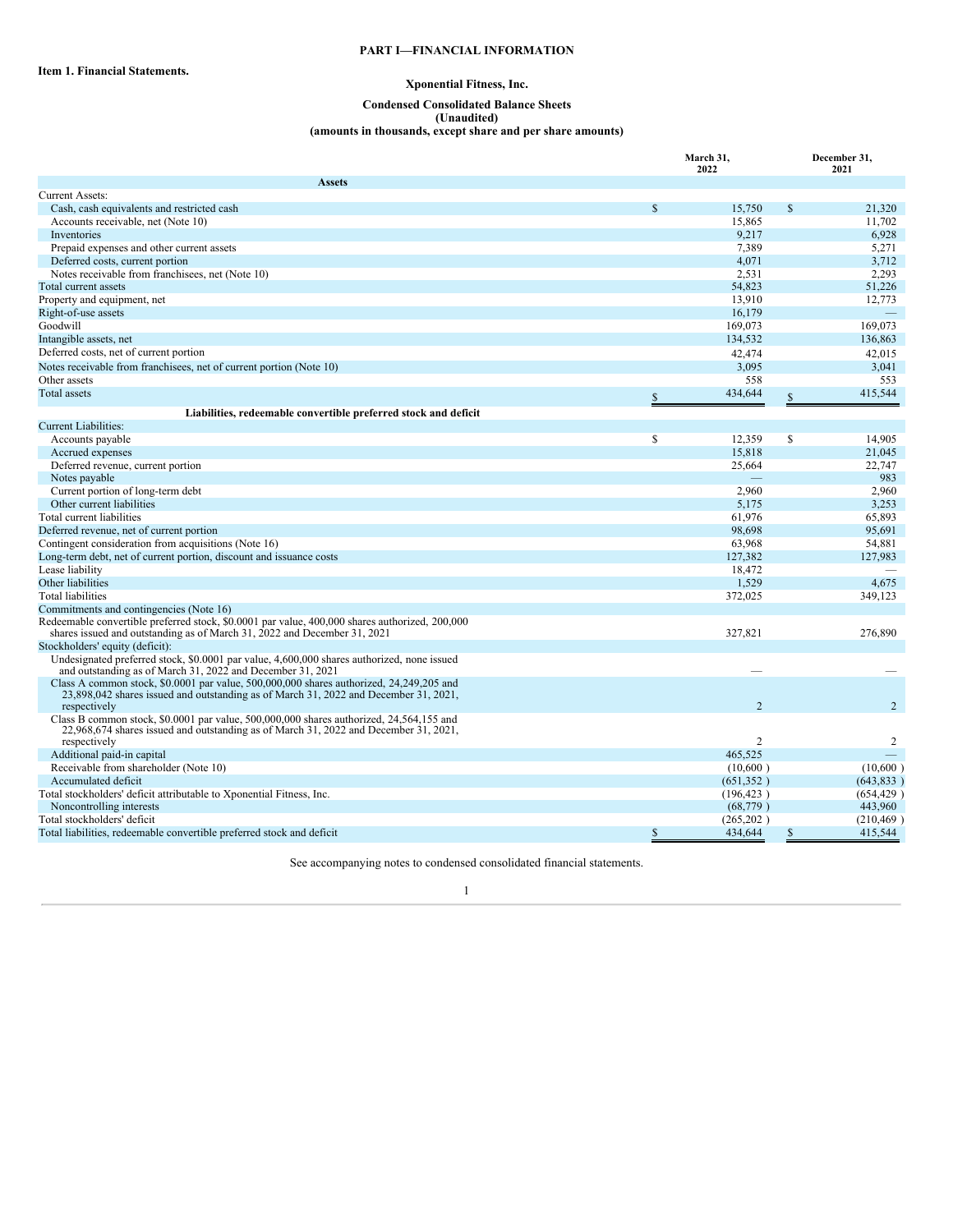# **Xponential Fitness, Inc. Condensed Consolidated Statements of Operations (Unaudited) (amounts in thousands, except share and per share amounts)**

<span id="page-3-0"></span>

|                                                              |    | 2022       |    | 2021    |
|--------------------------------------------------------------|----|------------|----|---------|
| Revenue, net:                                                |    |            |    |         |
| Franchise revenue                                            | \$ | 25,500     | \$ | 13,755  |
| Equipment revenue                                            |    | 7,779      |    | 4,066   |
| Merchandise revenue                                          |    | 6,083      |    | 4,232   |
| Franchise marketing fund revenue                             |    | 4,435      |    | 2,483   |
| Other service revenue                                        |    | 6,565      |    | 4,529   |
| Total revenue, net                                           |    | 50,362     |    | 29,065  |
| Operating costs and expenses:                                |    |            |    |         |
| Costs of product revenue                                     |    | 9,592      |    | 5,344   |
| Costs of franchise and service revenue                       |    | 4,234      |    | 2,319   |
| Selling, general and administrative expenses (Note 10)       |    | 33,919     |    | 16,602  |
| Depreciation and amortization                                |    | 3,492      |    | 2,055   |
| Marketing fund expense                                       |    | 4,355      |    | 2,616   |
| Acquisition and transaction expenses                         |    | 9,544      |    | 350     |
| Total operating costs and expenses                           |    | 65,136     |    | 29,286  |
| Operating loss                                               |    | (14,774)   |    | (221)   |
| Other (income) expense:                                      |    |            |    |         |
| Interest income                                              |    | (389)      |    | (95)    |
| Interest expense (Note 10)                                   |    | 2,861      |    | 4,423   |
| Total other expense                                          |    | 2,472      |    | 4,328   |
| Loss before income taxes                                     |    | (17,246)   |    | (4,549) |
| Income taxes                                                 |    | (2,067)    |    | 201     |
| Net loss                                                     |    | (15, 179)  |    | (4,750) |
| Less: Net loss attributable to noncontrolling interests      |    | (7,660)    |    |         |
| Net loss attributable to Xponential Fitness, Inc.            | \$ | (7,519)    | \$ | (4,750) |
| Net loss per share of Class A common stock:                  |    |            |    |         |
| <b>Basic</b>                                                 | \$ | (1.51)     |    | N/A     |
| Diluted                                                      | S  | (1.51)     |    | N/A     |
| Weighted average shares of Class A common stock outstanding: |    |            |    |         |
| <b>Basic</b>                                                 |    | 22,736,946 |    | N/A     |
| Diluted                                                      |    | 22,736,946 |    | N/A     |
|                                                              |    |            |    |         |

See accompanying notes to condensed consolidated financial statements.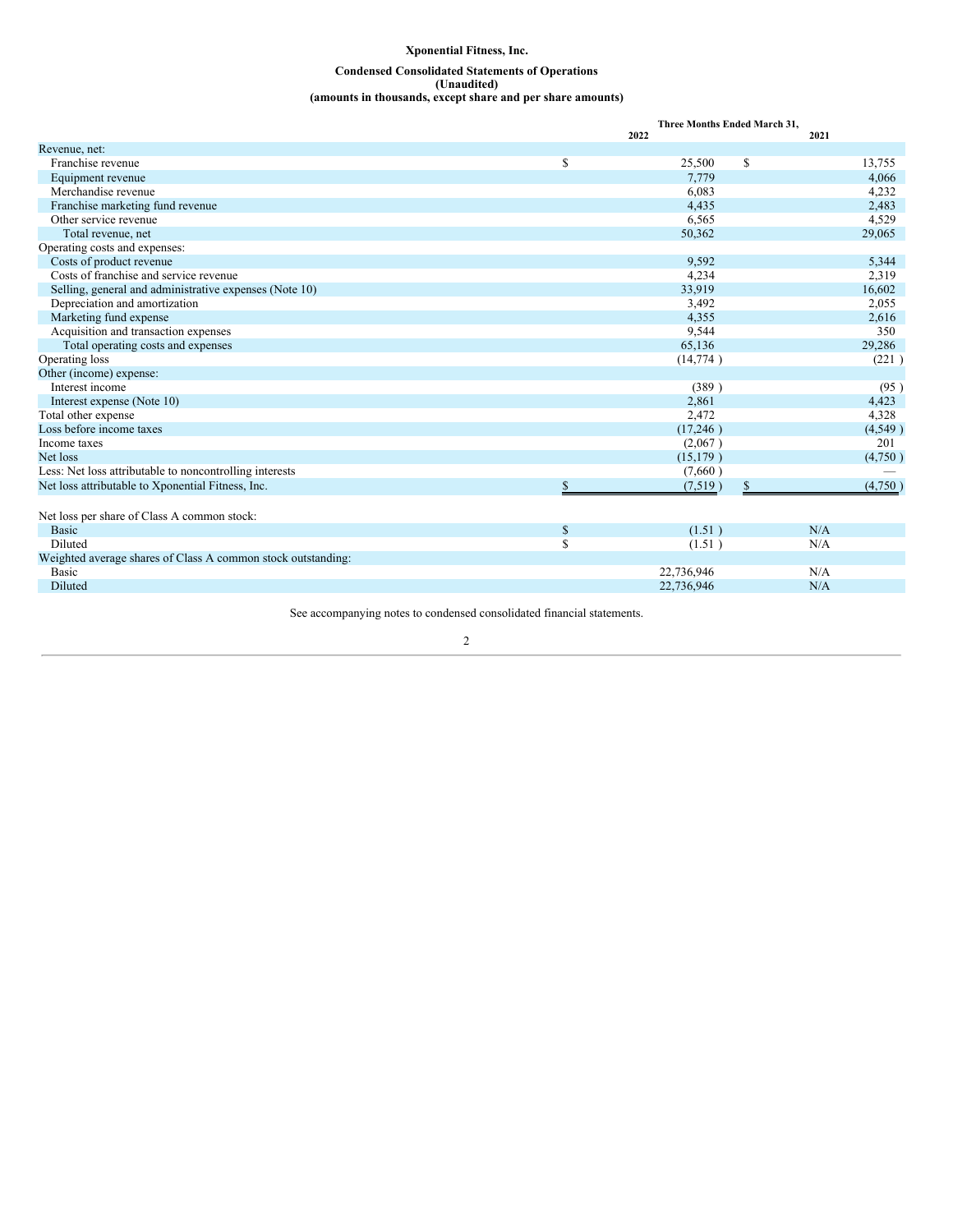# **Condensed Consolidated Statements of Changes to Stockholders'/Member's Equity (Deficit)**

**(Unaudited)**

**(amounts in thousands, except share amounts)**

### **Class A Common Stock Class B Common Stock**

<span id="page-4-0"></span>

|                                                      | <b>Shares</b> | Amount                   | <b>Shares</b>  | Amount         | <b>Additional</b><br>Paid-In<br>Capital | Member's<br>Contributi<br>on | Receivable<br>from<br>Sharehold<br>er | Accumulate<br>a<br>Deficit |                | Noncontrolli<br>ng interests | Total<br><b>Equity</b><br>(Deficit) |
|------------------------------------------------------|---------------|--------------------------|----------------|----------------|-----------------------------------------|------------------------------|---------------------------------------|----------------------------|----------------|------------------------------|-------------------------------------|
| <b>Balance at December 31, 2021</b>                  | 23,898,042    | 2                        | 22,968,67<br>4 | $\overline{2}$ | $\overline{\phantom{a}}$                |                              | 600<br>10.                            | ъ                          | $(643,833)$ \$ | 443,960                      | \$(210, 469)                        |
| Equity-based compensation                            |               |                          |                | $-$            | 2,423                                   |                              |                                       |                            |                | 12.204                       | 14,627                              |
| Net loss                                             |               |                          |                | __             | __                                      |                              |                                       |                            | (7,519)        | (7,660)                      | (15, 179)                           |
| Conversion of Class B shares to Class A shares       | 351,163       | $-$                      | (351, 163)     |                | 517,283                                 |                              |                                       |                            |                | (517, 283)                   |                                     |
| Payment of preferred stock dividend                  | $-$           |                          |                |                | (3,250)                                 | __                           |                                       |                            |                |                              | (3,250)                             |
| Adjustment of preferred stock to redemption<br>value | --            |                          |                | $-$            | (50, 931)                               | __                           |                                       |                            |                | $-$                          | (50, 931)                           |
| Vesting of Class B Shares                            |               | $\overline{\phantom{m}}$ | 1.946.644      |                |                                         |                              |                                       |                            |                |                              |                                     |
| Balance at March 31, 2022                            | 24,249,205    |                          | 24,564,15      |                | 465,525                                 | $-$                          | (10,600)                              |                            | \$ (651,352)   | (68, 779)                    | \$(265,202)                         |

#### **Class A Common Stock Class B Common Stock Shares Amount Shares Amount Additional Paid-In Capital Member's Contributi on Receivable from Member Accumulate d Deficit Noncontrolli ng interests Total Equity Balance at December 31, 2020 —** \$ — **—** \$ — \$ — \$ 113,697 \$ (1,456 ) \$ (107,492 ) \$ — \$ 4,749 Equity-based compensation<br>Net loss 222 — — — 222 Net loss **—** — **—** — — — — (4,750 ) — (4,750 ) Parent contribution of Rumble assets **—** — **—** — — 20,483 — — — 20,483 Distributions to Member **—** — **—** — — (10,600 ) — — — (10,600 ) Payment received from Member, net **—** — **—** — — — 2 — — 2 **Balance at March 31, 2021** — \$ — — \$ — \$ — \$ 123,802 \$ (1,454 ) \$ (112,242 ) \$ — \$ 10,106

See accompanying notes to condensed consolidated financial statements.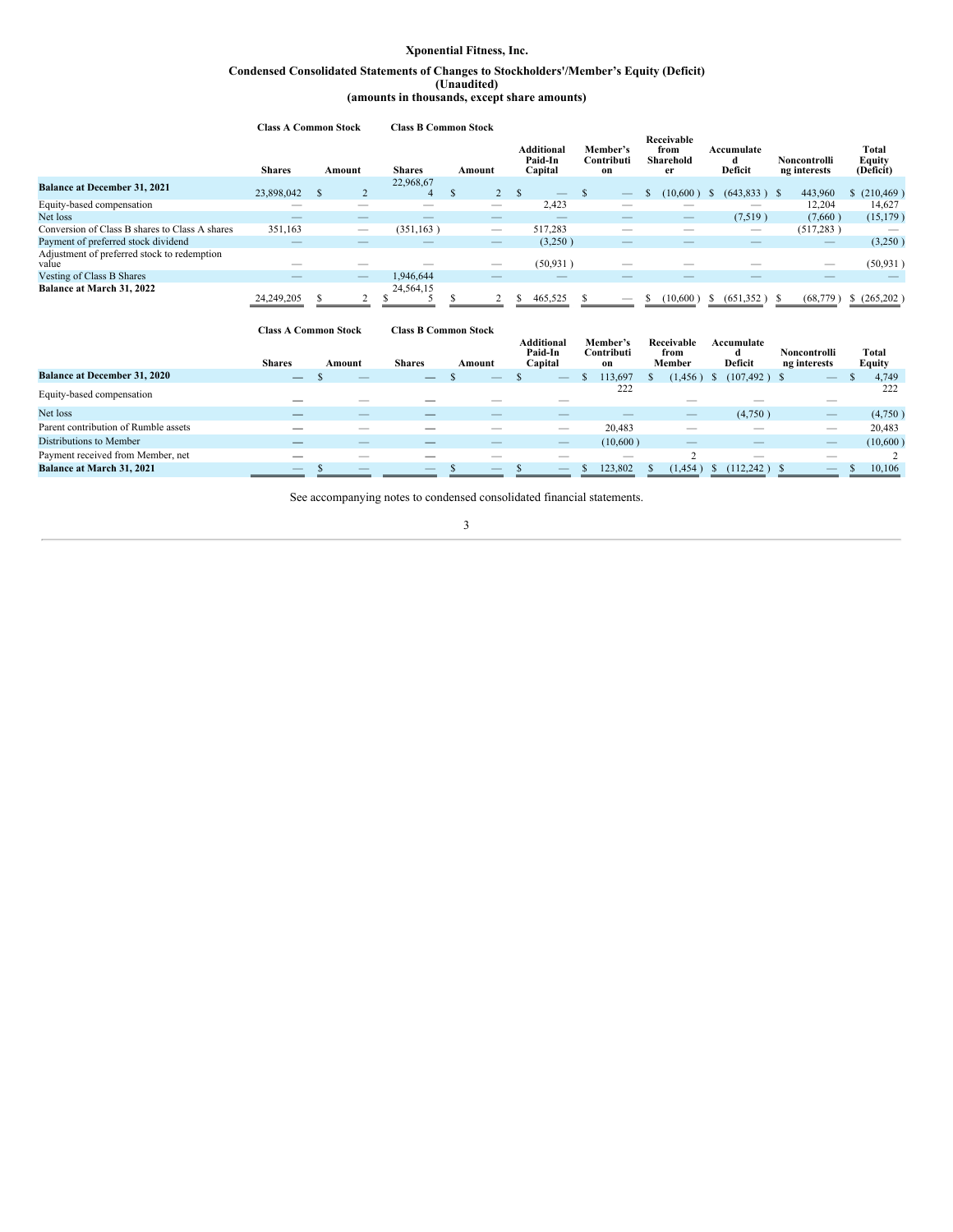# **Xponential Fitness, Inc. Condensed Consolidated Statements of Cash Flows (Unaudited) (amounts in thousands)**

<span id="page-5-0"></span>

|                                                                                           |                          | Three Months Ended March 31, |
|-------------------------------------------------------------------------------------------|--------------------------|------------------------------|
|                                                                                           | 2022                     | 2021                         |
| Cash flows from operating activities:                                                     |                          |                              |
| Net loss                                                                                  | $\mathbb{S}$<br>(15,179) | - S<br>(4,750)               |
| Adjustments to reconcile net loss to net cash provided by (used in) operating activities: |                          |                              |
| Depreciation and amortization                                                             | 3,492                    | 2,055                        |
| Amortization of debt issuance cost                                                        | 33                       | 311                          |
| Amortization of discount on long-term debt                                                | 151                      |                              |
| Change in contingent consideration from acquisitions                                      | 9,546                    | 120                          |
| Bad debt expense (recovery)                                                               | (617)                    | (105)                        |
| Equity-based compensation                                                                 | 15,248                   | 222                          |
| Non-cash interest                                                                         | (208)                    | 226                          |
| Gain on disposal of assets                                                                | (43)                     | $\overline{\phantom{m}}$     |
| Changes in assets and liabilities:                                                        |                          |                              |
| Accounts receivable                                                                       | (3,300)                  | (1,173)                      |
| Inventories                                                                               | (2,289)                  | 430                          |
| Prepaid expenses and other current assets                                                 | (2,117)                  | (985)                        |
| Operating lease right-of-use assets and operating lease liabilities                       | (20)                     | $\overline{\phantom{a}}$     |
| Deferred costs                                                                            | (818)                    | (533)                        |
| Notes receivable, net                                                                     | 5                        | 168                          |
| Accounts payable                                                                          | (2,758)                  | (1,797)                      |
| Accrued expenses                                                                          | (3,650)                  | 491                          |
| Notes payable                                                                             | (983)                    | $\overline{\phantom{0}}$     |
| Other current liabilities                                                                 | 20                       | 65                           |
| Deferred revenue                                                                          | 5,924                    | 5,033                        |
| Other assets                                                                              | (10)                     | (1)                          |
| Other liabilities                                                                         | 461                      | 23                           |
| Net cash provided by (used in) operating activities                                       | 2,888                    | (200)                        |
| Cash flows from investing activities:                                                     |                          |                              |
| Purchases of property and equipment                                                       | (1,798)                  | (1,125)                      |
| Purchase of studios                                                                       |                          | (245)                        |
| Proceeds from sale of assets                                                              | 65                       |                              |
| Purchase of intangible assets                                                             | (316)                    | (288)                        |
| Notes receivable issued                                                                   | (585)                    |                              |
| Notes receivable payment received                                                         | 426                      | $\mathbf{Q}$                 |
| Net cash used in investing activities                                                     | (2,208)                  | (1,649)                      |
| Cash flows from financing activities:                                                     |                          |                              |
| Borrowings from long-term debt                                                            | ÷,                       | 10,600                       |
| Payments on long-term debt                                                                | (740)                    | (925)                        |
| Debt issuance costs                                                                       | (46)                     | (212)                        |
| Payment of preferred stock dividend and deemed dividend                                   | (4,875)                  | $\qquad \qquad -$            |
| Payment of contingent consideration                                                       | (589)                    | (964)                        |
| Distributions to Member                                                                   |                          | (10,600)                     |
| Receipts from Member, net (Note 10)                                                       | $\qquad \qquad$          | -1                           |
| Net cash used in financing activities                                                     | (6,250)                  | (2,100)                      |
| Decrease in cash, cash equivalents and restricted cash                                    | (5,570)                  | (3,949)                      |
| Cash, cash equivalents and restricted cash, beginning of period                           | 21,320                   | 11,299                       |
| Cash, cash equivalents and restricted cash, end of period                                 | \$<br>15,750             | S<br>7,350                   |
|                                                                                           |                          |                              |

See accompanying notes to condensed consolidated financial statements.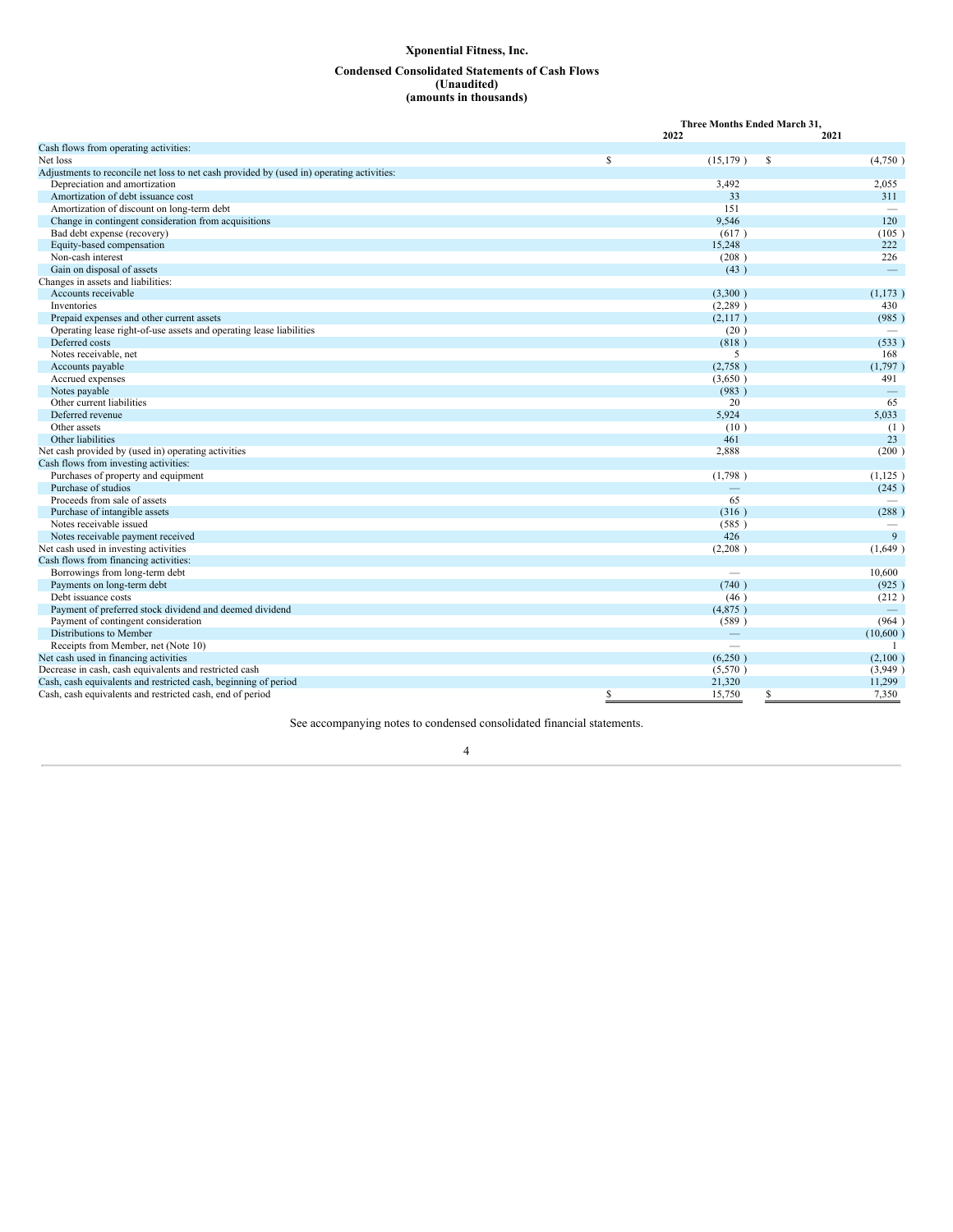# **Xponential Fitness, Inc. Condensed Consolidated Statements of Cash Flows (Unaudited) (amounts in thousands)**

|                                                   | 2022   | Three Months Ended March 31.<br>2021 |        |  |
|---------------------------------------------------|--------|--------------------------------------|--------|--|
| Supplemental cash flow information:               |        |                                      |        |  |
| Interest paid                                     | 2,499  |                                      | 3,810  |  |
| Income taxes paid                                 | 146    |                                      | 49     |  |
| Operating cash flows used in operating leases     | 908    |                                      |        |  |
| Noncash investing and financing activity:         |        |                                      |        |  |
| Capital expenditures accrued                      | 807    |                                      | 552    |  |
| Parent contribution of Rumble assets              | _      |                                      | 20,483 |  |
| Adjustment of preferred stock to redemption value | 50.931 |                                      |        |  |

See accompanying notes to condensed consolidated financial statements.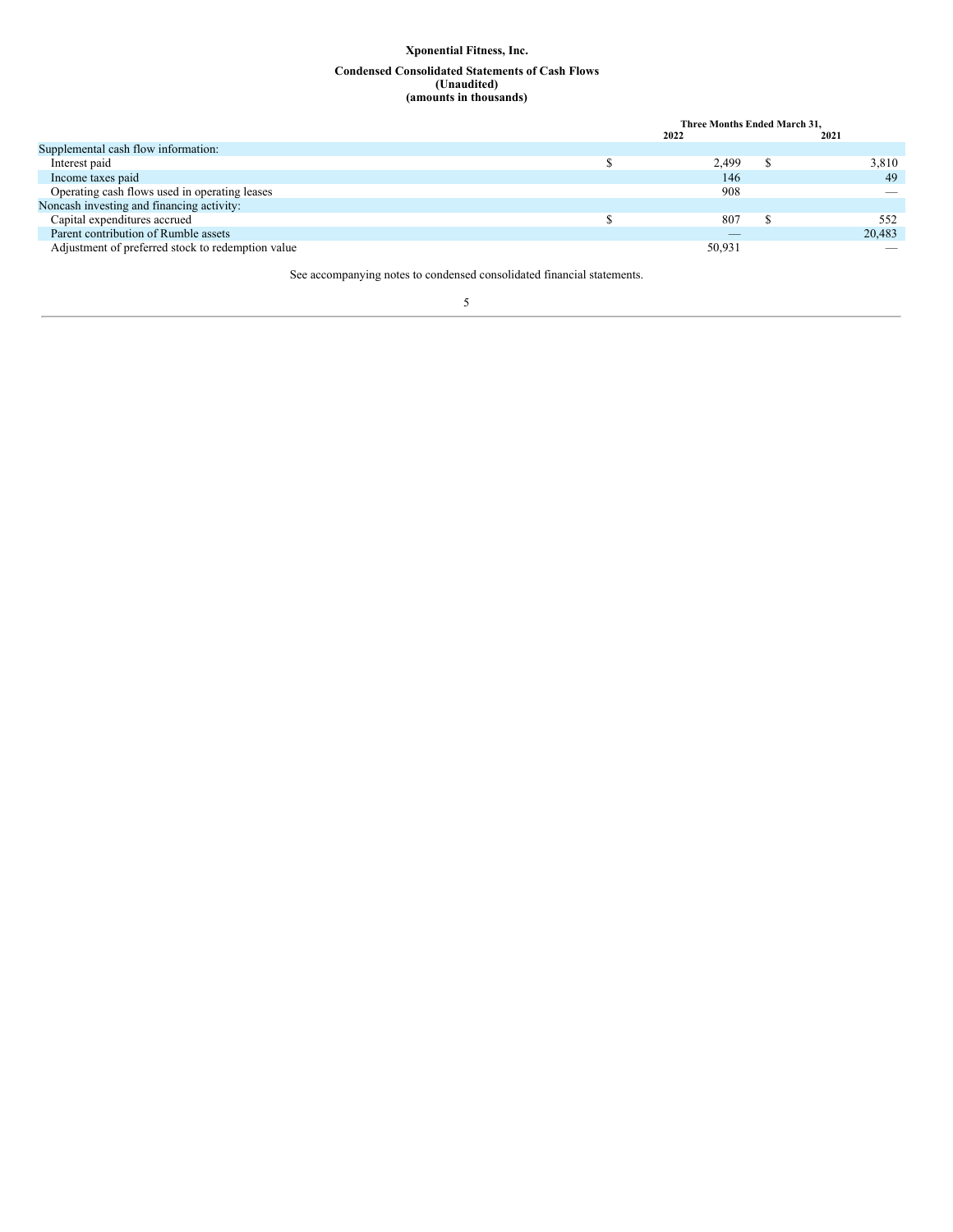Notes to Condensed Consolidated Financial Statements (Unaudited) (amounts in thousands, except share, per share and unit amounts)

#### <span id="page-7-0"></span>**Note 1 – Nature of Business and Operations**

Xponential Fitness, Inc. (the "Company" or "XPO Inc."), was formed as a Delaware corporation on January 14, 2020. On July 23, 2021, the Company completed an initial public offering ("IPO") of 10,000,000 shares of Class A common stock and entered into a series of transactions to implement an internal reorganization. Pursuant to a reorganization into a holding company structure, the Company is a holding company with its principal asset being an ownership interest in Xponential Fitness LLC ("XPO LLC") through its ownership interest in Xponential Intermediate Holdings, LLC ("XPO Holdings"). Information for any period prior to July 23, 2021 relates to XPO LLC.

XPO LLC was formed on August 11, 2017 as a Delaware limited liability company for the sole purpose of franchising fitness brands in several verticals within the boutique fitness industry. XPO LLC is a wholly owned subsidiary of XPO Holdings, which was formed on February 24, 2020, and prior to the IPO, ultimately, H&W Franchise Holdings, LLC (the "Parent"). Prior to the formation of XPO Holdings, the Company was a wholly owned subsidiary of H&W Franchise Intermediate Holdings, LLC (the "Member").

As of March 31, 2022, the Company's portfolio of ten brands consists of: "Club Pilates," a Pilates facility franchisor; "CycleBar," a premier indoor cycling franchise; "StretchLab," a fitness concept offering one-on-one assisted stretching services; "Row House," a rowing concept that provides an effective and efficient workout centered around the sport of rowing; "YogaSix," a yoga concept that concentrates on connecting to one's body in a way that is energizing; "AKT" and "Pure Barre," which are dancebased concepts that provide a combination of personal training and movement based techniques; "Stride," a running concept that offers treadmill-based high-intensity interval training and strength-training; "Rumble," a boxing concept that offers boxing-inspired group fitness classes, which was acquired on March 24, 2021; and "BFT," a highintensity interval training concept that combines functional, high-energy strength, cardio and conditioning-based classes, designed to achieve the unique health goals of its members, which was acquired on October 13, 2021. The Company, through its brands, licenses its proprietary systems to franchisees who in turn operate studios to promote training and instruction programs to their club members within each vertical. In addition to franchised studios, the Company operated 20 and 49 company-owned transition studios as of March 31, 2022 and 2021, respectively.

In connection with the IPO, XPO Inc. entered into a series of transactions to implement an internal reorganization, (the "Reorganization Transactions"). The pre-IPO members of XPO Holdings (the "Pre-IPO LLC Members") who retained their equity ownership in the form of limited liability company units (the "LLC Units"), immediately following the consummation of the Reorganization Transactions are referred to as "Continuing Pre-IPO LLC Members." Because XPO Inc. manages and operates the business and controls the strategic decisions and day-to-day operations of XPO LLC through its ownership of XPO Holdings and because it also has a substantial financial financial interest in XPO LLC through its ownership of XPO Holdings, it consolidates the financial results of XPO LLC and XPO Holdings, and a portion of its net income/(loss) is allocated to the noncontrolling interest to reflect the entitlement of the Continuing Pre-IPO LLC Members to a portion of XPO Holdings' net income or loss.

Immediately following the closing of the IPO, XPO LLC is the predecessor of the Company for financial reporting purposes. As the sole managing member of XPO LLC, the Company operates and controls all of the business and affairs of XPO LLC. The Reorganization Transactions are accounted for as a reorganization of entities under common control. As a result, the condensed consolidated financial statements of the Company recognize the assets and liabilities received in the Reorganization Transactions at their historical carrying amounts, as reflected in the historical consolidated financial statements of XPO LLC. The Company consolidates XPO LLC on its condensed consolidated financial statements and records a noncontrolling interest related to the Class B units held by the Class B stockholders on its condensed consolidated balance sheet and statement of operations.

**Basis of presentation** – The Company's condensed consolidated financial statements have been prepared in accordance with accounting principles generally accepted in the United States ("GAAP"). In the opinion of management, the Company has made all adjustments necessary to present fairly the condensed consolidated statements of operations, balance sheets, changes in stockholders'/member's equity (deficit), and cash flows for the periods presented. Such adjustments are of a normal, recurring nature. These unaudited condensed consolidated financial statements should be read in conjunction with the consolidated financial statements and related notes thereto included in the Company's Annual Report on Form 10-K for the year ended December 31, 2021 filed with the Securities and Exchange Commission (the "SEC"). Interim results of operations are not necessarily indicative of results of operations to be expected for a full year.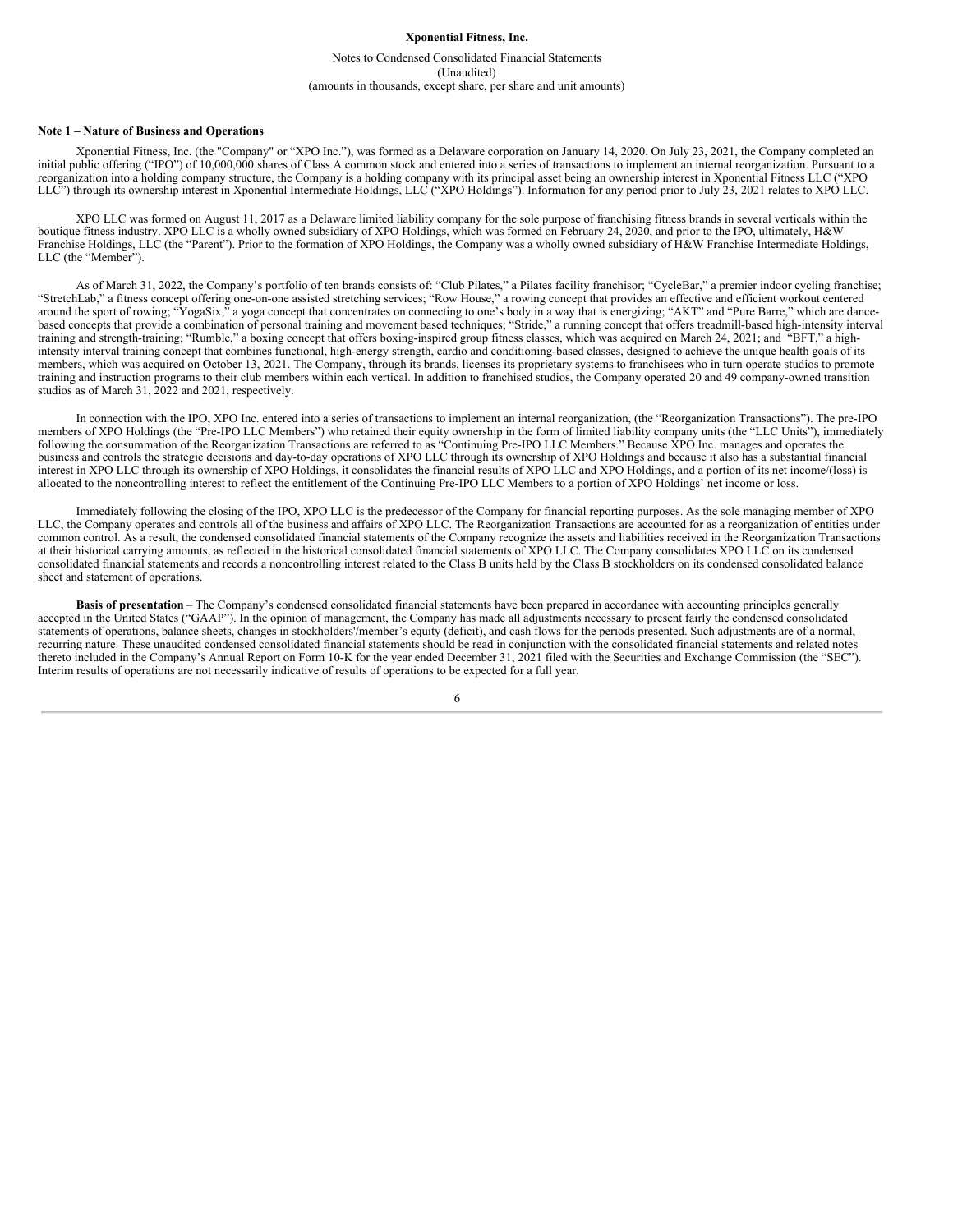### Notes to Condensed Consolidated Financial Statements (Unaudited)

(amounts in thousands, except share, per share and unit amounts)

On October 13, 2021 and March 24, 2021, the Company acquired the rights to franchise the BFT and Rumble concepts, respectively, and has included the results of operations of BFT and Rumble in its condensed consolidated statement of operations from the acquisition dates forward. See Note 3 for additional information.

**Principles of consolidation** – The Company's consolidated financial statements include the accounts of its wholly owned subsidiaries. All intercompany transactions have been eliminated in consolidation.

**Use of estimates** – The preparation of the consolidated financial statements in conformity with GAAP requires management to make estimates and assumptions that affect the reported amounts of assets and liabilities and the disclosure of contingent assets and liabilities as of the date of the consolidated financial statements. Actual results could differ from these estimates under different assumptions or conditions.

### **Note 2 – Summary of Significant Accounting Policies**

**Segment and geographic information** –The Company operates in one reportable and operating segment. During the three months ended March 31, 2022 and 2021, the Company generated revenue outside the United States of \$3,380 and \$315, respectively. As of March 31, 2022 and December 31, 2021, the Company did not have material assets located outside of the United States.

**Cash, cash equivalents and restricted cash** – The Company considers all highly liquid investments with an original maturity of 90 days or less to be cash equivalents.

The Company has marketing fund restricted cash, which can only be used for activities that promote the Company's brands. Restricted cash was \$1,596 and \$1,427 at March 31, 2022 and December 31, 2021, respectively.

**Accounts receivable and allowance for doubtful accounts** – Accounts receivable primarily consist of amounts due from franchisees and vendors. These receivables primarily relate to royalties, advertising contributions, equipment and product sales, training, vendor commissions and other miscellaneous charges. Receivables are unsecured; however, the franchise agreements provide the Company the right to withdraw funds from the franchisee's bank account or to terminate the franchise for nonpayment. On a periodic basis, the Company evaluates its accounts receivable balance and establishes an allowance for doubtful accounts based on a number of factors, including evidence of the franchisee's ability to comply with credit terms, economic conditions and historical receivables. Account balances are written off against the allowance after all means of collection have been exhausted and the potential for recovery is considered remote. At March 31, 2022 and December 31, 2021, the allowance for doubtful accounts was \$1,413 and \$2,193, respectively.

**Accrued expenses** – Accrued expenses consisted of the following:

|                                                             | March 31,<br>2022 |        |  | December 31,<br>2021 |
|-------------------------------------------------------------|-------------------|--------|--|----------------------|
| Accrued compensation                                        |                   | 2,883  |  | 4.248                |
| Contingent consideration from acquisitions, current portion |                   | 3,724  |  | 3,678                |
| Sales tax accruals                                          |                   | 6.253  |  | 6.003                |
| Legal accruals                                              |                   | 457    |  | 2,932                |
| Accrued deemed dividend                                     |                   | 1.625  |  | 3,250                |
| Other accruals                                              |                   | 876    |  | 934                  |
| Total accrued expenses                                      |                   | 15.818 |  | 21,045               |

**Comprehensive income** – The Company does not have any components of other comprehensive income recorded within the consolidated financial statements and therefore does not separately present a consolidated statement of comprehensive income in the condensed consolidated financial statements.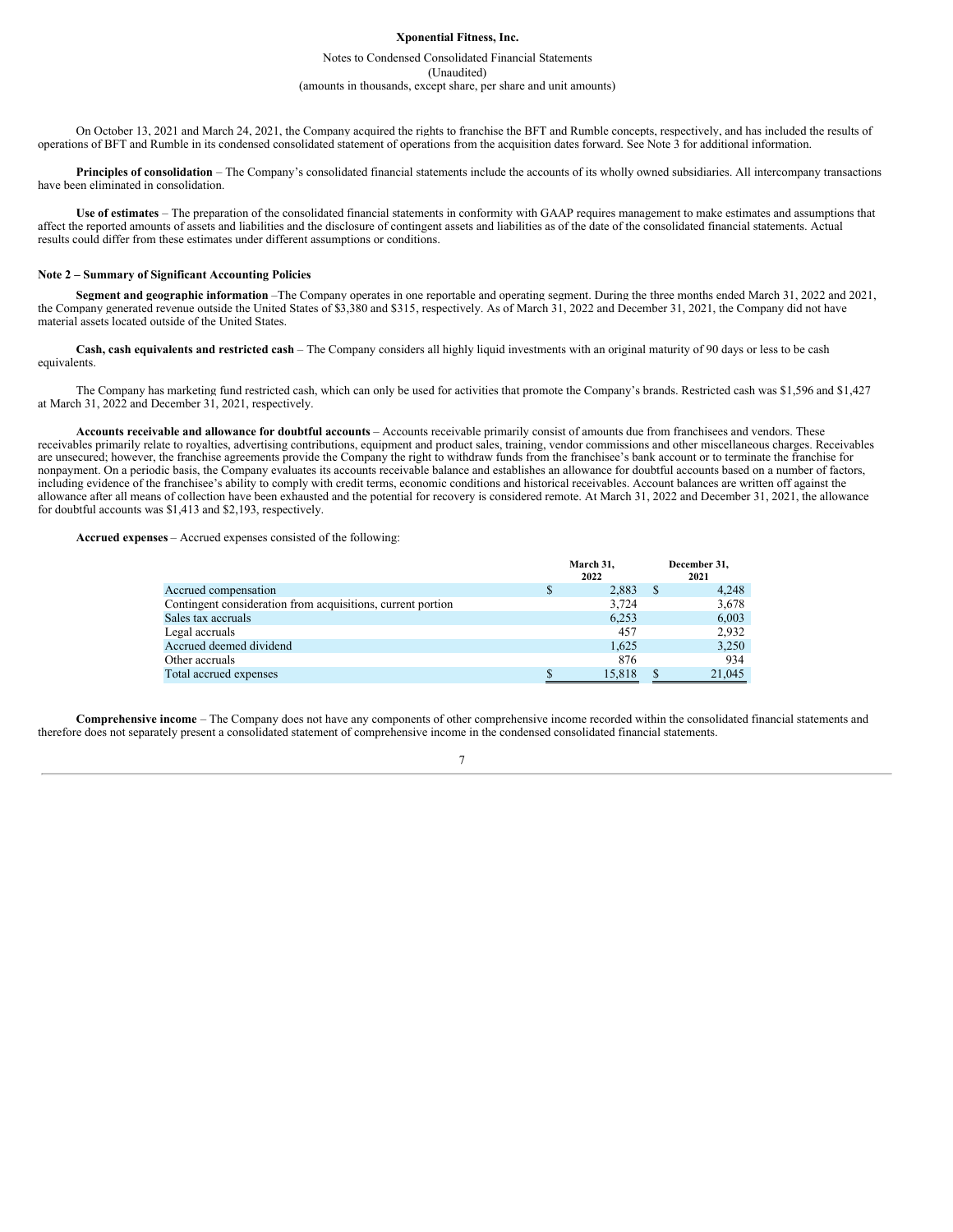### Notes to Condensed Consolidated Financial Statements (Unaudited)

(amounts in thousands, except share, per share and unit amounts)

**Fair value measurements** – Accounting Standards Codification ("ASC") Topic 820, *Fair Value Measurements and Disclosures*, applies to all financial assets and financial liabilities that are measured and reported on a fair value basis and requires disclosure that establishes a framework for measuring fair value and expands disclosure about fair value measurements. ASC 820 establishes a valuation hierarchy for disclosures of the inputs to valuations used to measure fair value.

This hierarchy prioritizes the inputs into three broad levels as follows:

*Level 1* – Inputs are unadjusted quoted prices in active markets for identical assets or liabilities that can be accessed at the measurement date.

*Level 2* – Inputs include quoted prices for similar assets and liabilities in active markets, quoted prices for identical or similar assets or liabilities in markets that are not active, inputs other than quoted prices that are observable for the asset or liability (i.e., interest rates and yield curves), and inputs that are derived principally from or corroborated by observable market data by correlation or other means (market corroborated inputs).

Level 3 – Unobservable inputs that reflect assumptions about what market participants would use in pricing the asset or liability. These inputs would be based on the best information available, including the Company's own data.

The Company's financial instruments include cash, restricted cash, accounts receivable, notes receivable, accounts payable, accrued expenses and notes payable. The carrying amounts of these financial instruments approximates fair value due to their short maturities, proximity of issuance to the balance sheet date or variable interest rate.

**Redeemable convertible preferred stock** – The redeemable convertible preferred stock (the "Convertible Preferred") becomes redeemable at the option of the holder as of a specific date unless an event that is not probable of occurring happens before that date. Therefore, the Company determined that it is probable that the Convertible Preferred will become redeemable based on the passage of time. The Company has elected to recognize changes in the redemption value immediately as they occur and adjust the carrying amount of the instrument to equal the redemption value at the end of each reporting period.

**Noncontrolling interests** – Noncontrolling interests represent the economic interests of XPO LLC held by Class B common stockholders. Income or loss is attributed to the noncontrolling interests based on the weighted average LLC interests outstanding during the period. The noncontrolling interests' ownership percentage can fluctuate over time as the Class B common stockholders elect to exchange their shares of Class B common stock for Class A common stock.

**Earnings (loss) per share** – Basic earnings (loss) per share is calculated by dividing the earnings (loss) attributable to Class A common stockholders by the number of weighted-average shares of Class A common stock outstanding. Shares of Class B common stock do not share in the earnings or losses of the Company and are therefore not participating securities. As such, separate presentation of basic and diluted earnings (loss) per share of Class B common stock under the two-class method has not been presented.

Diluted earnings (loss) per share adjusts the basic earnings (loss) per share calculation for the potential dilutive impact of common shares such as equity awards using the treasury-stock method. Diluted earnings (loss) per share considers the impact of potentially dilutive securities except in periods in which there is a loss because the inclusion of the potential common shares would have an anti-dilutive effect. Shares of Class B common stock are considered potentially dilutive shares of Class A common stock; however, related amounts have been excluded from the computation of diluted earnings (loss) per share of Class A common stock because the effect would have been anti-dilutive under the if-converted and two-class methods.

Prior to the IPO, XPO LLC had one class of membership interest which was held by the Member. Earnings per share data is not provided in the condensed consolidated financial statements for periods prior to the IPO as XPO LLC was a single-member limited liability company with only one unit.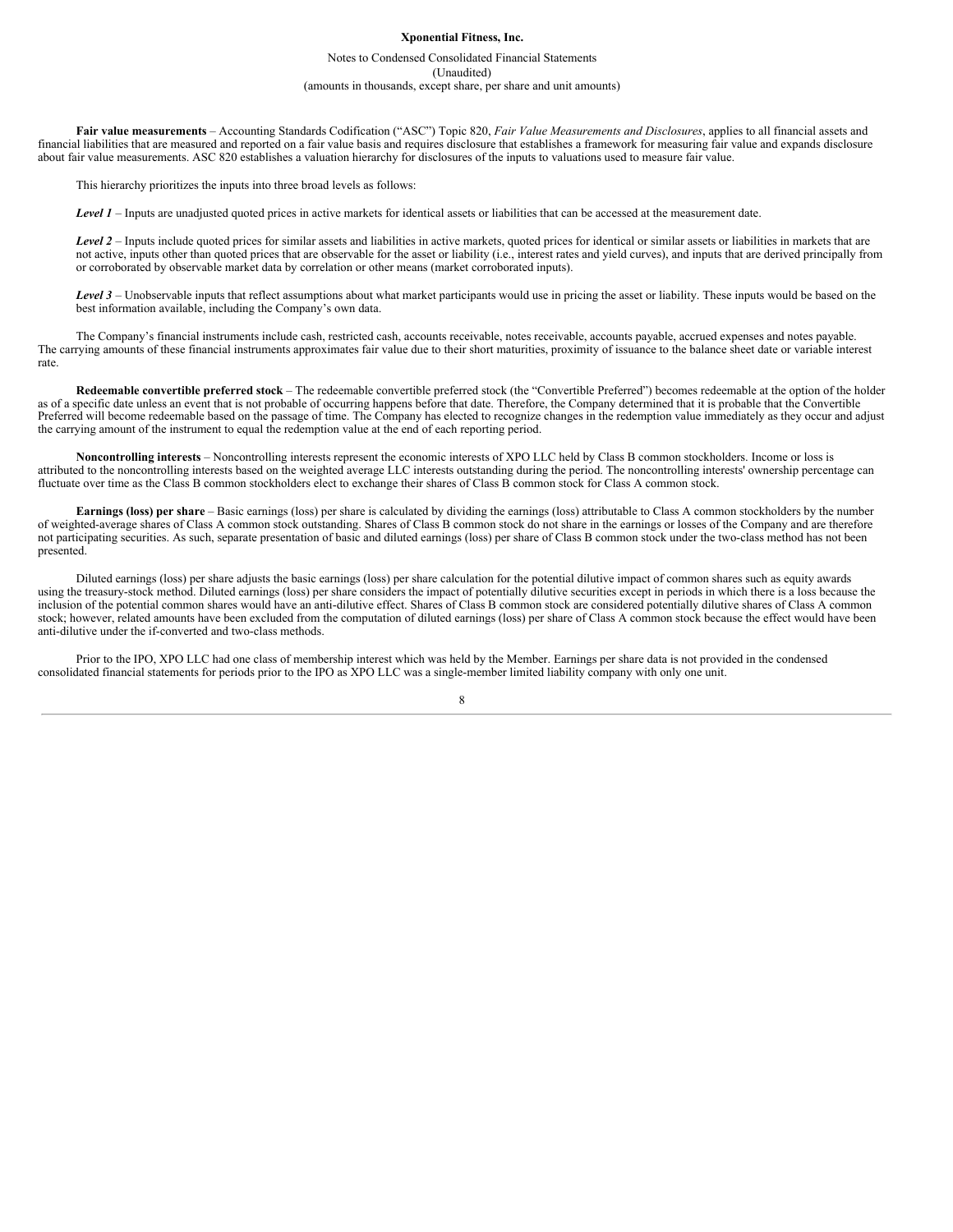# **Xponential Fitness, Inc.** Notes to Condensed Consolidated Financial Statements (Unaudited) (amounts in thousands, except share, per share and unit amounts)

**Income taxes** – The Company accounts for income taxes under the asset and liability method, which requires the recognition of deferred tax assets and liabilities ("DTAs" and "DTLs") for the expected future tax consequences of events that have been included in the financial statements. Under this method, the Company determines DTAs and DTLs on the basis of the differences between the financial statement and tax bases of assets and liabilities by using enacted tax rates in effect for the year in which the differences are expected to reverse. The effect of a change in tax rates on DTAs and DTLs is recognized in income in the period that includes the enactment date. The Company recognizes DTAs to the extent that it believes that these assets are more likely than not to be realized. In making such a determination, the Company considers all available positive and negative evidence, including future reversals of existing taxable temporary differences, projected future taxable income, tax-planning strategies, carryback potential if permitted under the tax law, and results of recent operations. If the Company determines that it would be able to realize DTAs in the future in excess of the net recorded amount, an adjustment to the DTA valuation allowance would be made, which would reduce the provision for income taxes.

The Company records uncertain tax positions in accordance with ASC Topic 740 on the basis of a two-step process in which the Company (1) determines whether it is more likely than not that the tax positions will be sustained on the basis of the technical merits of the position and (2) for those tax positions that meet the more-likelythan-not recognition threshold, recognizes the largest amount of tax benefit that is more than 50 percent likely to be realized upon ultimate settlement with the related tax authority. The Company does not have any uncertain tax positions. The Company recognizes potential interest and penalties, if any, related to income tax matters in income tax expense. The Company did not incur any interest or penalties for the three months ended March 31, 2022 and 2021.

#### **Recently adopted accounting pronouncements** –

*Accounting for leases* – On January 1, 2022, the Company adopted ASU No. 2016-02, "Leases (Topic 842)" utilizing the effective date method for the initial application. Under Topic 842, the Company elected the package of practical expedients to not reassess (1) the classification of existing leases, (2) whether any expired or existing contracts are or contain leases and (3) initial direct costs for any existing leases. The Company did not elect the practical expedient pertaining to land easements, as it is not applicable to its leases. Additionally, the Company did not elect to use the practical expedient that permits a reassessment of lease terms for existing leases using hindsight. The Company's lease agreements generally contain lease and non-lease components. Non-lease components primarily include payments for common area maintenance. The Company applied the practical expedient as an accounting policy for classes of underlying assets that have fixed payments for non-lease components, to not separate non-lease components from lease components and instead to account for them together as a single lease component, which increases the amount of lease assets and corresponding liabilities. Payments under lease arrangements are primarily fixed, however, certain lease agreements contain variable payments, which are expensed as incurred and not included in the operating lease assets and liabilities.

As a result of the adoption of Topic 842, the condensed consolidated financial statements for 2022 are presented under the new standard, while the comparative periods presented are not adjusted and continue to be reported in accordance with the Company's historical accounting policy. This standard requires all lessees to recognize a right-of-use asset and a lease liability, initially measured at the present value of the lease payments, for all leases with a term greater than 12 months. The adoption of the new lease standard had a significant impact on the Company's condensed consolidated balance sheets due to the recognition of \$17,597 of right-of-use assets for operating leases and a corresponding lease obligation of \$21,826 on January 1, 2022. The adoption of Topic 842 did not have a material impact on the Company's lease classification or on its statements of operations and liquidity. See Note 9, for information regarding the Company's adoption of Topic 842 and the Company's undiscounted future lease payments and the timing of those payments.

### **Recently issued accounting pronouncements** –

The Company qualifies as an "emerging growth company" under the Jumpstart Our Business Startups Act of 2012 (the "JOBS Act"). An emerging growth company may take advantage of reduced reporting requirements and is relieved of certain other significant requirements that are otherwise generally applicable to public companies. As an emerging growth company, the JOBS Act permits the Company an extended transition period for complying with new or revised accounting standards affecting public companies. The Company has elected to use this extended transition period.

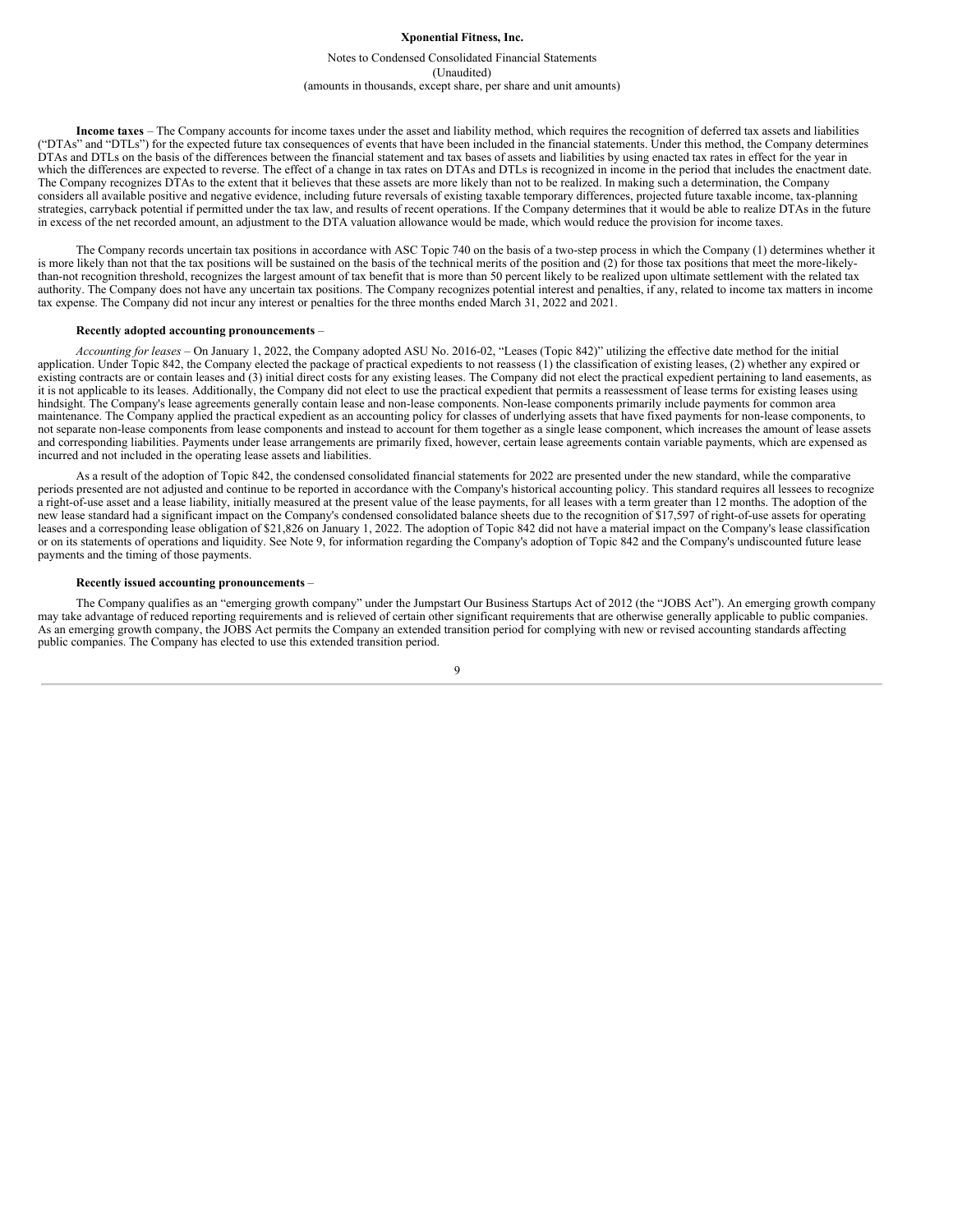### Notes to Condensed Consolidated Financial Statements (Unaudited) (amounts in thousands, except share, per share and unit amounts)

*Credit Losses* – In June 2016, the Financial Accounting Standards Board (the "FASB") issued ASU No. 2016-13, "Financial Instruments—Credit Losses (Topic 326)." The standard introduces a new model for recognizing credit losses on financial instruments based on an estimate of current expected credit losses and will apply to trade receivables. The new guidance will be effective for the Company's annual and interim periods beginning after December 15, 2022. The Company is currently evaluating the impact of the adoption of the standard on the condensed consolidated financial statements.

*Reference Rate Reform* – In March 2020, the FASB issued ASU No. 2020-04, "Reference Rate Reform (Topic 848): Facilitation of the Effects of Reference Rate Reform on Financial Reporting." ASU 2020-04 provides optional expedients and exceptions for applying GAAP to contracts, hedging relationships and other transactions affected by the expected transition away from reference rates that are expected to be discontinued, such as LIBOR. ASU 2020-04 was effective upon issuance. The Company may elect to apply the guidance prospectively through December 31, 2022. The Company is currently evaluating the impact of the adoption of the standard on the condensed consolidated financial statements.

*Business Combinations* – In October 2021, the FASB issued ASU No. 2021-08, "Business Combinations (Topic 805): Accounting for Contract Assets and Contract Liabilities from Contracts with Customers." ASU 2021-08 primarily addresses the recognition and measurement of acquired revenue contracts with customers at the date of and after a business combination. The amendment improves comparability by specifying for all acquired revenue contracts regardless of their timing of payment (1) the circumstances in which the acquirer should recognize contract assets and contract liabilities that are acquired in a business combination and (2) how to measure those contract assets and contract liabilities. This results in better comparability for revenue contracts with customers acquired in a business combination and revenue contracts with customers not acquired in a business combination. ASU 2021-08 is effective for fiscal years beginning after December 15, 2022, including interim periods within those fiscal years with early adoption permitted. The Company is currently evaluating the impact of the adoption of the standard on the condensed consolidated financial statements.

#### **Note 3 – Acquisitions and Dispositions**

The Company completed the following acquisitions which contain Level 3 fair value measurements related to the recognition of goodwill and intangibles.

#### *Studios*

During the three months ended March 31, 2021, the Company entered into an agreement with a franchisee under which the Company repurchased two studios to operate as company-owned transition studios. The aggregate purchase price for the acquisitions was \$245, less \$10 of net deferred revenue and deferred costs resulting in total purchase consideration of \$235. The following summarizes the aggregate fair values of the assets acquired and liabilities assumed:

| Property and equipment      |     |
|-----------------------------|-----|
| Reacquired franchise rights | 164 |
| Total purchase price        |     |

The fair value of reacquired franchise rights was based on the excess earnings method and are considered to have an approximate eight-year life. Inputs used in the methodologies primarily included sales forecasts, projected future cash flows and discount rate commensurate with the risk involved. The acquisition was not material to the results of operations of the Company.

During the three months ended March 31, 2022 and 2021, the Company refranchised nine and four company-owned transition studios, respectively, and received no proceeds and recorded no gain or loss on disposal of the studio assets. The Company is actively seeking to refranchise the remaining company-owned transition studios, although it expects to hold a small number of strategic transition studios for a limited time while facilitating the transfer of these studios to new or existing franchisees.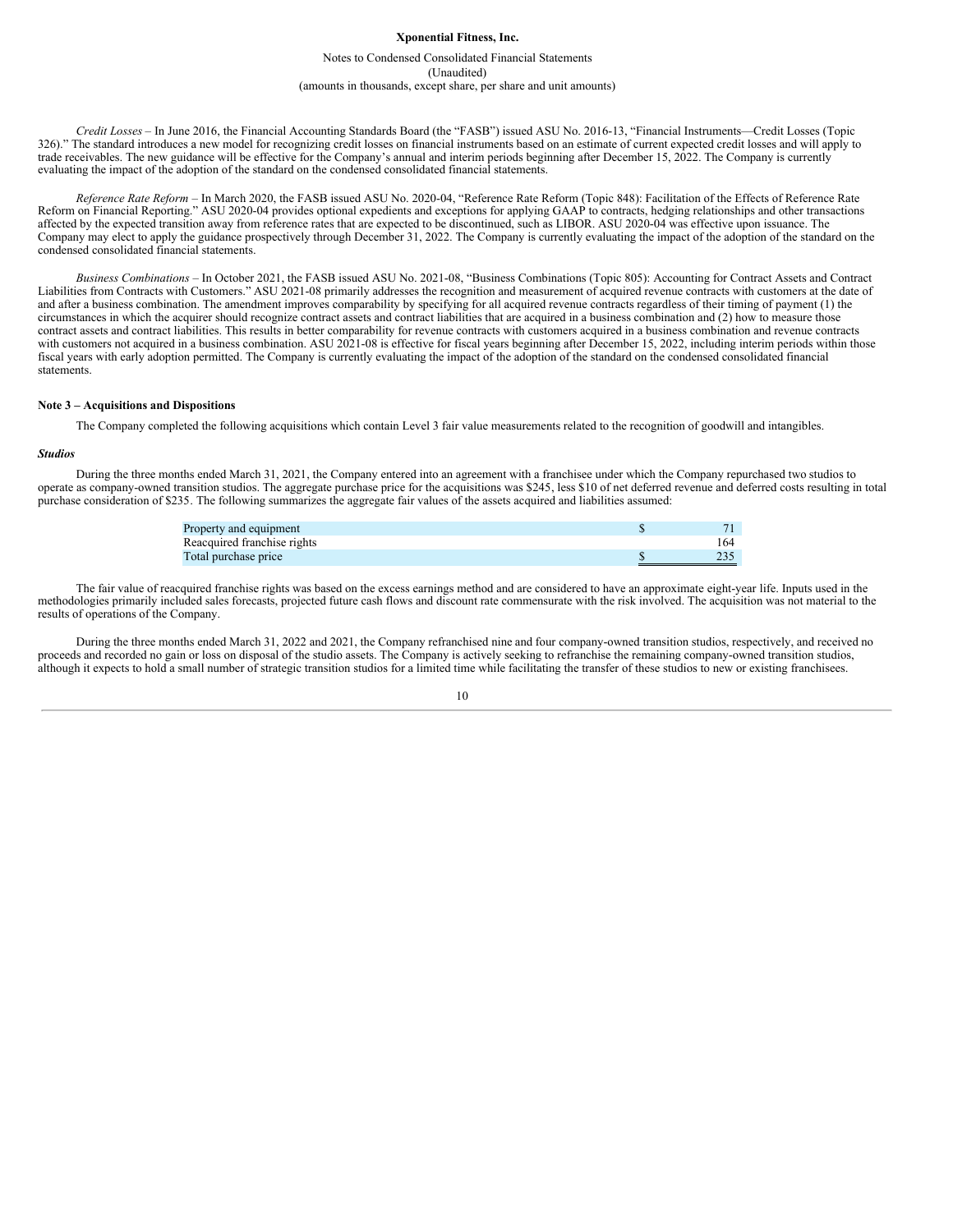### Notes to Condensed Consolidated Financial Statements (Unaudited)

(amounts in thousands, except share, per share and unit amounts)

When the Company believes that a studio will be refranchised for a price less than its carrying value, but does not believe the studio has met the criteria to be classified as held for sale, the Company reviews the studio for impairment. The Company evaluates the recoverability of the studio assets by comparing estimated sales proceeds plus holding period cash flows, if any, to the carrying value of the studio. For studio assets that are not deemed to be recoverable, the Company recognizes impairment for any excess of carrying value over the fair value of the studios, which is based on the expected net sales proceeds. During the three months ended March 31, 2022 and 2021, the Company did not record any impairment charge, which is a level 3 measurement.

#### *BFT*

On October 13, 2021, the Company entered into an Asset Purchase Agreement ("APA") with GRPX Live Pty Ltd., an Australian corporation, and its affiliates (the "Seller") whereby the Company acquired certain assets relating to the concept and brand known as BFT™. Assets acquired include franchise rights, brand, intellectual property and the rights to manage and license the franchise business (the "Franchise System"). The Company also assumed certain contingent liabilities associated with the purchased assets and provided certain indemnifications to the Seller. This acquisition is expected to enhance the Company's franchise offerings and provide a platform for future growth, which the Company believes is complementary to its portfolio of franchises.

Consideration for the transaction included cash of \$60,000 AUD (\$44,322 USD based on the currency exchange rate as of the purchase date). In addition, the Company agreed to pay contingent consideration to the Seller consisting of quarterly cash payments based on the sales of the Franchise System and equipment packages in the U.S. and Canada, as well as a percentage of royalties collected by the Company, provided that aggregate minimum payments of \$5,000 AUD (approximately \$3,694 USD based on the currency exchange rate as of the purchase date) are required to be paid to the Seller for the two-year period ending December 31, 2023 and the aggregate amount of such payments for the two-year period ending December 31, 2023 is subject to a maximum of \$14,000 AUD (approximately \$10,342 USD based on the currency exchange rate as of the purchase date). Based on the purchase price allocation, the Company determined that the fair value of the estimated contingent consideration liability as of the acquisition date is \$9,388 and is recorded in accrued expenses and contingent consideration from acquisitions in the condensed consolidated balance sheets. See Note 16 for additional information.

In addition, the Company entered into a Master Franchise Agreement ("MFA") with an affiliate of the Seller (the "Master Franchisee"), pursuant to which the Company granted the Master Franchisee the master franchise rights for the BFTTM brands in Australia, New Zealand and Singapore. In exchange, the Company will receive certain fees and royalties, including a percentage of the revenue generated by the Master Franchisee under the MFA. The MFA contains an option for the Company to repurchase the master franchise rights granted under the MFA in either 2023 or 2024 at a purchase price based on the Master Franchisee's EBITDA. If the Company (or a designee of the Company) does not exercise the option pursuant to the terms of the MFA, then the Company might be required to pay a cancellation fee to the Master Franchisee which might be material to the Company. If the Master Franchisee rejects an offer to repurchase the franchise rights, then the cancellation fee is not required to be paid.

At the acquisition date, there were certain claims and lawsuits against the Seller for which the Company has agreed to indemnify the Seller. The claims and lawsuits relate to alleged patent and trademark infringements. Plaintiff alleges that plaintiff has suffered, and is likely to continue to suffer, loss and damage due to breach of the patents by the Seller and is seeking damages or in the alternative an account of profits. The Seller has filed a cross-claim alleging that the defendant's two Australian patents are, and always have been, invalid and that they should be revoked. The Court held a trial in December 2020, and on February 14, 2022, the Court issued a decision holding that the Plaintiff's claims of infringement were invalid and that even if they were valid, the Seller did not infringe upon these patents and trademarks. In addition, the Plaintiff has brought related claims for patent infringement against the Seller in the United States District Court for Delaware, and these actions are currently pending.

As a part of the purchase accounting, the Company has not recorded any liability for the potential cancelation fee (which was evaluated in accordance with ASC 805, *Business Combinations*) and potential legal indemnification liability (which was evaluated in accordance with ASC 450, *Contingencies*). The Company continues to evaluate additional information in relation to these matters, including information that existed as of the acquisition date.

The transaction was accounted for as a business combination using the acquisition method of accounting, which requires the assets acquired and the liabilities assumed to be recorded at their respective fair value as of the date of the transaction. The excess of the purchase price over the estimated fair value of the net assets and liabilities was allocated to goodwill. The Company determined the estimated fair values after review and consideration of relevant information as of the acquisition date, including discounted cash flows, quoted market prices and estimates made by management.

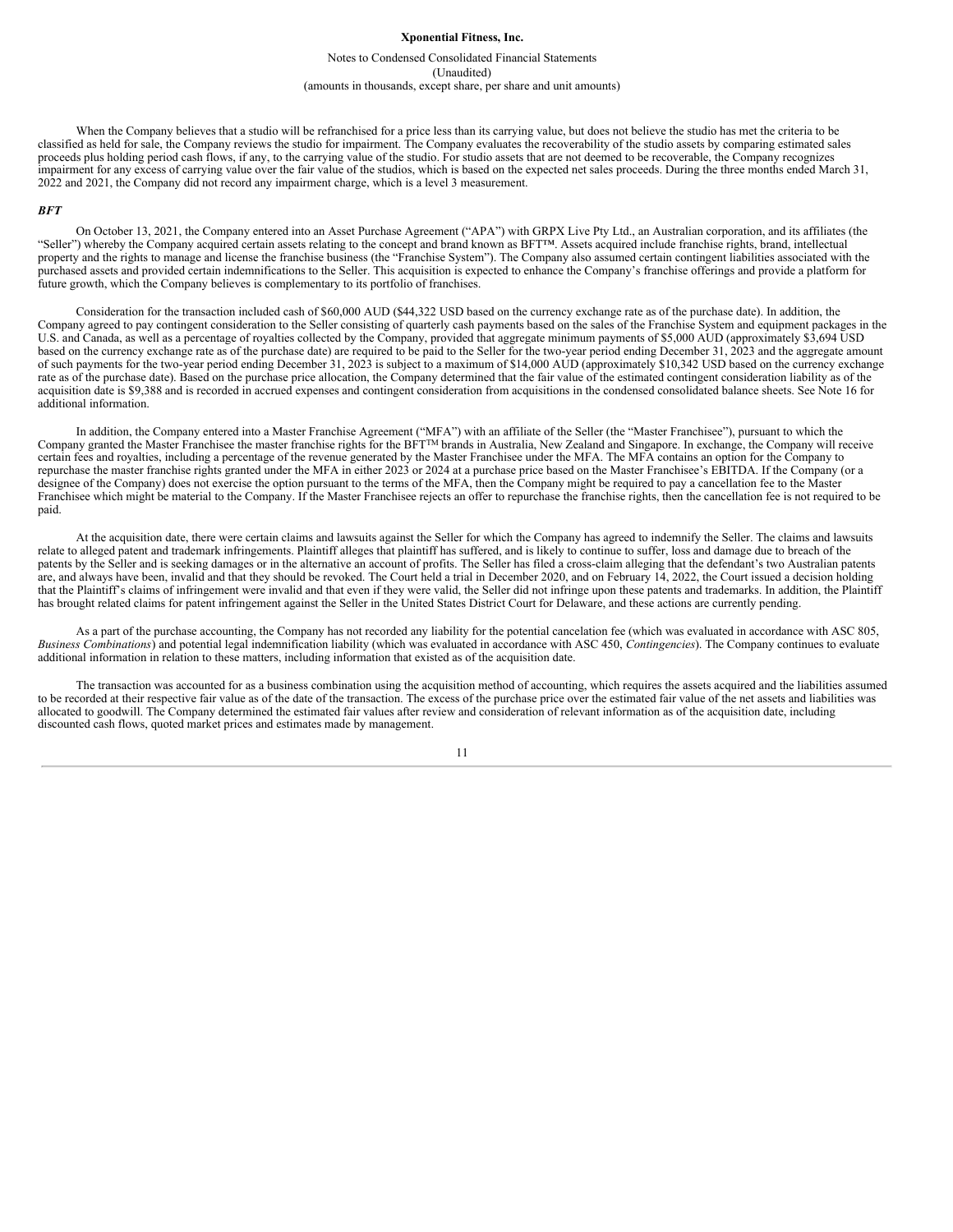# Notes to Condensed Consolidated Financial Statements

(Unaudited)

(amounts in thousands, except share, per share and unit amounts)

The allocation of the purchase price presented below was based on management's estimate of the fair values of the acquired assets and assumed liabilities using valuation techniques including income, cost and market approaches. These valuation techniques incorporate the use of expected future revenues, cash flows and growth rates as well as estimated discount rates commensurate with the risk involved. Trademark was valued using the relief from royalty method and is considered to have a 10-year life. Franchise agreements were valued using the excess earnings method and are considered to have an approximate 8.5-year life. Internal use software was valued using the cost method and is considered to have a three-year life. The goodwill of \$21,210 arising from the acquisition consists largely of the synergies expected from combining the operations of the Company and BFT. The acquisition was not material to the results of operations of the Company.

The following table summarizes the fair values of the assets acquired and liabilities assumed as of the acquisition date based on the purchase price allocation:

| Goodwill              | 21.210 |
|-----------------------|--------|
| Franchise agreements  | 24,100 |
| Trademark             | 8.100  |
| Internal use software | 300    |
| Total purchase price  | 53,710 |

Goodwill and intangible assets recognized from this acquisition are expected to be tax deductible.

#### *Rumble*

On March 24, 2021, the Parent entered into a contribution agreement with Rumble Holdings LLC; Rumble Parent LLC and Rumble Fitness LLC (the "Selling Parties") to acquire the franchise rights, brand, intellectual property and the rights to manage and license the "Rumble" franchise business. The Parent issued shares of the Parent's Class A units equivalent to 1,300,032 shares of Class A common stock, which were used to fund the acquisition, and are subject to partial forfeiture if certain events occur. Additional units equivalent to 2,024,445 shares of Class A common stock were issued to the Selling Parties, which units will vest if share prices ranging from \$50.62 to \$75.56 are met, or if the Company or the Parent has a change of control. In connection with the contribution agreement, the Parent agreed to provide up to \$20,000 in debt financing to the Selling Parties. See Note 8 for additional information. The Parent contributed all assets acquired from the Selling Parties to XPO LLC. The fair value of all the Parent's Class A units issued to the Selling Parties was determined to be \$20,483 and is a Level 3 measurement. The Company estimated the value of the Parent's shares using Level 3 input factors including the fair value of the acquired entity, negotiated values with the sellers of the acquired entity, recent equity recapitalizations of the Parent, comparable industry transactions, adjusted EBITDA multiples ranging from 15 to 18 and the estimated fair value of the Company's reporting units.

The Selling Parties are engaged in the business of operating fitness studios under the "Rumble" name which offer their customers boxing-inspired group fitness classes under the "Rumble" trade name, in addition to offering at home on-demand and live workouts on Rumble TV. The Company will also offer its customers related ancillary products and services related to this concept. The transaction terms include purchasing exclusive rights to establish and operate franchises under the "Rumble" trade name and use certain related assets for the purpose of establishing a franchise system. This acquisition is expected to enhance the Company's franchise offerings and provide a platform for future growth, which the Company believes is complementary to its portfolio of franchises.

The transaction was accounted for as a business combination using the acquisition method of accounting, which requires the assets acquired to be recorded at their respective fair value as of the date of the transaction. The Company determined the estimated fair values after review and consideration of relevant information as of the acquisition date, including discounted cash flows, quoted market prices and estimates made by management. The fair values assigned to tangible and intangible assets acquired are based on management's estimates and assumptions. The following table summarizes the fair values of the assets acquired and liabilities assumed:

| Goodwill             | 8.183  |
|----------------------|--------|
| Franchise agreements | 10.900 |
| Trademark            | 1.400  |
| Total purchase price | 20.483 |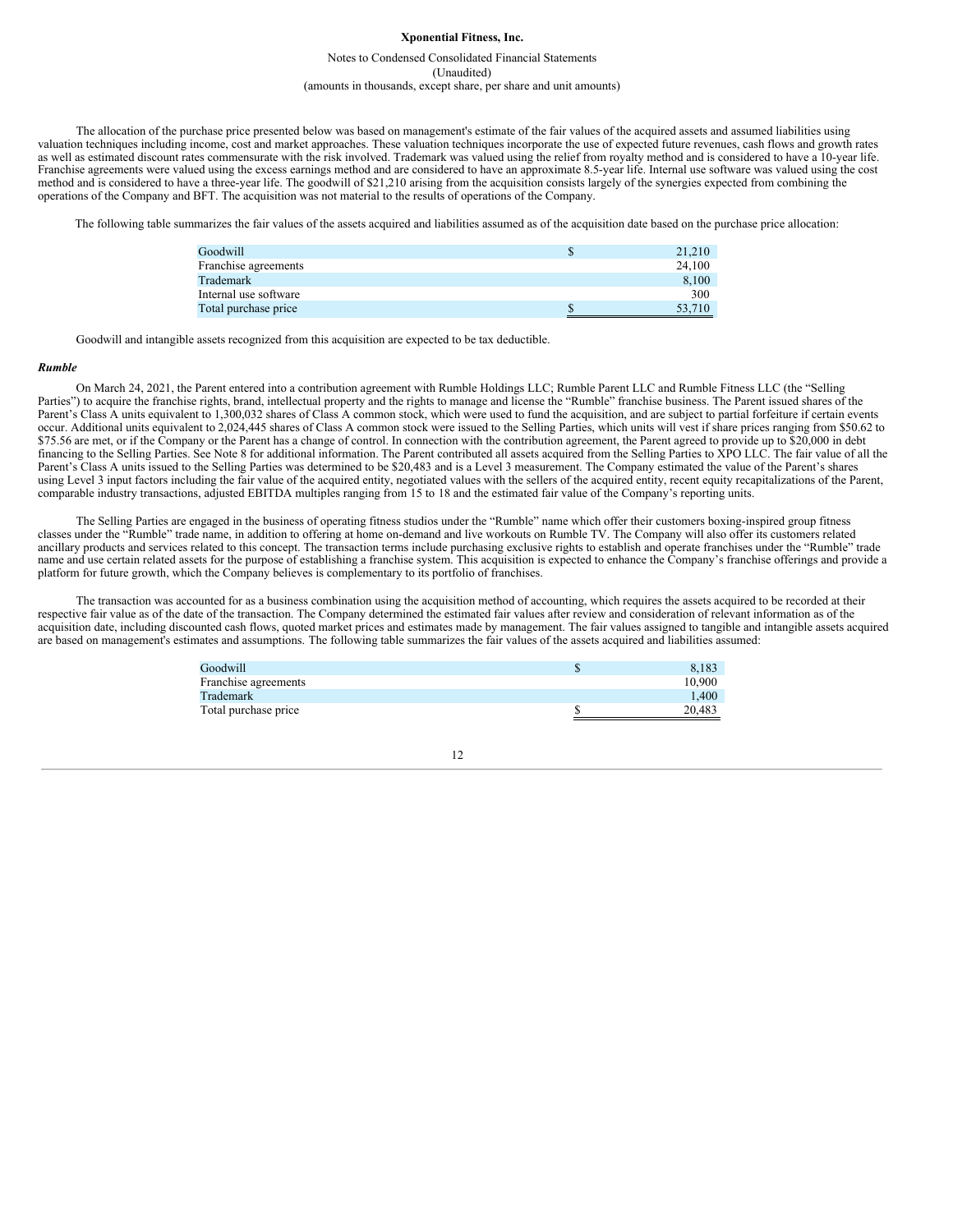### Notes to Condensed Consolidated Financial Statements (Unaudited) (amounts in thousands, except share, per share and unit amounts)

The consideration resulted in goodwill of \$8,183, which consists largely of the synergies and economies of scale expected from combining the assets of Rumble with the Company's franchise servicing operations. The fair values, which are Level 3 measurements, of the recognizable intangible assets are comprised of trademarks and franchise agreements. The fair value of trademarks was estimated by the relief from royalty method and are considered to have a ten-year life. The fair value of the franchise agreements was based on the excess earnings method and are considered to have a ten-year life. Inputs used in the methodologies primarily included sales forecasts, projected future cash flows, royalty rate and discount rate commensurate with the risk involved. The acquisition was not material to the results of operations of the Company.

In connection with the Reorganization Transactions, the Parent merged with and into XPO Holdings. As a result, the shares issued to Rumble Holdings LLC, are treated as a liability on the Company's balance sheet instead of equity and are therefore subject to a quarterly fair value remeasurement on a mark-to-market basis as a derivative liability. The contingent consideration liability recorded at the IPO date was \$23,100. See Note 16 for additional information.

Goodwill and intangible assets recognized from this acquisition are not expected to be tax deductible.

During the three months ended March 31, 2021, the Company incurred \$229 of transaction costs directly related to the Rumble acquisition, which is included in acquisition and transaction expenses in the condensed consolidated statements of operations.

# **Note 4 – Contract Liabilities and Costs from Contracts with Customers**

**Contract liabilities** – Contract liabilities consist of deferred revenue resulting from franchise fees, development fees and master franchise fees paid by franchisees, which are recognized over time on a straight-line basis over the franchise agreement term. The Company also receives upfront payments from vendors under agreements that give the vendors access to franchisees' members to provide certain services to the members ("brand fees"). Revenue from the upfront payments is recognized on a straightline basis over the agreement term and is reported in other service revenue. Also included in the deferred revenue balance are non-refundable prepayments for merchandise and equipment, as well as revenues for training, service revenue and on-demand fees for which the associated products or services have not yet been provided to the customer. The Company classifies these contract liabilities as either current deferred revenue or non-current deferred revenue in the condensed consolidated balance sheets based on the anticipated timing of delivery. The following table reflects the change in franchise development and brand fee contract liabilities for the three months ended March 31, 2022. Other deferred revenue amounts of \$14,564 are excluded from the table as the original expected duration of the contracts is one year or less.

|                                                                                          |   | Franchise<br>development |                   |   |         |
|------------------------------------------------------------------------------------------|---|--------------------------|-------------------|---|---------|
|                                                                                          |   | fees                     | <b>Brand fees</b> |   | Total   |
| Balance at December 31, 2021                                                             | S | 100.653                  | 5.980             | S | 106,633 |
| Revenue recognized that was included in deferred<br>revenue at the beginning of the year |   | (5, 435)                 | (838)             |   | (6,273) |
| Deferred revenue recorded as settlement in<br>purchase accounting                        |   | (12)                     |                   |   | (12)    |
| Increase, excluding amounts recognized as revenue<br>during the year                     |   | 9.450                    |                   |   | 9.450   |
| Balance at March 31, 2022                                                                |   | 104,656                  | 5.142             |   | 109,798 |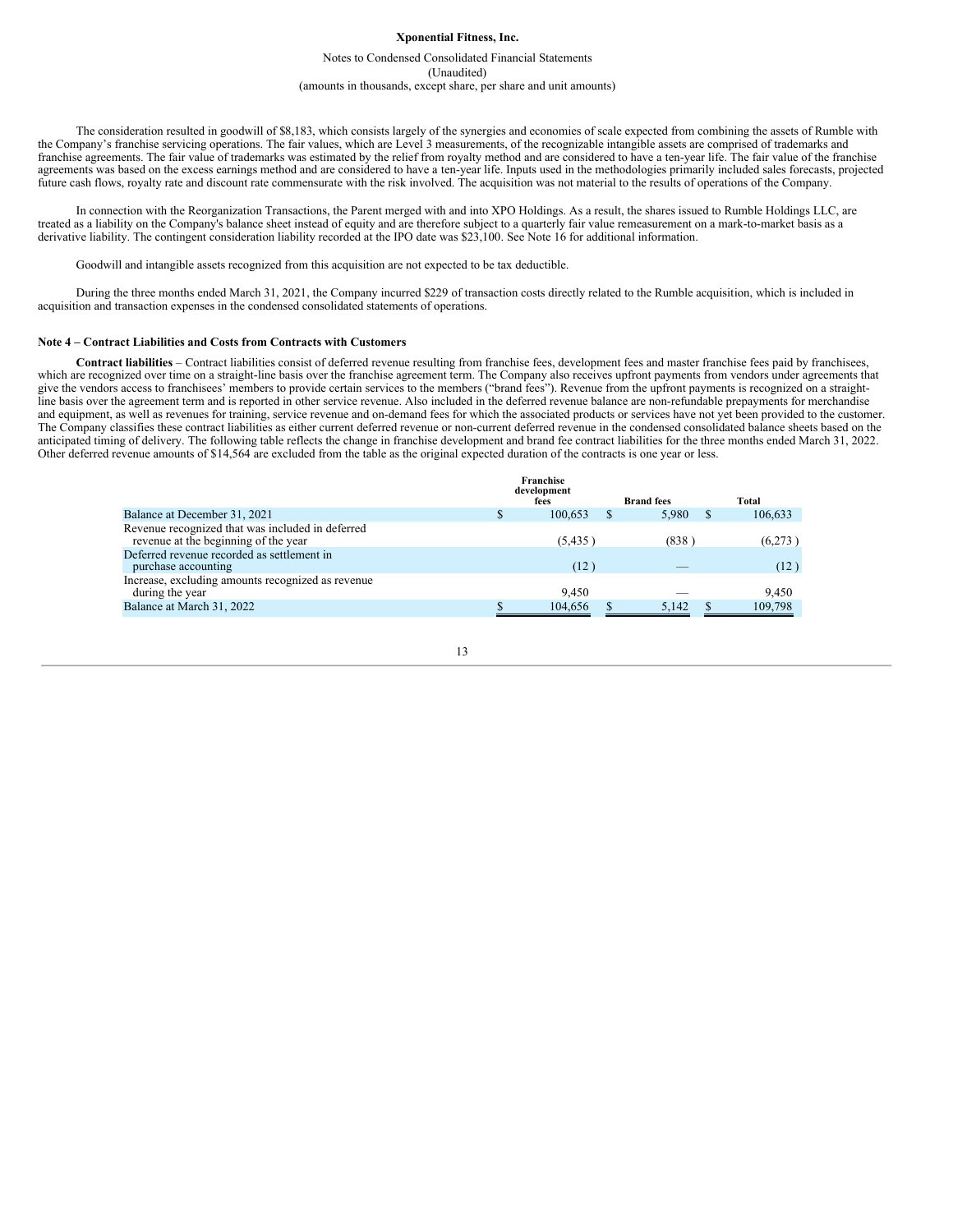# Notes to Condensed Consolidated Financial Statements

(Unaudited)

(amounts in thousands, except share, per share and unit amounts)

The following table illustrates estimated revenue expected to be recognized in the future related to performance obligations that were unsatisfied (or partially unsatisfied) as of March 31, 2022. The expected future recognition period for deferred franchise development fees related to unopened studios is based on management's best estimate of the beginning of the franchise license term for those studios. The Company elected to not disclose short term contracts, sales and usage-based royalties, marketing fees and any other variable consideration recognized on an "as invoiced" basis.

|                                                     | Franchise<br>development |    |                   |    |         |
|-----------------------------------------------------|--------------------------|----|-------------------|----|---------|
| Contract liabilities to be recognized in revenue in | fees                     |    | <b>Brand fees</b> |    | Total   |
| Remainder of 2022                                   | \$<br>5,589              | -S | 2,491             | -S | 8,080   |
| 2023                                                | 7,942                    |    | 2,568             |    | 10,510  |
| 2024                                                | 9,418                    |    | 83                |    | 9,501   |
| 2025                                                | 10,098                   |    |                   |    | 10,098  |
| 2026                                                | 10,174                   |    |                   |    | 10,174  |
| Thereafter                                          |                          |    | __                |    |         |
|                                                     | 61,435                   |    |                   |    | 61,435  |
|                                                     | 104.656                  |    | 5,142             |    | 109,798 |

The following table reflects the components of deferred revenue:

|                                         | March 31.<br>2022 | December 31.<br>2021 |
|-----------------------------------------|-------------------|----------------------|
| Franchise and area development fees     | \$<br>104.656     | 100,653              |
| Brand fees                              | 5.142             | 5,980                |
| Equipment and other                     | 14.564            | 11,805               |
| Total deferred revenue                  | 124,362           | 118,438              |
| Non-current portion of deferred revenue | 98.698            | 95,691               |
| Current portion of deferred revenue     | 25,664            | 22,747               |

**Contract costs** – Contract costs consist of deferred commissions resulting from franchise and area development sales by third-party and affiliate brokers and sales personnel. The total commission is deferred at the point of a franchise sale. The commissions are evenly split among the number of studios purchased under the development agreement and begin to be amortized when a subsequent franchise agreement is executed. The commissions are recognized on a straight-line basis over the initial ten-year franchise agreement term to align with the recognition of the franchise agreement or area development fees. The Company classifies these deferred contract costs as either current deferred costs or non-current deferred costs in the condensed consolidated balance sheets. The associated expense is classified within costs of franchise and service revenue in the condensed consolidated statements of operations. At March 31, 2022 and December 31, 2021, there were approximately \$3,221 and \$3,071 of current deferred costs and approximately \$42,355 and \$41,941 in non-current deferred costs, respectively. The Company recognized approximately \$2,553 and \$1,009 in franchise sales commission expense for the three months ended March 31, 2022 and 2021, respectively.

#### **Note 5 – Notes Receivable**

The Company previously provided unsecured advances or extended financing related to the purchase of the Company's equipment or franchise fees to various franchisees. These arrangements have terms of up to 18 months with interest typically based on LIBOR plus 700 basis points with an initial interest free period. The Company also provided loans to various franchisees through its relationship with Intensive Capital Inc. ("ICI") (see Note 10 for additional information). The Company accrues the interest as an addition to the principal balance as the interest is earned. Activity related to these arrangements is presented within operating activities in the condensed consolidated statements of cash flows.

The Company has also provided loans for the establishment of new or transferred franchise studios to various franchisees. These loans have terms of up to ten years and bear interest at a stated fixed rate ranging from 0% to 15%, or variable rates based on LIBOR plus a specified margin. The Company accrues interest as an addition to the principal balance as the interest is earned. Activity related to these loans is presented within investing activities in the condensed consolidated statements of cash flows.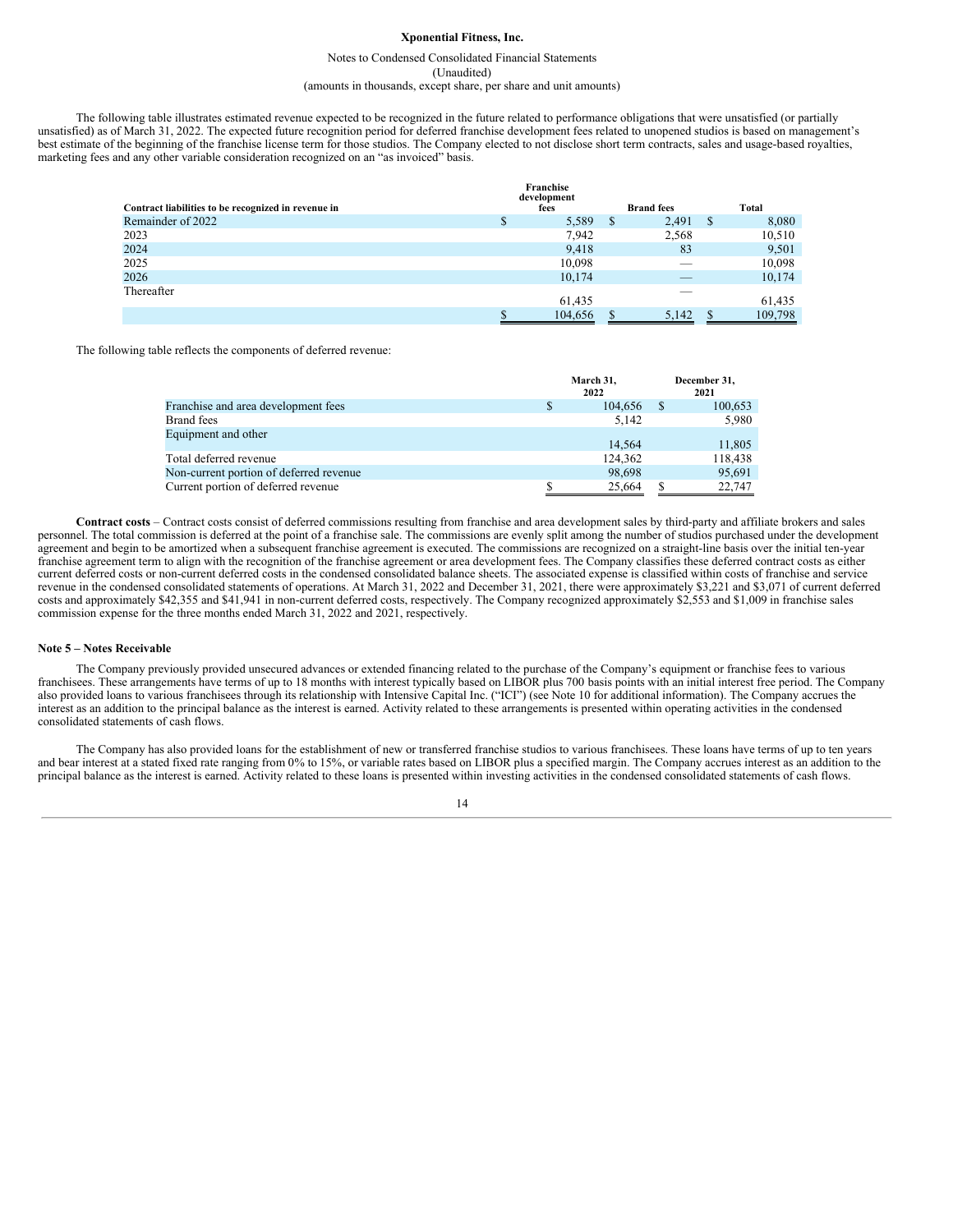# Notes to Condensed Consolidated Financial Statements

(Unaudited)

(amounts in thousands, except share, per share and unit amounts)

At March 31, 2022 and December 31, 2021, the principal balance of the notes receivable was approximately \$7,953 and \$7,473, respectively. The Company evaluates loans for collectability upon issuance of the loan and records interest only if the loan is deemed collectable. To the extent a loan becomes past due, the Company ceases the recording of interest in the period that a reserve on the loan is established. On a periodic basis, the Company evaluates its notes receivable balance and establishes an allowance for doubtful accounts, based on a number of factors, including evidence of the franchisee's ability to comply with the terms of the notes, economic conditions and historical collections. Account balances are written off against the allowance after all means of collection have been exhausted and the potential for recovery is considered remote. At March 31, 2022 and December 31, 2021, the Company has reserved approximately \$2,327 and \$2,139 as uncollectible notes receivable, respectively.

# **Note 6 – Property and equipment**

Property and equipment consisted of the following:

|                                |   | March 31, |  | December 31, |
|--------------------------------|---|-----------|--|--------------|
|                                |   | 2022      |  | 2021         |
| Furniture and equipment        | S | 3,305     |  | 3,393        |
| Computers and software         |   | 8,731     |  | 8,686        |
| Vehicles                       |   | 165       |  |              |
| Leasehold improvements         |   | 6.489     |  | 6,481        |
| Construction in progress       |   | 2,772     |  | 982          |
| Less: accumulated depreciation |   | (7, 552)  |  | (6,781)      |
| Total property and equipment   |   | 13.910    |  | 12.773       |

Depreciation expense for the three months ended March 31, 2022 and 2021 was \$845 and \$716, respectively.

### **Note 7 – Goodwill and Intangible Assets**

Goodwill represents the excess of cost over the fair value of identifiable net assets acquired related to the original purchase of the various franchise businesses and acquisition of company-owned transition studios. Goodwill is not amortized but is tested annually for impairment or more frequently if indicators of potential impairment exist. The Company has not identified any events or circumstances at March 31, 2022 that would require an interim goodwill impairment test. The carrying value of goodwill at March 31, 2022 and December 31, 2021 totaled \$169,073.

Intangible assets consisted of the following:

|                                        |                                          | March 31, 2022 |                 |               |                             | <b>December 31, 2021</b> |   |                 |                             |    |                      |
|----------------------------------------|------------------------------------------|----------------|-----------------|---------------|-----------------------------|--------------------------|---|-----------------|-----------------------------|----|----------------------|
|                                        | <b>Amortization</b><br>period<br>(years) |                | Gross<br>amount |               | Accumulated<br>amortization | <b>Net</b><br>amount     |   | Gross<br>amount | Accumulated<br>amortization |    | <b>Net</b><br>amount |
| Trademarks                             | 10                                       |                | 10.920          | $\mathcal{P}$ | (1,067)                     | 9,853<br>S               | S | 10,920          | (794)                       | -S | 10,126               |
| Franchise agreements                   | $7.5 - 10$                               |                | 69.500          |               | (19,208)                    | 50,292                   |   | 69,500          | (17, 166)                   |    | 52,334               |
| Non-compete agreement                  |                                          |                | 1,400           |               | (1,352)                     | 48                       |   | 1,400           | (1,282)                     |    | 118                  |
| Web design and domain                  | $3 - 10$                                 |                | 430             |               | (113)                       | 317                      |   | 430             | (86)                        |    | 344                  |
| Deferred video production costs        |                                          |                | 2,686           |               | (1,271)                     | 1.415                    |   | 2,370           | (1,036)                     |    | 1,334                |
| Total definite-lived intangible assets |                                          |                | 84,936          |               | (23,011)                    | 61,925                   |   | 84,620          | (20, 364)                   |    | 64,256               |
| Indefinite-lived intangible assets:    |                                          |                |                 |               |                             |                          |   |                 |                             |    |                      |
| Trademarks                             | N/A                                      |                | 72,607          |               | --                          | 72,607                   |   | 72,607          |                             |    | 72,607               |
| Total intangible assets                |                                          |                | 157,543         |               | (23,011)                    | 134,532                  |   | 157,227         | (20, 364)                   |    | 136,863              |

Amortization expense was \$2,648 and \$1,339, for the three months ended March 31, 2022 and 2021, respectively.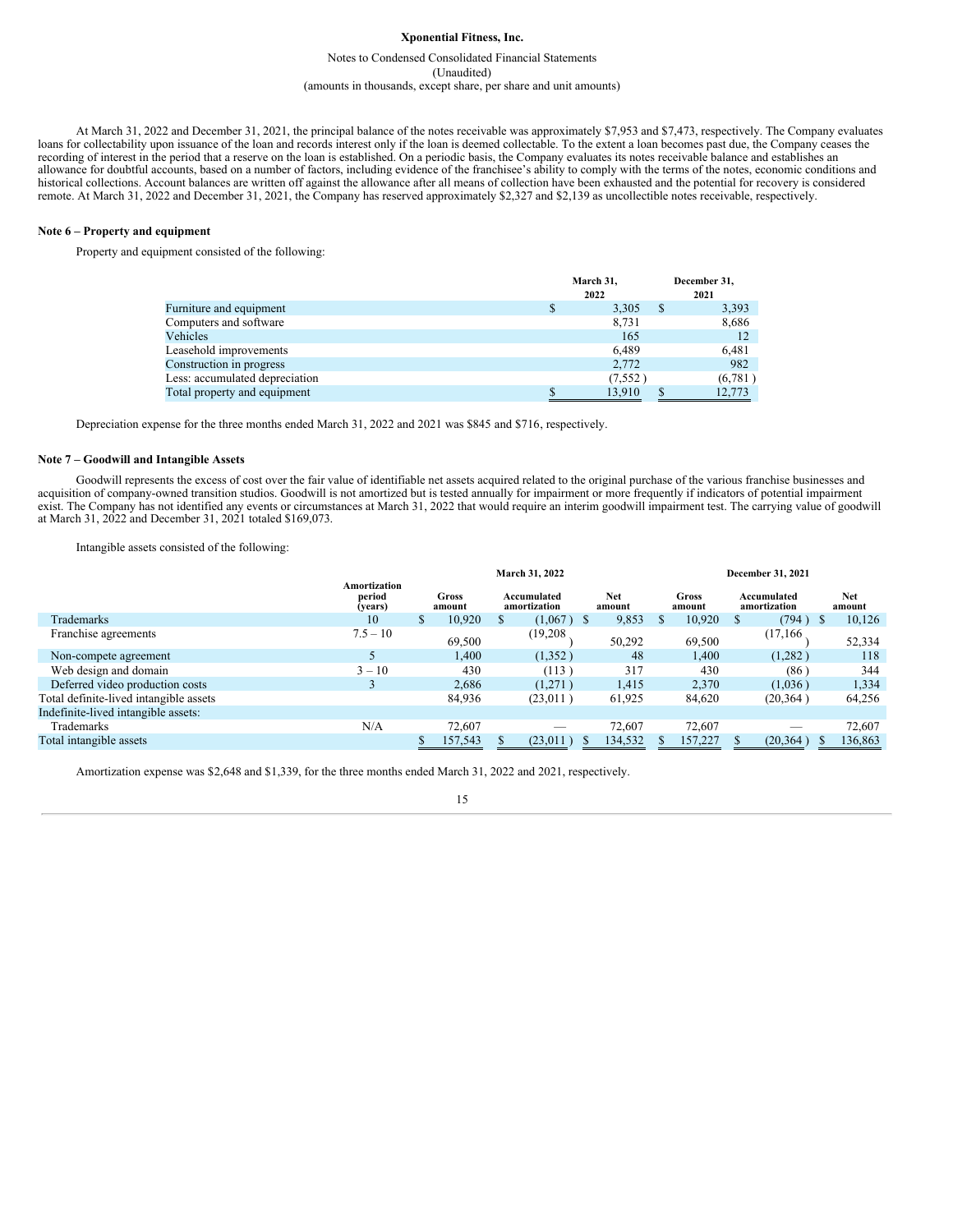Notes to Condensed Consolidated Financial Statements

(Unaudited)

(amounts in thousands, except share, per share and unit amounts)

The anticipated future amortization expense of intangible assets is as follows:

| Remainder of 2022 | \$<br>7,705 |
|-------------------|-------------|
| 2023              | 9,900       |
| 2024              | 9,589       |
| 2025              | 9,200       |
| 2026              | 6,502       |
| Thereafter        | 19,029      |
| Total             | 61.925      |

### **Note 8 – Debt**

On February 28, 2020, the Company obtained a five-year \$185,000 term loan from a lender, along with a consortium of other lenders (the "2020 Facility"). The 2020 Facility also included a \$10,000 revolving credit facility. The 2020 Facility was collateralized by substantially all of the Company's assets, including assets of the Company's subsidiaries. The 2020 Facility had an interest rate based on a reference rate or LIBOR, plus an applicable margin. The proceeds of the term loan were used to repay borrowings, interest and fees outstanding under the prior facility. Principal payments of \$925 were due quarterly beginning on June 30, 2020, and excess payments were required if the Company's cash flows exceeded certain thresholds.

On March 24, 2021, the 2020 Facility was amended to provide for additional term loans in an amount up to \$10,600, which amount was borrowed and the proceeds distributed to the Parent to fund a note payable under a \$20,000 debt financing obligation in connection with the acquisition of Rumble (see Note 3 for additional information). Quarterly principal payments of \$53 on the additional term loans were scheduled to begin June 30, 2021.

On April 19, 2021, the Company entered into a Financing Agreement with Wilmington Trust, National Association, as administrative agent and collateral agent, and the lenders party thereto (the "Credit Agreement"), which consists of a \$212,000 senior secured term loan facility (the "Term Loan Facility", and the loans thereunder, each a "Term Loan" and, together, the "Term Loans"). The Company's obligations under the Credit Agreement are guaranteed by XPO Holdings and certain of the Company's material subsidiaries and are secured by substantially all of the assets of XPO Holdings and certain of the Company's material subsidiaries.

Under the Credit Agreement, the Company is required to make: (i) monthly payments of interest on the Term Loans and (ii) quarterly principal payments equal to 0.25% of the original principal amount of the Term Loans. Borrowings under the Term Loan Facility bear interest at a per annum rate of, at the Company's option, either (a) the specified LIBOR rate plus a margin of 6.50% or (b) the Reference Rate (as defined in the Credit Agreement) plus a margin of 5.50% (7.50% at March 31, 2022).

The Credit Agreement also contains mandatory prepayments of the Term Loans with: (i) 50% of the XPO Holdings' and its subsidiaries' Excess Cash Flow (as defined in the Credit Agreement), subject to certain exceptions; (ii) 100% of the net proceeds of certain asset sales and insurance/condemnation events, subject to reinvestment rights and certain other exceptions; (iii) 100% of the net proceeds of certain extraordinary receipts, subject to reinvestment rights and certain other exceptions; (iv) 100% of the net proceeds of any incurrence of debt, excluding certain permitted debt issuances; and (v) up to \$60,000 of net proceeds in connection with an initial public offering of at least \$200,000, subject to certain exceptions.

Unless agreed in advance, all voluntary prepayments and certain mandatory prepayments of the Term Loan made (i) on or prior to the first anniversary of the closing date are subject to a 2.0% premium on the principal amount of such prepayment and (ii) after the first anniversary of the closing date and on or prior to the second anniversary of the closing date are subject to a 0.50% premium on the principal amount of such prepayment. Otherwise, the Term Loans may be paid without premium or penalty, other than customary breakage costs with respect to LIBOR Rate Term Loans.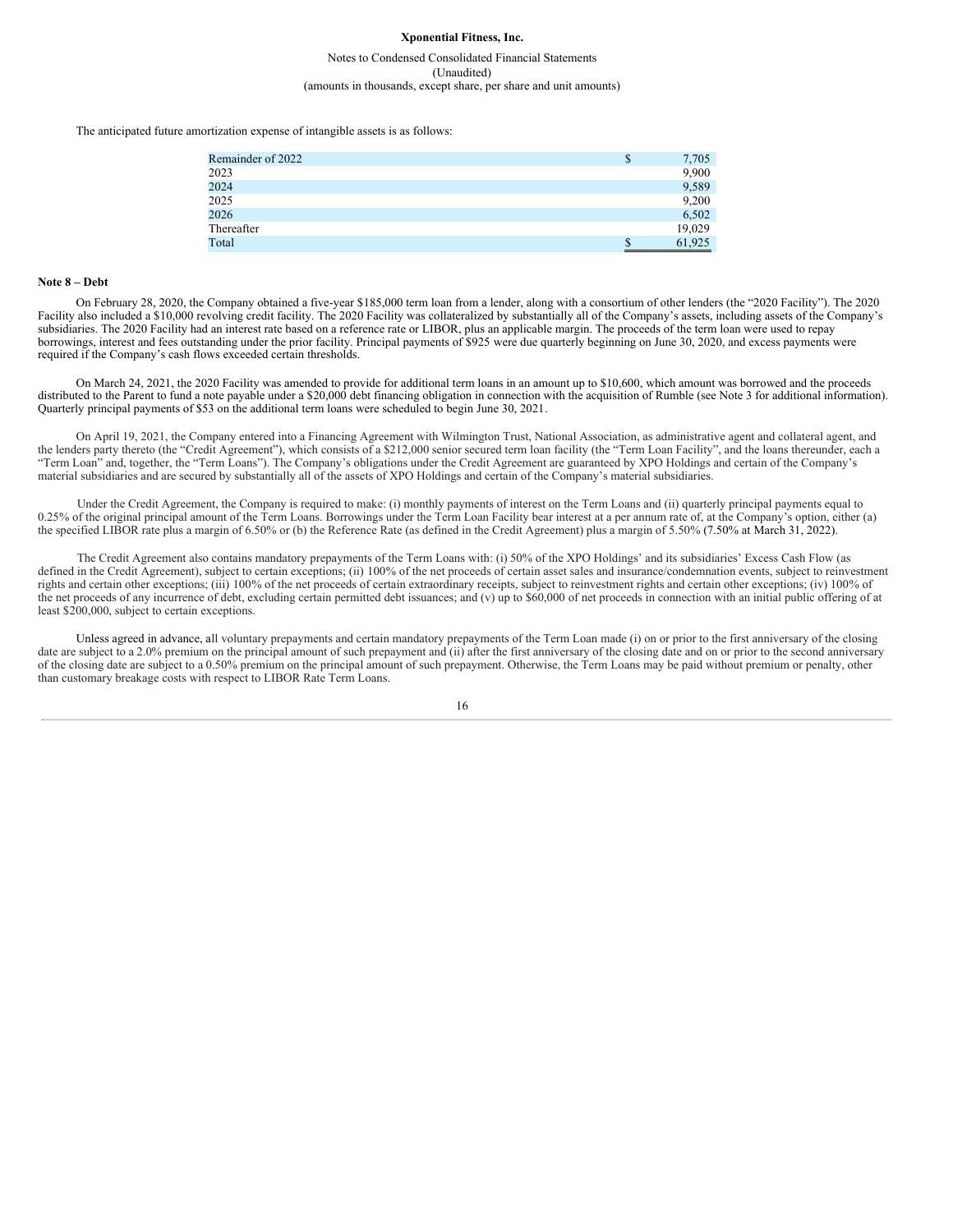# Notes to Condensed Consolidated Financial Statements

(Unaudited)

(amounts in thousands, except share, per share and unit amounts)

The Credit Agreement contains customary affirmative and negative covenants, including, among other things: (i) to maintain certain total leverage ratios, liquidity levels and EBITDA levels; (ii) to use the proceeds of borrowings only for certain specified purposes; (iii) to refrain from entering into certain agreements outside of the ordinary course of business, including with respect to consolidation or mergers; (iv) restricting further indebtedness or liens; (v) restricting certain transactions with affiliates; (vi) restricting investments; (vii) restricting prepayments of subordinated indebtedness; (viii) restricting certain payments, including certain payments to affiliates or equity holders and distributions to equity holders; and (ix) restricting the issuance of equity. As of March 31, 2022, the Company was in compliance with these covenants.

The Credit Agreement also contains customary events of default, which could result in acceleration of amounts due under the Credit Agreement. Such events of default include, subject to the grace periods specified therein, failure to pay principal or interest when due, failure to satisfy or comply with covenants, a change of control, the imposition of certain judgments and the invalidation of liens the Company has granted.

The Company received net proceeds of \$207,760 after deducting original issue discount equal to 2.0% of the gross amount of the borrowings under the Credit Agreement. The proceeds of the Term Loan were used to repay principal, interest and fees outstanding under the 2020 Facility aggregating \$195,633 (including a prepayment penalty of approximately \$1,929, which is included in interest expense for the quarter ended June 30, 2021) and for working capital and other corporate purposes. Principal payments of the Term Loan of \$530 are due quarterly.

In July 2021, the Company repaid \$115,000 of the principal balance of the Term Loans from proceeds of the IPO and Convertible Preferred. In connection with the repayment, the Company incurred a prepayment penalty of \$413 and wrote off a pro rata portion of debt issuance costs and debt discount aggregating \$2,454, which is included in interest expense for the quarter ended September 30, 2021.

On October 8, 2021, the Company entered into an amendment (the "Amendment") to the Credit Agreement. The Amendment provides for, among other things, additional term loans in an aggregate principal amount of \$38,000 (the "2021 Incremental Term Loan"), the proceeds of which were used to fund the BFT acquisition, and the payment of fees, costs and expenses related to the Amendment. The Amendment also (i) increased the amount of the quarterly principal payments of the loans provided pursuant to the Credit Agreement (including the 2021 Incremental Term Loan) commencing on December 31, 2021 and (ii) amended the amount of the prepayment premium applicable in the event the 2021 Incremental Term Loan is prepaid within two years of the effective date of the Amendment.

In April 2020, the Company received a loan in the amount of \$3,665, pursuant to the Paycheck Protection Program (the "PPP") administered by the U.S. Small Business Administration. The PPP is part of the Coronavirus Aid, Relief, and Economic Security Act ("CARES Act"), which provides for forgiveness of up to the full principal amount and accrued interest of qualifying loans guaranteed under the PPP. The loan was scheduled to mature April 17, 2022, bore interest at 1% per annum and required no payments during the first 16 months from the date of the loan. In June 2021, the Company was notified that the PPP loan was forgiven. The Company recorded the forgiveness, including accrued interest, as a gain on debt extinguishment in the condensed consolidated statement of operations for \$3,707 for the quarter ended June 30, 2021.

The Company incurred debt issuance costs of \$46 and \$212 in the three months ended March 31, 2022 and 2021, respectively. Debt issuance cost amortization amounted to approximately \$33 and \$311 for the three months ended March 31, 2022 and 2021, respectively. Unamortized debt issuance costs as of March 31, 2022 and December 31, 2021 were \$354 and \$341, respectively, and are presented as a reduction to long-term debt in the condensed consolidated balance sheets.

Principal payments on outstanding balances of long-term debt as of March 31, 2022 were as follows:

|                   |    | Amount  |
|-------------------|----|---------|
| Remainder of 2022 | ۰D | 2,220   |
| 2023              |    | 2,960   |
| 2024              |    | 2.960   |
| 2025              |    | 124,320 |
| Total             |    | 132,460 |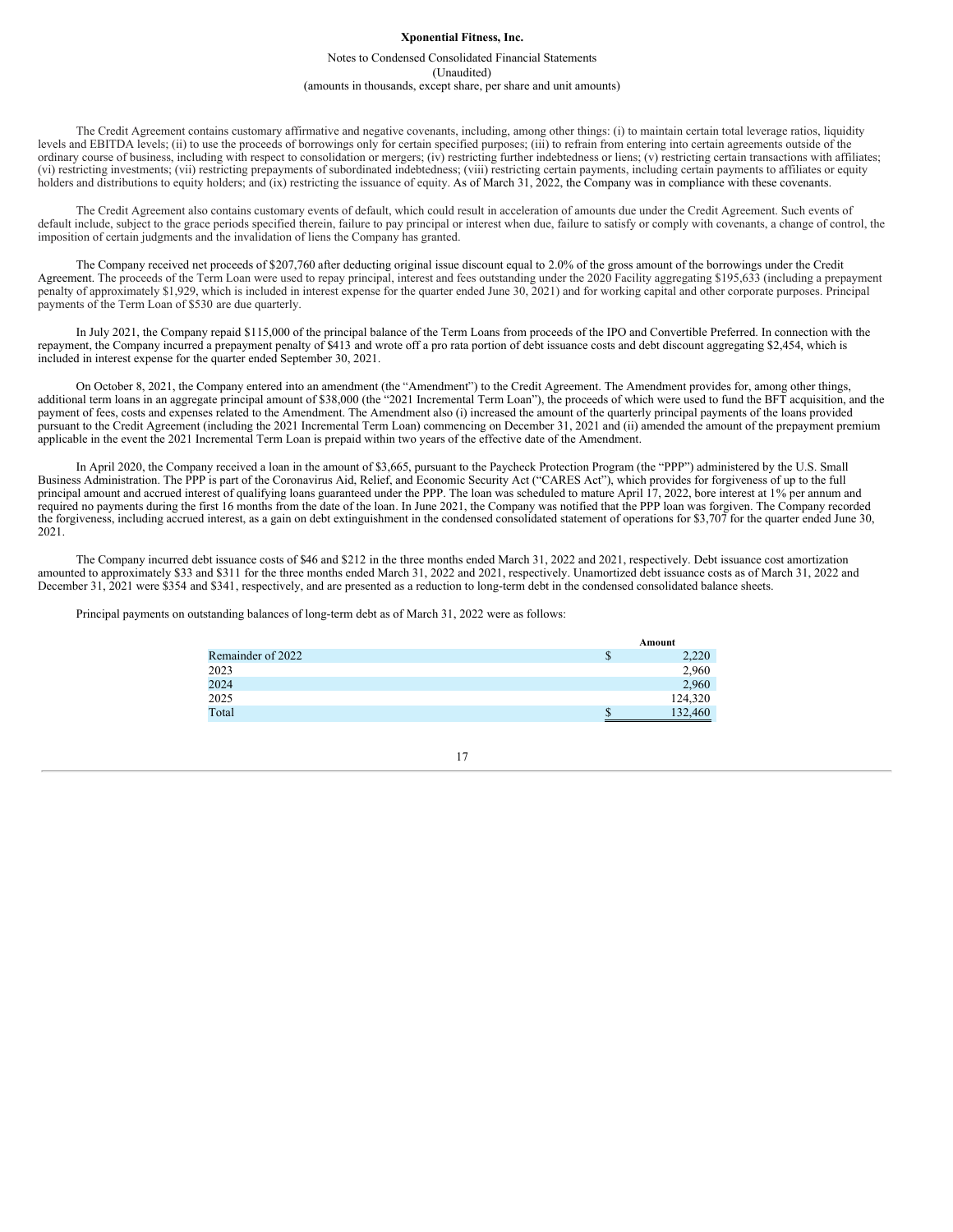### Notes to Condensed Consolidated Financial Statements (Unaudited)

(amounts in thousands, except share, per share and unit amounts)

The carrying value of the Company's long-term debt approximated fair value as of March 31, 2022 and December 31, 2021, due to the variable interest rate, which is a Level 2 input, or proximity of debt issuance date to the balance sheet date.

#### **Note 9 – Leases**

The Company leases office space, company-owned transition studios, warehouse, training centers and video recording studio. Certain real estate leases include one or more options to renew. The exercise of lease renewal options is at the Company's sole discretion. When deemed reasonably certain of exercise, the renewal options are included in the determination of the lease term and lease payment obligation, respectively. The depreciable life of assets and leasehold improvements are limited by the expected lease term. The Company's lease agreements do not contain any material residual value guarantees or material restrictive covenants.

Right-of-use ("ROU") assets represent the right to use an underlying asset for the lease term and lease liabilities represent the obligation to make lease payments arising from the lease. Operating lease ROU assets and liabilities are recognized at the commencement date of the lease based on the present value of lease payments over the lease term. When readily determinable, the Company uses the rate implicit in the lease contract in determining the present value of lease payments. If the implicit rate is not provided, the Company uses its incremental borrowing rate based on information available at the lease commencement date, including the lease term. The operating lease ROU asset also includes any lease payments made and excludes lease incentives. The Company lease terms may include options to extend or terminate the lease. Currently, it is not reasonably certain that the Company will exercise those options and therefore, the Company utilized the initial, noncancelable, lease term to calculate the lease assets and corresponding liabilities for all leases. The Company has certain insignificant short-term leases with an initial term of twelve months or less that are not recorded in the condensed consolidated balance sheets. Lease expense for lease payments is recognized on a straight-line basis over the lease term. The Company has lease agreements with lease and non-lease components, for which variable non-lease components are accounted for separately.

Supplemental balance sheet information related to leases is as follows:

| <b>Operating leases</b>       | <b>Balance Sheet Location</b> | March 31.<br>2022 |
|-------------------------------|-------------------------------|-------------------|
| ROU assets, net               | Right-of-use assets           | 16.179            |
| Lease liabilities, short-term | Other current liabilities     | 1.917             |
| Lease liabilities, long-term  | Lease liability               | 18.472            |

The components of lease expense during the three months ended March 31, 2022, are as follows:

|                        | Related-party lease |    | Third-party leases | Total |
|------------------------|---------------------|----|--------------------|-------|
| Operating lease costs  |                     | 80 | 813                | 893   |
| Variable lease costs   |                     |    | 191                | 191   |
| Short-term lease costs |                     |    | 107                | 107   |
| Total                  |                     | 80 |                    | 1.191 |

Other information related to leases for the three months ended March 31, 2022, was as follows:

| Cash paid for amounts included in the measurement<br>of operating lease liabilities: |       |
|--------------------------------------------------------------------------------------|-------|
| Operating cash flows used in operating leases                                        | 908   |
|                                                                                      |       |
| Weighted average remaining lease term (years)                                        | 8.80  |
| Weighted average discount rate                                                       | $8\%$ |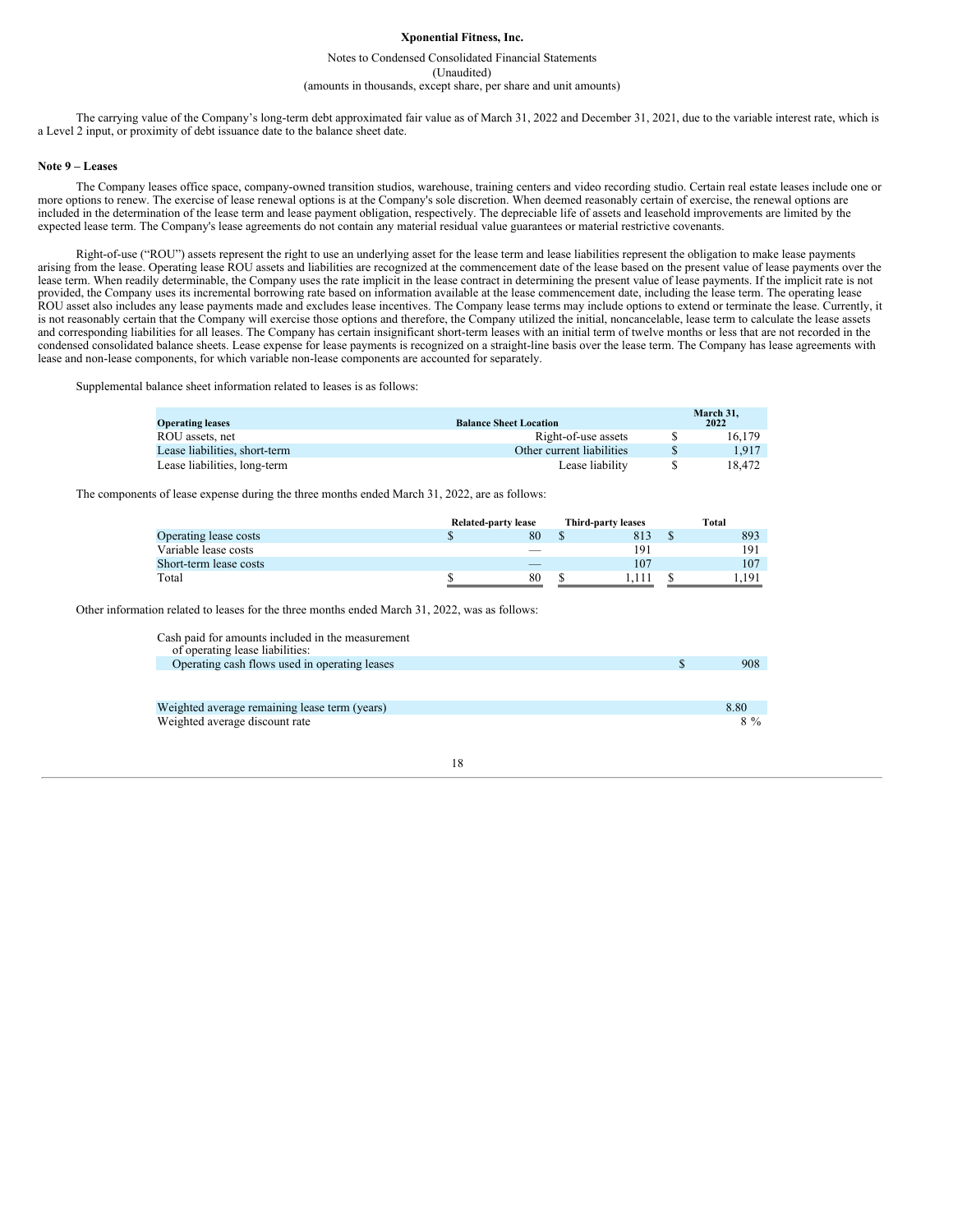### Notes to Condensed Consolidated Financial Statements (Unaudited)

(amounts in thousands, except share, per share and unit amounts)

Maturities of lease liabilities as of March 31, 2022, were as follows:

|                             | <b>Related-party lease</b> |     | Third-party leases |        | Total        |        |
|-----------------------------|----------------------------|-----|--------------------|--------|--------------|--------|
| Remainder of 2022           | \$                         | 242 |                    | 2,363  | <sup>S</sup> | 2,605  |
| 2023                        |                            | 331 |                    | 3,131  |              | 3,462  |
| 2024                        |                            | 225 |                    | 3,145  |              | 3,370  |
| 2025                        |                            |     |                    | 2,978  |              | 2,978  |
| 2026                        |                            | _   |                    | 2,876  |              | 2,876  |
| Thereafter                  |                            | __  |                    | 13.274 |              | 13,274 |
| Total future lease payments |                            | 798 |                    | 27,767 |              | 28,565 |
| Less: imputed interest      |                            | 66  |                    | 8.110  |              | 8,176  |
| Total                       |                            | 732 |                    | 19,657 |              | 20,389 |

#### **Note 10 – Related Party Transactions**

The Company has numerous transactions with the pre-IPO Member and pre-IPO Parent and its affiliates. The significant related party transactions consist of borrowings from and payments to the Member and other related parties under common control of the Parent.

In September 2017, the Parent entered into a management services agreement with TPG Growth III Management, LLC ("TPG"), which was an affiliate of the Parent, to pay TPG an annual fee of \$750 for management services provided to the Company. In June 2018, TPG assigned the management services agreement to H&W Investco Management LLC ("H&W Investco"), which is beneficially owned by a member of the Company's board of directors. During the three months ended March 31, 2022 and 2021, the Company recorded approximately \$0 and \$192, respectively, of management fees included within SG&A expenses for services received from H&W Investco, including reimbursement for reasonable out-of-pocket expenses. The management services agreement was terminated following the IPO in July 2021.

During 2020, the Company provided net funds to an affiliate of the Parent aggregating \$1,456, which was recorded as a reduction to member's equity. During the three months ended March 31, 2021, the Parent repaid \$2 of the receivable. The aggregate receivable from the Parent at March 31, 2021 was \$1,454.

In March 2021, the Company recorded a distribution to the Parent of \$10,600, which the Parent used to fund a note payable under a debt financing obligation in connection with the acquisition of Rumble. The Company earned interest at the rate of 11% per annum on the receivable from the Parent. In connection with the Reorganization Transactions, the Parent merged with and into the Member. XPO Inc. recorded \$10,600 receivable from shareholder, as the Rumble seller is a shareholder of XPO Inc., for the debt financing provided to the Rumble seller.

The Company's Chief Executive Officer is the sole owner of ICI, which previously provided unsecured loans to the Company, which loaned the funds to franchisees to purchase a franchise territory or to setup a studio. The Company recorded notes payable to ICI and notes receivable from the franchisees resulting from these transactions. The notes from ICI to the Company accrued interest at the time the loan was made, which was recorded as interest expense. The notes receivable begin to accrue interest 45 days after the issuance to the franchisee. At March 31, 2022 and December 31, 2021, the Company had recorded \$98 and \$96 of notes receivable, respectively. The notes payable were repaid in 2021. The Company recognized \$3 of interest income in the three months ended March 31, 2022 and 2021, and \$0 and \$3 of interest expense for the three months ended March 31, 2022 and 2021, respectively.

In September 2019, the Company entered into a five-year building lease agreement, expiring August 31, 2024, with Von Karman Production LLC, which is owned by the Company's Chief Executive Officer. Pursuant to the lease, the Company is obligated to pay monthly rent of \$25 for the initial twelve months of the lease term with subsequent 3% annual rent increases. During the three months ended March 31, 2022 and 2021, the Company recorded expense related to this lease of \$80.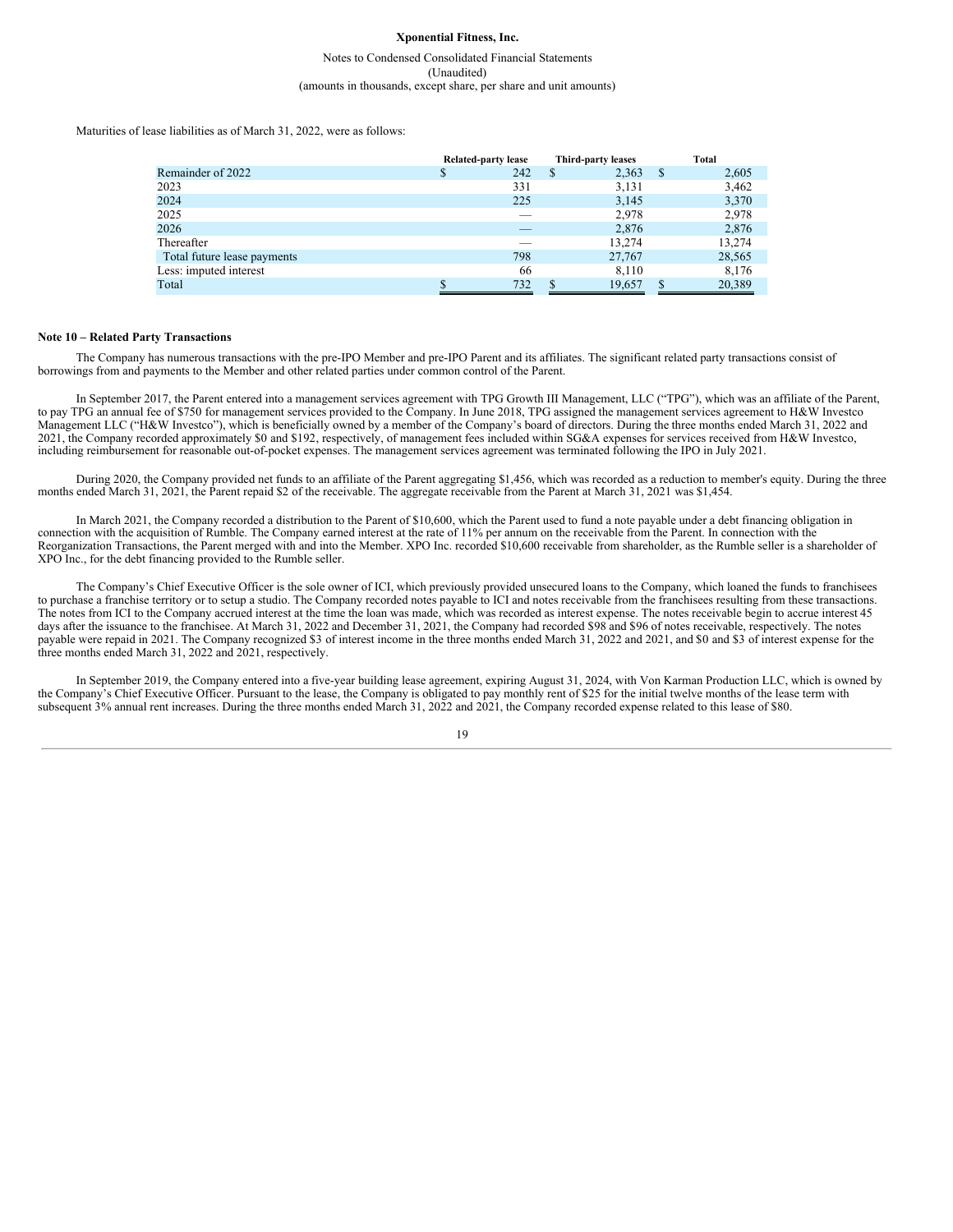### Notes to Condensed Consolidated Financial Statements (Unaudited)

(amounts in thousands, except share, per share and unit amounts)

The Company earns revenues and has accounts receivable and notes receivables from franchisees who are also shareholders of or officers of the Company. Revenues from these affiliates, primarily related to franchise revenue, marketing fund revenue and merchandise revenue, were \$263 and \$294 for the three months ended March 31, 2022 and 2021, respectively. Included in accounts receivable as of March 31, 2022 and December 31, 2021, is \$316 and \$320, respectively, for such sales. At March 31, 2022 and December 31, 2021, notes receivable from franchisees includes \$601 and \$294 and notes receivable from franchisees, net of current portion includes \$1,744 and \$1,744, respectively, related to financing provided to these affiliates.

#### **Note 11 – Redeemable Convertible Preferred Stock**

On July 23, 2021, the Company issued and sold in a private placement 200,000 newly issued shares of Series A-1 Convertible Preferred Stock, par value \$0.0001 per share (the "Convertible Preferred"), for aggregate cash proceeds of \$200,000, before deduction for offering costs. Holders of Convertible Preferred shares are entitled to quarterly coupon payments at the rate of 6.50% of the fixed liquidation preference per share, initially \$1,000 per share. In the event the quarterly preferential coupon is not paid in cash, the fixed liquidation preference automatically increases at the PIK rate of 7.50%. The Convertible Preferred has an initial conversion price equal to \$14.40 per share and is mandatorily convertible under certain circumstances and redeemable at the option of the holder beginning on the date that is eight years from the IPO or upon change of control.

At issuance, the Company assessed the Convertible Preferred for any embedded derivatives. The Company determined that the Convertible Preferred represented an equity host under ASC Topic 815, *Derivatives and Hedging*. The Company's analysis was based on a consideration of all stated and implied substantive terms and features of the hybrid financial instrument and weighing those terms and features on the basis of the relevant facts and circumstances. Certain embedded features in the Convertible Preferred require bifurcation. However, the fair value of such embedded features are immaterial upon issuance and as of March 31, 2022.

The Convertible Preferred ranks senior to the Company's common stock with respect to the payment of dividends and distribution of assets upon liquidation, dissolution and winding up. It is entitled to receive any dividends or distributions paid in respect of the common stock on an as-converted basis and has no stated maturity and will remain outstanding indefinitely unless converted into common stock or repurchased by the Company. Series A preferred stock will vote on an as-converted basis with the Class A and Class B common stock and will have certain rights to appoint additional directors, including up to a majority of the Company's board of directors, under certain limited circumstances relating to an event of default or the Company's failure to repay amounts due to the Convertible Preferred holders upon a redemption. Shares of Series A-1 preferred stock are non-voting; however, any shares of Series A-1 preferred stock issued to the Preferred Investors will convert on a one-to-one basis to shares of Series A preferred stock when permitted under relevant antitrust restrictions.

At any time after July 23, 2029, upon a sale of the Company, or at any time after the occurrence and continuance of an event of default, holders of the Convertible Preferred have the right to require the Company to redeem all, but not less than all, of the Preferred shares then outstanding at a redemption price in cash equal to the greater of (i) the fair market value per share of Preferred Stock (based on the average volume-weighted average price per share of Class A common stock for the 10 consecutive trading day period ending on, and including, the trading day immediately preceding the redemption notice, and (ii) the fixed liquidation preference, plus accrued and unpaid dividends.

The Convertible Preferred is recorded as mezzanine equity (temporary equity) on the condensed consolidated balance sheets because it is not mandatorily redeemable but does contain a redemption feature at the option of the Preferred holders that is considered not solely within the Company's control.

At March 31, 2022, the Company recognized the Preferred maximum redemption value of \$327,821, which is the maximum redemption value on the earliest redemption date based on fair market value per share of Preferred Stock (based on the average volume-weighted average price per share of Class A common stock for the 10 consecutive trading day period ending on, and including, the trading day immediately preceding the redemption notice) and 200,000 outstanding shares of Preferred. The recording of the Preferred maximum redemption value was treated as a deemed dividend, which was not included in the calculation of loss per share, and resulted in a \$50,931 charge to accumulated deficit.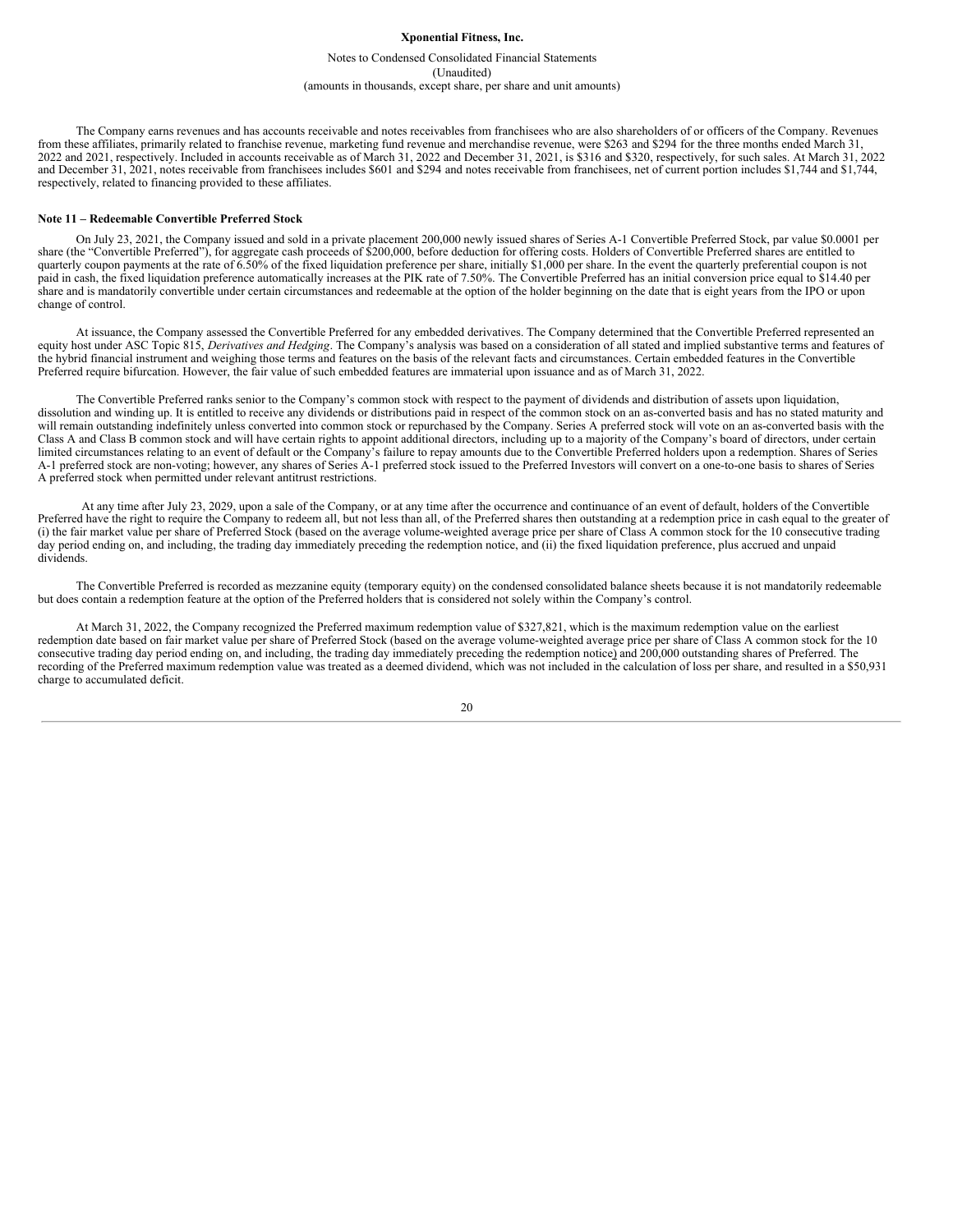Notes to Condensed Consolidated Financial Statements (Unaudited) (amounts in thousands, except share, per share and unit amounts)

#### **Note 12 – Member's/Stockholder's Equity (Deficit)**

*Member's contributions* – As described in Note 3 and presented in the condensed consolidated statements of changes to stockholders'/member's equity (deficit), during the three months ended March 31, 2021, the Parent contributed assets related to the Rumble acquisition. The fair value of assets contributed was \$20,483.

*Common stock* – As described in Note 1, in connection with the IPO in July 2021, the Company issued 10,000,000 shares of Class A common stock, at a price of \$12.00 per share. Immediately after the IPO, 22,994,042 shares of Class A common stock were outstanding, including 12,994,044 shares issued to historical owners of the Parent. Also on July 23, 2021, in connection with the completion of the Reorganization Transactions, 23,542,663 shares of Class B common stock were issued to the Continuing Pre-IPO LLC Members. In August 2021, the Company sold 904,000 shares of Class A common stock to the underwriters pursuant to the underwriter's option to purchase additional shares. After underwriter discounts and commissions, the Company received net proceeds of approximately \$10,116 on August 24, 2021, which were used (i) \$9,000 to purchase 750,000 LLC Units from the Company's Chief Executive Officer and (ii) \$1,116 for working capital. During the three months ended March 31, 2022, pursuant to the Amended LLC agreement, certain Continuing Pre-IPO LLC Members exchanged their LLC units for 351,163 shares of Class A common stock on a one-forone basis.

*Noncontrolling interests* – Following the IPO, XPO Inc. is the sole managing member of XPO LLC and, as a result, consolidates the financial results of XPO LLC. The Company reported noncontrolling interests representing the economic interests in XPO LLC held by the Continuing Pre-IPO LLC Members. Under the Amended LLC agreement, the Continuing Pre-IPO LLC Members are able to exchange their LLC Units for shares of Class A common stock on a one-for-one basis (simultaneously cancelling an equal number of shares of Class B common stock of the exchanging member), or at the option of the Company for cash.

Prior to the second amendment of the LLC agreement, the Company's decision of whether to exchange LLC Units for Class A common stock or cash was made at the discretion of the Continuing Pre-IPO LLC Members through their control of the Company's board of directors. Accordingly, the redeemable noncontrolling interest was reported as temporary equity at the greater of the redemption value of the units or the carrying value as of the balance sheet date, with a corresponding adjustment to additional paid-in capital.

In December 2021, the Company and the Continuing Pre-IPO LLC Members amended the LLC agreement where the redemption option in cash was removed, except to the extent the cash proceeds to be used to make the redemption in cash are immediately available and were directly raised from a secondary offering of the Company's equity securities. The redeemable noncontrolling interest was adjusted to its fair value as of such date and recorded in equity as noncontrolling interest. Future redemptions or exchanges of LLC Units by the Continuing Pre-IPO LLC Members will result in a change in ownership and reduce the amount recorded as noncontrolling interest and increase additional paid-in capital.

During the three months ended March 31, 2022, the Company experienced a change in noncontrolling interests ownership due to the conversion of Class B to Class A shares and as such, has rebalanced the related noncontrolling interests balance. The Company calculated the rebalancing based on the net assets of XPO LLC, after considering the preferred shareholders' claim on the net assets of XPO LLC as of March 31, 2022. The Company used the liquidation value of the preferred shares as of March 31, 2022 for such rebalancing.

The following table summarizes the ownership of XPO LLC as of March 31, 2022:

| Owner                    | <b>Units Owned</b> | Ownership percentage |
|--------------------------|--------------------|----------------------|
| XPO Inc.                 | 24.249.205         | 49.7 $%$             |
| Noncontrolling interests | 24.564.155         | 50.3 %               |
| Total                    | 48.813.360         | $100.0 \%$           |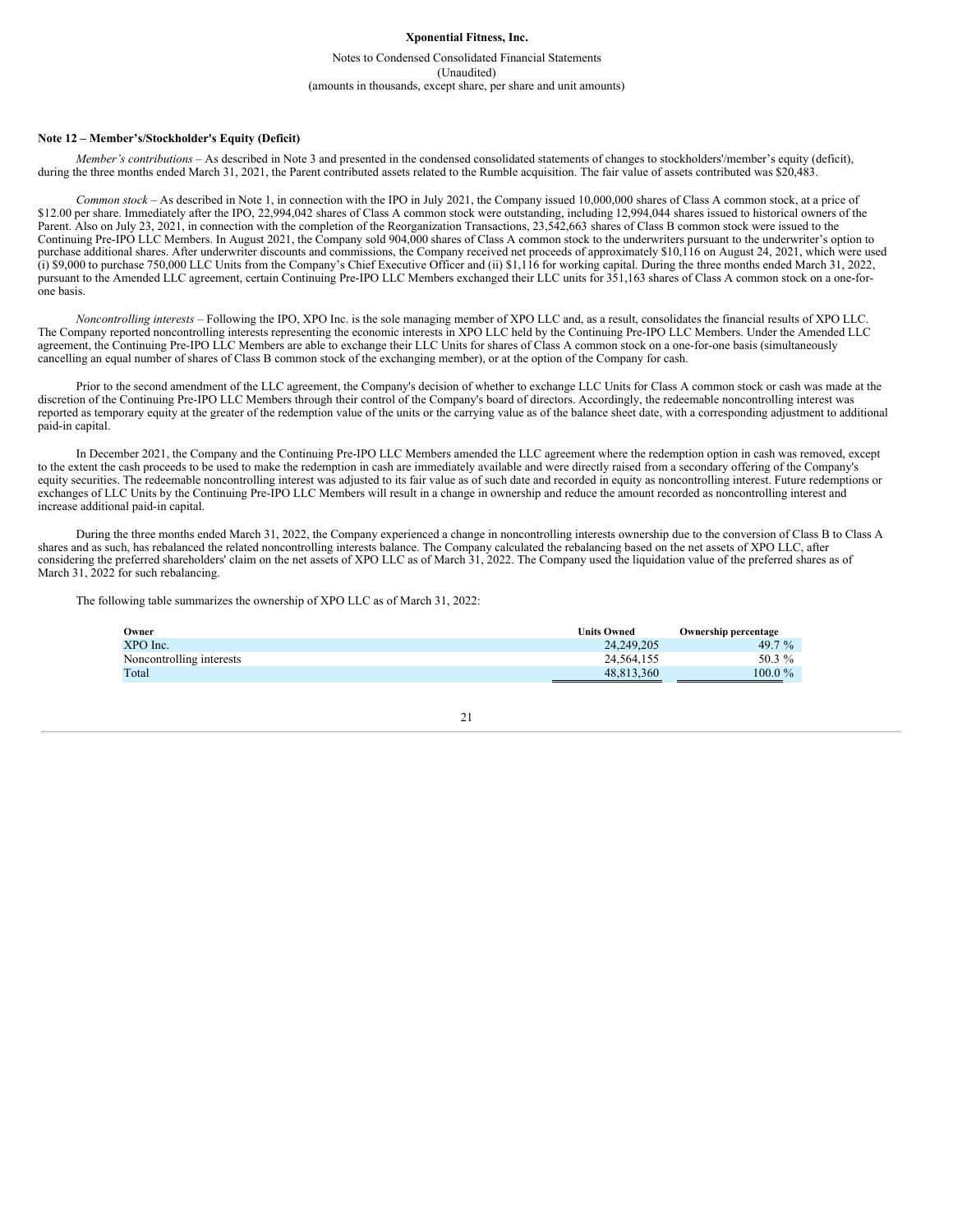Notes to Condensed Consolidated Financial Statements (Unaudited) (amounts in thousands, except share, per share and unit amounts)

## **Note 13 – Equity Compensation**

#### *Profit interest units* –

Under the Pre-IPO Plan, the Parent granted time-based and performance-based profit interest units to certain key employees of the Company and its subsidiaries. Subsequent to the IPO, the profit interest units converted to Class B shares.

In June 2021, the Parent amended previously issued profit interest units with performance-based vesting conditions that were based on performance targets connected to the value received from change of control of the Parent. The vesting condition, as amended, is based on the average trading price of XPO Inc. common stock exceeding the IPO threshold price, as defined in the agreement. The amendment of these units is treated as a modification with the compensation cost of the amended units of \$18,127 recognized over the new estimated service period through November 2022. In March 2022, the units vested when the average trading price condition was met. During the three months ended March 31, 2022, the Company recognized \$12,126 of expense, including \$8,467 of accelerated compensation expense when these grants vested in March 2022.

The fair value of the time-based grants was recognized as compensation expense over the vesting period (generally four years), with an increase to Member's contribution / Additional Paid-in Capital in Member's / Stockholders' equity. The fair value of the time-based grants was calculated using a Black-Scholes option-pricing model. During the three months ended March 31, 2022 and 2021, the Company recognized \$78 and \$222 of expense, respectively. During the three months ended March 31, 2022, the Company had \$133 of unrecognized compensation expense. The unrecognized compensation expense is expected to be recognized over a weighted average period of approximately 0.93 years for the time-based grants.

### *Restricted stock units* –

In November 2021, the Company granted restricted stock unit ("RSU") awards with performance conditions of meeting certain EBITDA targets through the year ending December 31, 2024. The awards were granted with fixed dollar valuation and the number of shares granted depends on the trading price at the closing date of the period in which the EBITDA target is met. As such, these awards are classified as a liability. As of March 31, 2022, management believes that the EBITDA targets will be achieved and is accordingly recognizing expense ratably over the vesting period. Management performs a regular assessment to determine the likelihood of meeting the targets and adjusts the expense recognized if necessary. During the three months ended March 31, 2022, the Company recognized \$621 of expense and had \$6,901 of unrecognized expense relating to these grants.

The following table summarizes activity for RSUs for the three months ended March 31, 2022:

|                                  | <b>Shares</b> |
|----------------------------------|---------------|
| Outstanding at December 31, 2021 | 1.122,877     |
| Issued                           | 1.274.422     |
| Vested                           |               |
| Forfeited, expired, or canceled  | (37,663)      |
| Outstanding at March 31, 2022    | 2,359,636     |

During the three months ended March 31, 2022, the Company granted 1,274,422 shares underlying RSUs, at a weighted average grant-date fair value of \$20.04 per share. RSUs are valued at the Company's closing stock price on the date of grant, and generally vest over a one- to four-year period. Compensation expense for RSUs is recognized on a straight-line basis.

During the three months ended March 31, 2022, the company recognized \$2,423 of expense and had \$35,792 of total unamortized compensation expense related to non-vested RSUs. That cost is expected to be recognized over a weighted-average period of 3.07 years.

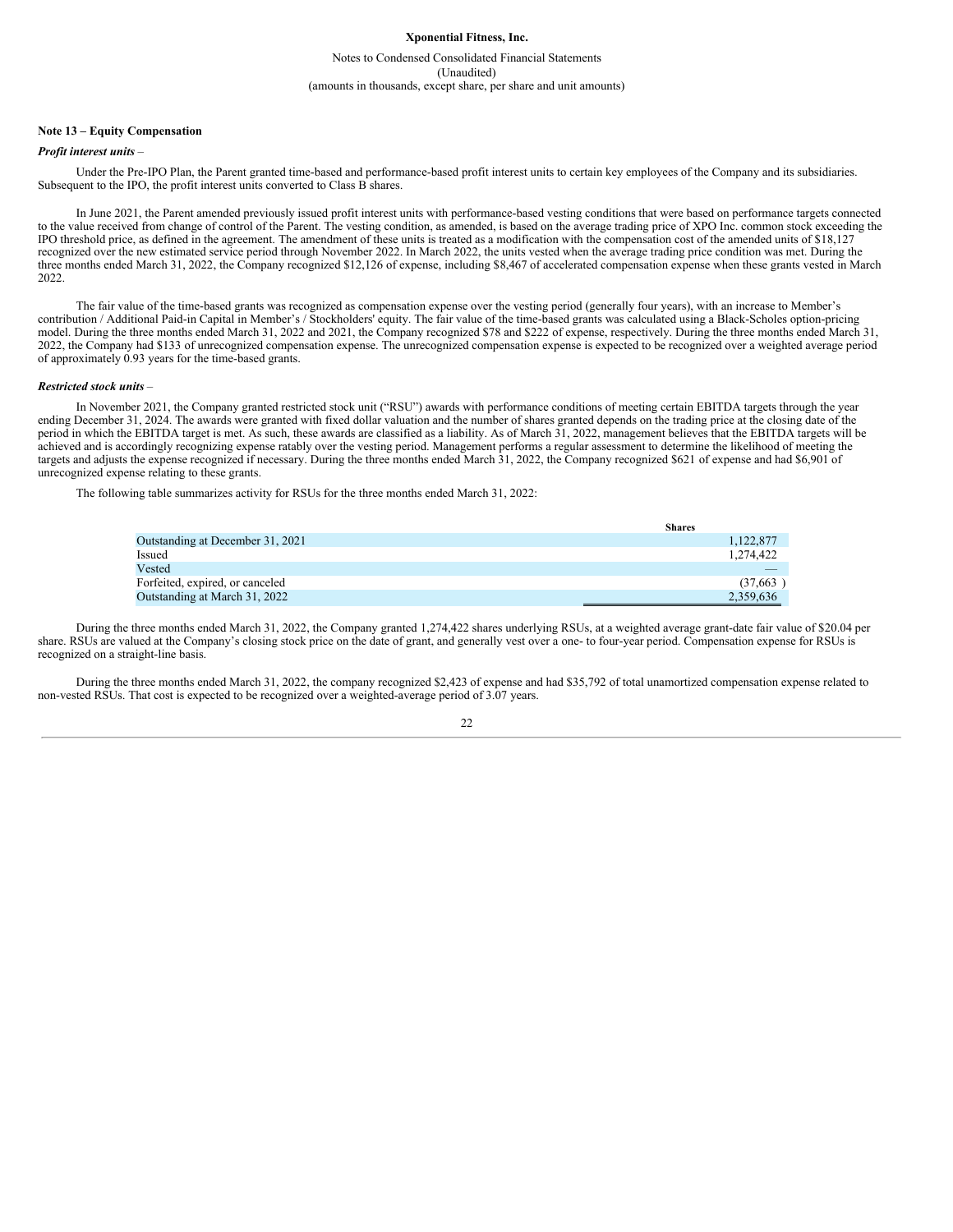Notes to Condensed Consolidated Financial Statements (Unaudited) (amounts in thousands, except share, per share and unit amounts)

#### **Note 14 – Income Taxes and Tax Receivable Agreement**

The Company is the managing member of XPO Holdings and, as a result, consolidates the financial results of XPO Holdings in the condensed consolidated financial statements. XPO Holdings is a pass-through entity for U.S. federal and most applicable state and local income tax purposes following a corporate reorganization effected in connection with the IPO. As an entity classified as a partnership for tax purposes, XPO Holdings is not subject to U.S. federal and certain state and local income taxes. Any taxable income or loss generated by XPO Holdings is passed through to and included in the taxable income or loss of its members, including the Company. The Company is taxed as a corporation and pays corporate federal, state and local taxes with respect to income allocated from XPO Holdings, based on its 49.7% economic interest in XPO Holdings.

The provision for income taxes differs from the amount of income tax computed by applying the applicable U.S. statutory federal income tax rate of 21% to loss before income taxes due to XPO Holdings' pass-through structure for U.S. income tax purposes, state taxes, preferred stock dividends, non-deductible expenses, change in fair value of contingent consideration and the valuation allowance against the deferred tax asset. The effective tax rate for the three months ended March 31, 2022 is (12.0%). The Company recognized an income tax benefit of \$2,067 on its share of pre-tax book income (loss), exclusive of the noncontrolling interest of 50.3%.

As of March 31, 2022, management determined based on applicable accounting standards and the weight of all available evidence, it was not more likely than not ("MLTN") that the Company will generate sufficient taxable income to realize its deferred tax assets including the difference in tax basis in excess of the financial reporting value for its investment in XPO Holdings. Consequently, the Company has established a full valuation allowance against its deferred tax assets as of March 31, 2022. In the event that management subsequently determines that it is MLTN that the Company will realize its deferred tax assets in the future over the recorded amount, a decrease to the valuation allowance will be made, which will reduce the provision for income taxes.

On March 27, 2020, the United States enacted the CARES Act. The CARES Act is an emergency economic stimulus package that includes spending and tax breaks to strengthen the United States economy and fund a nationwide effort to curtail the effect of COVID-19. The CARES Act provides sweeping tax changes in response to the COVID-19 pandemic, some of the more significant provisions are amending certain provisions of the previously enacted Tax Cuts and Jobs Act related to depreciable property and net operating losses, deferral of payroll taxes, and the PPP. At March  $3\hat{1}$ , 2022, the Company has not booked any income tax provision/(benefit) for the impact for the CARES Act due to the pass-through treatment of XPO Holdings. The Company has deferred payroll taxes of approximately \$325 as of March 31, 2022 and December 31, 2021, which will be due on or before December 31, 2022.

The Company is subject to taxation and files income tax returns in the United States federal jurisdiction, many state and foreign jurisdictions. The Company is not currently under examination by income tax authorities in federal, state or other jurisdictions. The Company's tax returns remain open for examination in the U.S for years 2018 through 2021. The Company's foreign subsidiaries are generally subject to examination three years following the year in which the tax obligation originated. The years subject to audit may be extended if the entity substantially understates corporate income tax.

The Company does not expect a significant change in unrecognized tax benefits during the next 12 months.

**Tax Receivable Agreement** – In connection with the IPO, the Company entered into a Tax Receivable Agreement ("TRA") pursuant to which the Company is generally required to pay to the other parties thereto in the aggregate 85% of the amount of cash savings, if any, in U.S. federal, state and local income tax or franchise tax that the Company actually realizes as a result of (i) certain favorable tax attributes acquired from the Blocker Companies in the Mergers (including net operating losses and the Blocker Companies' allocable share of existing tax basis), (ii) increases in the Company's allocable share of existing tax basis and tax basis adjustments that resulted or may result from  $(x)$  the IPO Contribution and the Class A-5 Unit Redemption, (y) future taxable redemptions and exchanges of LLC Units by Continuing Pre-IPO LLC Members and (z) certain payments made under the TRA, and (iii) deductions attributable to imputed interest pursuant to the TRA (the "TRA Payments"). The Company expects to benefit from the remaining 15% of any tax benefits that it may actually realize. The TRA Payments are not conditioned upon any continued ownership interest in XPO Holdings or the Company. To the extent that the Company is unable to timely make payments under the TRA for any reason, such payments generally will be deferred and will accrue interest until paid.

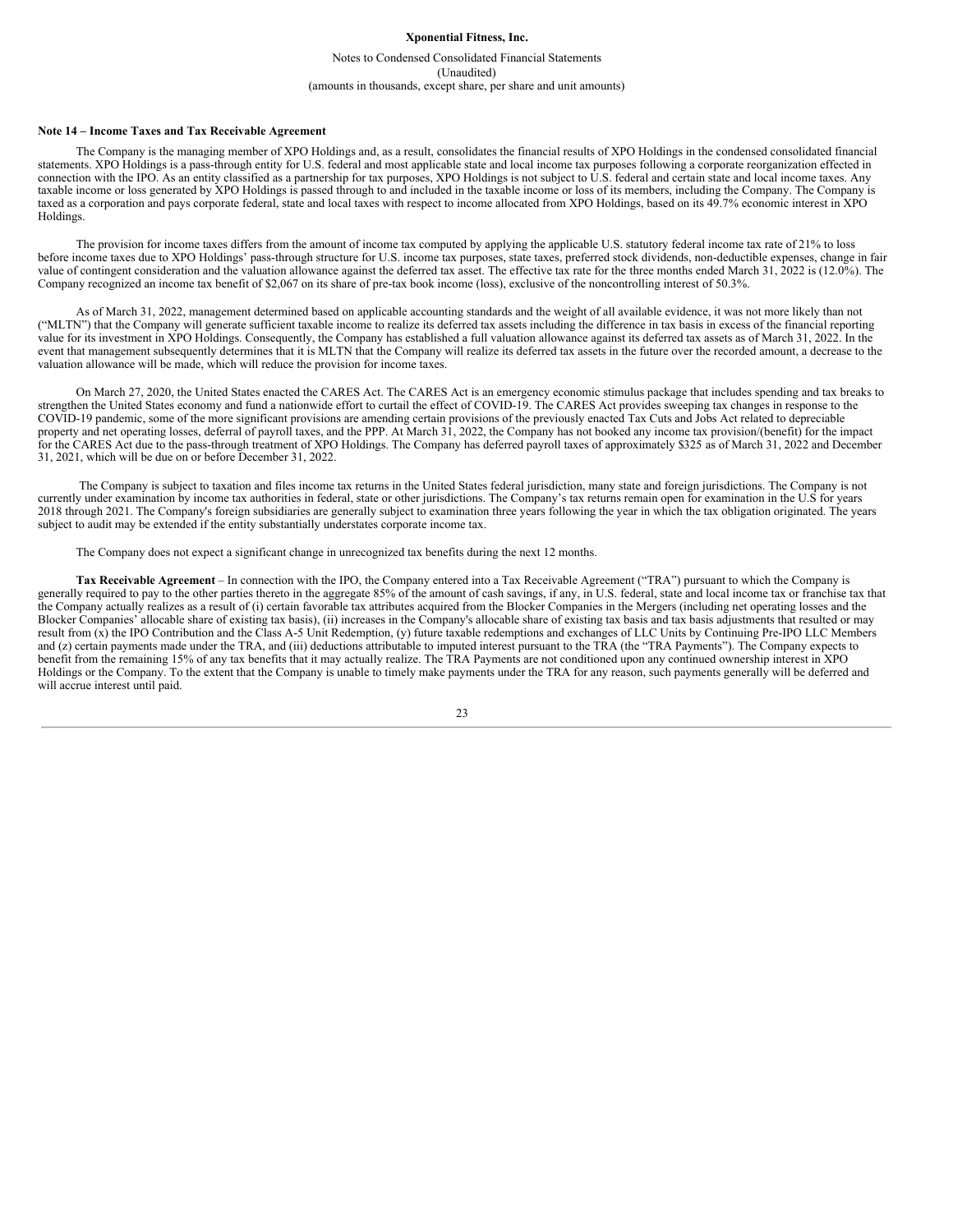# Notes to Condensed Consolidated Financial Statements

(Unaudited) (amounts in thousands, except share, per share and unit amounts)

The timing and amount of aggregate payments due under the TRA may vary based on a number of factors, including the amount and timing of the taxable income the Company generates each year and the tax rate then applicable. The Company calculates the liability under the TRA using a complex TRA model, which includes an assumption related to the fair market value of assets. The payment obligations under the TRA are obligations of XPO Inc. and not of XPO Holdings. Payments are generally due under the TRA within a specified period of time following the filing of the Company's tax return for the taxable year with respect to which the payment obligation arises, although interest on such payments will begin to accrue at a rate of LIBOR plus 100 basis points from the due date (without extensions) of such tax return.

The TRA provides that if (i) there is a material breach of any material obligations under the TRA; or (ii) the Company elects an early termination of the TRA, then the TRA will terminate and the Company's obligations, or the Company's successor's obligations, under the TRA will accelerate and become due and payable, based on certain assumptions, including an assumption that the Company would have sufficient taxable income to fully utilize all potential future tax benefits that are subject to the TRA and that any LLC Units that have not been exchanged are deemed exchanged for the fair market value of the Company's Class A common stock at the time of termination. The TRA also provides that, upon certain mergers, asset sales or other forms of business combination, or certain other changes of control, the TRA will not terminate but the Company's or the Company's successor's obligations with respect to tax benefits would be based on certain assumptions, including that the Company or the Company's successor would have sufficient taxable income to fully utilize the increased tax deductions and tax basis and other benefits covered by the TRA.

As of March 31, 2022, the Company has concluded, based on applicable accounting standards, that it was more likely than not that its deferred tax assets subject to the TRA would not be realized; therefore, the Company has not recorded a liability related to the tax savings it may realize from utilization of such deferred tax assets. Except for \$1,753 of the TRA, \$40,277 of the TRA liability was not recorded as of March 31, 2022. If utilization of the deferred tax asset subject to the TRA becomes more likely than not in the future, the Company will record a liability related to the TRA which will be recognized as expense within its consolidated statements of operations.

### **Note 15 – Earnings (Loss) Per Share**

For the three months ended March 31, 2022, basic net loss per share has been calculated by dividing net loss attributable to Class A common stockholders by the weighted average number of shares of Class A common stock outstanding for the period. Diluted net loss per share has been calculated in a manner consistent with that of basic net loss per share while considering all potentially dilutive shares of Class A common stock outstanding during the period.

Because a portion of XPO Holdings is owned by parties other than the Company, those parties participate in earnings and losses at the XPO Holdings level. Additionally, given the organizational structure of XPO Inc, a parallel capital structure exists at XPO Holdings such that the shares of XPO Holdings are redeemable on a oneto-one basis with the XPO Inc. shares. In order to maintain the one-to-one ratio, the preferred stock issued at the XPO Inc. level also exist at the XPO Holdings level. The Company applies the two-class method to allocate undistributed earnings or losses of XPO Holdings, and in doing so, determines the portion of XPO Holdings' income or loss that is attributable to the Company and accordingly reflected in income or loss available to common stockholders in the Company's calculation of basic earnings or loss per share. Due to the attribution of only a portion of the preferred stock dividends issued by XPO Holdings to the Company in first determining basic earnings or loss per share at the subsidiary level, the amounts presented as net loss attributable to noncontrolling interests and net loss attributable to XPO Inc. presented below will not agree to the amounts presented on the condensed consolidated statement of operations.

Diluted loss per share attributable to common stockholders adjusts the basic loss per share attributable to common stockholders and the weighted average number of shares of common stock outstanding for the potential dilutive impact of potential common stock. The potential dilutive impact of redeemable convertible preferred stock and Class B common stock is evaluated using the as-if-converted method. Because the Company reported net losses for the period presented, all potentially dilutive common stock equivalents are antidilutive and have been excluded from the calculation of diluted net loss per share.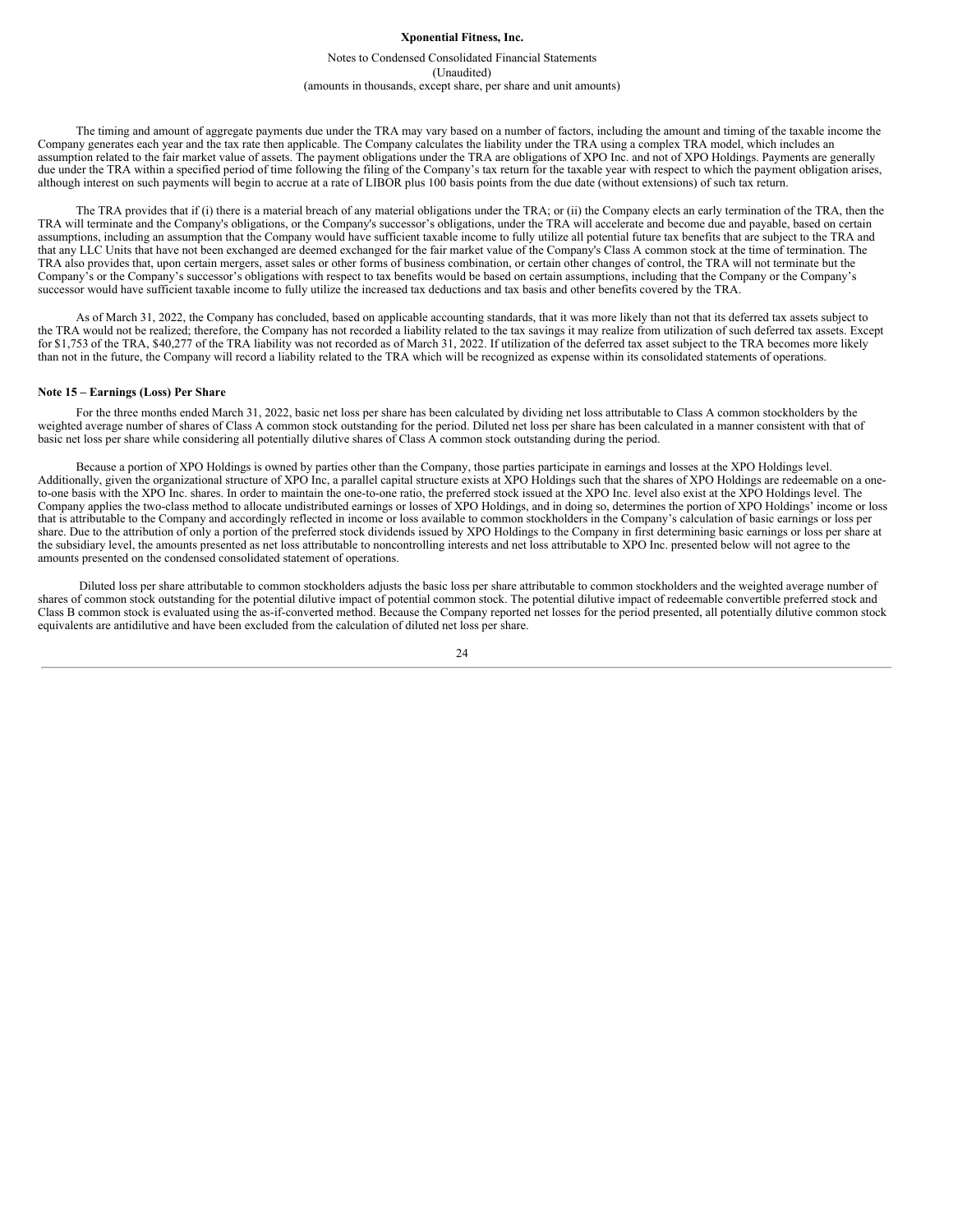### Notes to Condensed Consolidated Financial Statements (Unaudited)

(amounts in thousands, except share, per share and unit amounts)

The following table presents the calculation of basic and diluted loss per share for the three months ended March 31, 2022:

|                                                                                 |   | <b>Three Months Ended March</b><br>31, 2022 |
|---------------------------------------------------------------------------------|---|---------------------------------------------|
| Numerator:                                                                      |   |                                             |
| Net loss                                                                        | S | (15,179)                                    |
| Less: net loss attributable to noncontrolling interests                         |   | 35,003                                      |
| Less: dividends on preferred shares                                             |   | (3,250)                                     |
| Less: deemed dividend                                                           |   | (50, 931)                                   |
| Net loss attributable to XPO Inc.                                               |   | (34, 357)                                   |
| Denominator:                                                                    |   |                                             |
| Weighted average shares of Class A common stock outstanding - basic and diluted |   | 22,736,946                                  |
|                                                                                 |   |                                             |
| Loss per share of Class A common stock - basic and diluted                      | S | (1.51)                                      |
|                                                                                 |   |                                             |
| Anti-dilutive shares excluded from loss per share of Class A common stock:      |   |                                             |
| Rumble Class A common stock                                                     |   | 1,300,032                                   |
| Contingent Rumble shares                                                        |   | 2,024,445                                   |
| Restricted stock units                                                          |   | 2,359,636                                   |
| Shares of Class B common stock                                                  |   | 24,564,155                                  |
| Convertible preferred stock                                                     |   | 13,888,889                                  |
| Profit interest units, time vesting                                             |   | 48,305                                      |
| Total shares excluded from loss per share of Class A common stock - diluted     |   | 44, 185, 462                                |

#### **Note 16 – Contingencies and Litigation**

*Litigation* – In August 2020, Get Kaisered Inc., Kaiser Fitness LLC and Anna Kaiser (collectively, the "Plaintiffs") filed a complaint against the Company and the Member alleging, among other claims, breaches by the Company of an asset purchase agreement and a consulting agreement. The complaint seeks relief including monetary damages and injunctive relief. On February 8, 2022, the Company entered into a settlement agreement with the Plaintiffs, pursuant to which the parties agreed to resolve all disputes and dismiss all actions. In addition, the Company agreed to pay Plaintiffs an amount in cash as part of the settlement. The Company has included in accrued expenses in the condensed consolidated balance sheet as of December 31, 2021 an amount which approximates the settlement amount when combined with pre-existing obligations. The settlement amount was paid in full in March 2022.

In connection with the October 2021 acquisition of BFT, the Company agreed to indemnify the Seller for certain claims and lawsuits against the Seller that existed at the acquisition date. The claims and lawsuits relate to alleged patent and trademark infringements. Plaintiff alleges that plaintiff has suffered, and is likely to continue to suffer, loss and damage due to breach of the patents by the Seller and is seeking damages or in the alternative an account of profits. The Seller has filed a cross-claim alleging that the defendant's two Australian patents are, and always have been, invalid and that they should be revoked. The Court held a trial in December 2020, and on February 14, 2022, the Court issued a decision holding that the Plaintiff's claims of infringement were invalid and that even if they were valid, the Seller did not infringe upon these patents and trademarks. In addition, the Plaintiff has brought related claims for patent infringement against the Seller in the United States District Court for Delaware, and these actions are currently pending.

The Company is subject to normal and routine litigation brought by former or current employees, customers, franchisees, vendors, landlords or others. The Company intends to defend itself in any such matters. The Company believes that the ultimate determination of liability in connection with legal claims pending against it, if any, will not have a material adverse effect on its business, annual results of operations, liquidity or financial position; however, it is possible that the Company's business, results of operations, liquidity or financial condition could be materially affected in a particular future reporting period by the unfavorable resolution of one or more matters or contingencies during such period. The Company accrued for estimated legal liabilities and has entered into certain settlement agreements to resolve legal disputes and recorded \$457 and  $\S2.931$  which is included in accrued expenses in the condensed consolidated balance sheets as of March 31, 2022 and December 31, 2021, respectively.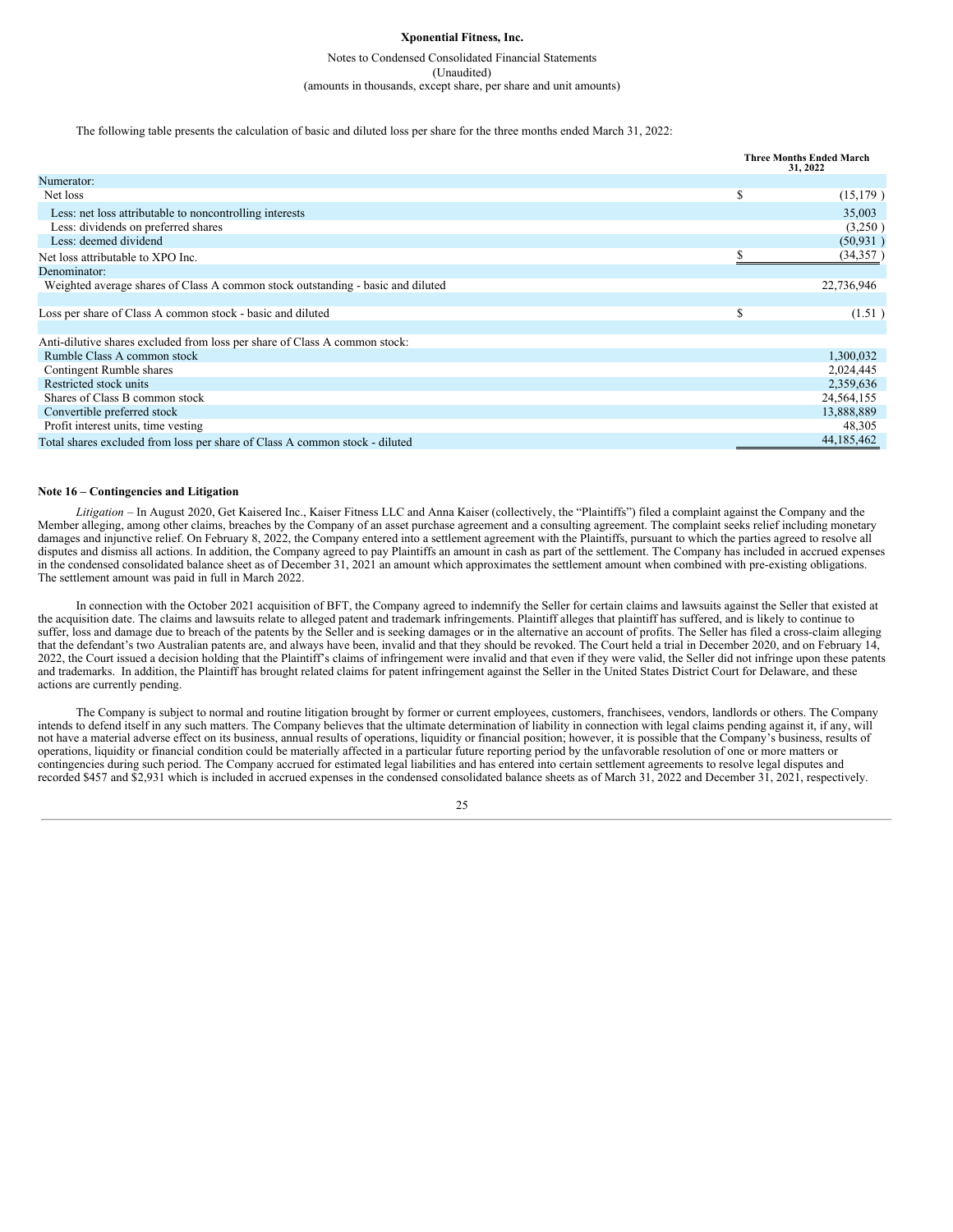Notes to Condensed Consolidated Financial Statements (Unaudited)

(amounts in thousands, except share, per share and unit amounts)

*Contingent consideration from acquisitions* – In connection with the 2017 acquisition of CycleBar from a then affiliate of the Member, the Company recorded contingent consideration of \$4,390 for the estimated fair value of the contingent payment. Payment of additional consideration is contingent on CycleBar reaching two milestones based on a number of operating franchise studios and average monthly revenues by September 2022. The first milestone payout was \$5,000 and the second milestone was \$10,000. The contingent consideration is measured at estimated fair value using a probability weighted discounted cash flow analysis. These inputs include the probability of achievement, the projected payment date and the discount rate of 8.5% used to present value the projected cash flows. In March 2020, the Parent entered into an agreement with the former owners of CycleBar, which (i) reduced the second milestone amount to \$2,500, (ii) imposed interest at 10% per annum on the first and second milestones beginning March 5, 2020 and April 2, 2020, respectively, and (iii) increased the interest rate to 14% on the first milestone if not paid prior to January 1, 2021. As a result, in March 2020, the Company recorded a reduction to the contingent consideration liability of \$5,598 with an offsetting increase in Member's equity. The Company recorded approximately \$0 and \$237 of additional contingent consideration as interest expense for the three months ended March 31, 2022 and 2021, respectively. During the year ended December 31, 2021, the Company paid the contingent consideration in full.

In connection with the 2017 acquisition of Row House, the Company agreed to pay to the sellers 20% of operational or change of control distributions, subject to distribution thresholds, until the date on which a change in control or liquidation of Row House occurs. During the three months ended March 31, 2022 and 2021, the Company recorded an increase of \$200 and \$120 to contingent consideration, respectively, which was recorded as acquisition and transaction expenses. As of March 31, 2022 and December 31, 2021, contingent consideration totaled approximately \$1,040 and \$720, respectively. The Company determines the estimated fair value using a discounted cash flow approach, giving consideration to the market valuation approach, which is a Level 3 measurement. Inputs used in the methodology primarily included sales forecasts, projected future cash flows and discount rate commensurate with the risk involved.

In connection with the 2017 acquisition of StretchLab, the Company agreed to pay to the seller 20% of operational or change of control distributions, until the date on which a change of control or a liquidation of StretchLab occurs. The Company determined the estimated fair value using a discounted cash flow approach, giving consideration to the market valuation approach, which is a Level 3 measurement. Inputs used in the methodology primarily included sales forecasts, projected future cash flows and discount rate commensurate with the risk involved. In September 2019, the Company entered into a settlement agreement with the StretchLab sellers to resolve disputes related to the acquisition and related agreements and to settle all amounts due under the contingent consideration. Under the terms of the settlement agreement, the Company made payments to the sellers aggregating \$6,500, which was recorded at the settlement date using a discount rate of 8.345%. The Company made an initial payment of \$1,000 in September 2019, and the first quarterly payment of \$688 in December 2019. Quarterly payments of \$688 continued through September 2021, when the final payment was made.

In connection with the 2018 acquisition of Stride, the Company initially recorded contingent consideration of \$1,869 for the estimated fair value of the contingent payments. Payment of additional consideration was contingent on Stride reaching two milestones for opening franchise studios before the first anniversary of the purchase date. The contingent consideration is measured at estimated fair value using a probability weighted discounted cash flow analysis. These inputs include the probability of achievement, the projected payment date and the discount rate of 8.5% used to present value the projected cash flows. The contingent consideration agreement was modified in 2019 and 2020. Payments of additional consideration, as amended, were contingent on Stride reaching milestones for opening two franchise studios and membership enrollments for such studios at various dates through 2021. During the year ended December 31, 2021, the Company paid the contingent consideration in full.

In connection with the Reorganization Transactions, the Parent merged with and into the Member. The Company recorded contingent consideration equal to the fair value of the shares issued in connection with the Rumble acquisition of \$23,100 and \$10,600 receivable from shareholder for debt financing provided to the Rumble seller. The shares issued to the Rumble seller are treated as a liability on the Company's balance sheet as they are subject to vesting conditions or forfeiture if the Rumble seller defaults under the terms of the note receivable. The fair value of the contingent consideration is measured at estimated fair value using a Monte Carlo simulation analysis. During the three months ended March 31, 2022, the Company recorded an increase of \$9,500 to contingent consideration, which was recorded as acquisition and transaction expenses. At March 31, 2022 and December 31, 2021, contingent consideration totals \$57,700 and \$48,200, respectively, recorded as contingent consideration from acquisitions in the condensed consolidated balance sheets.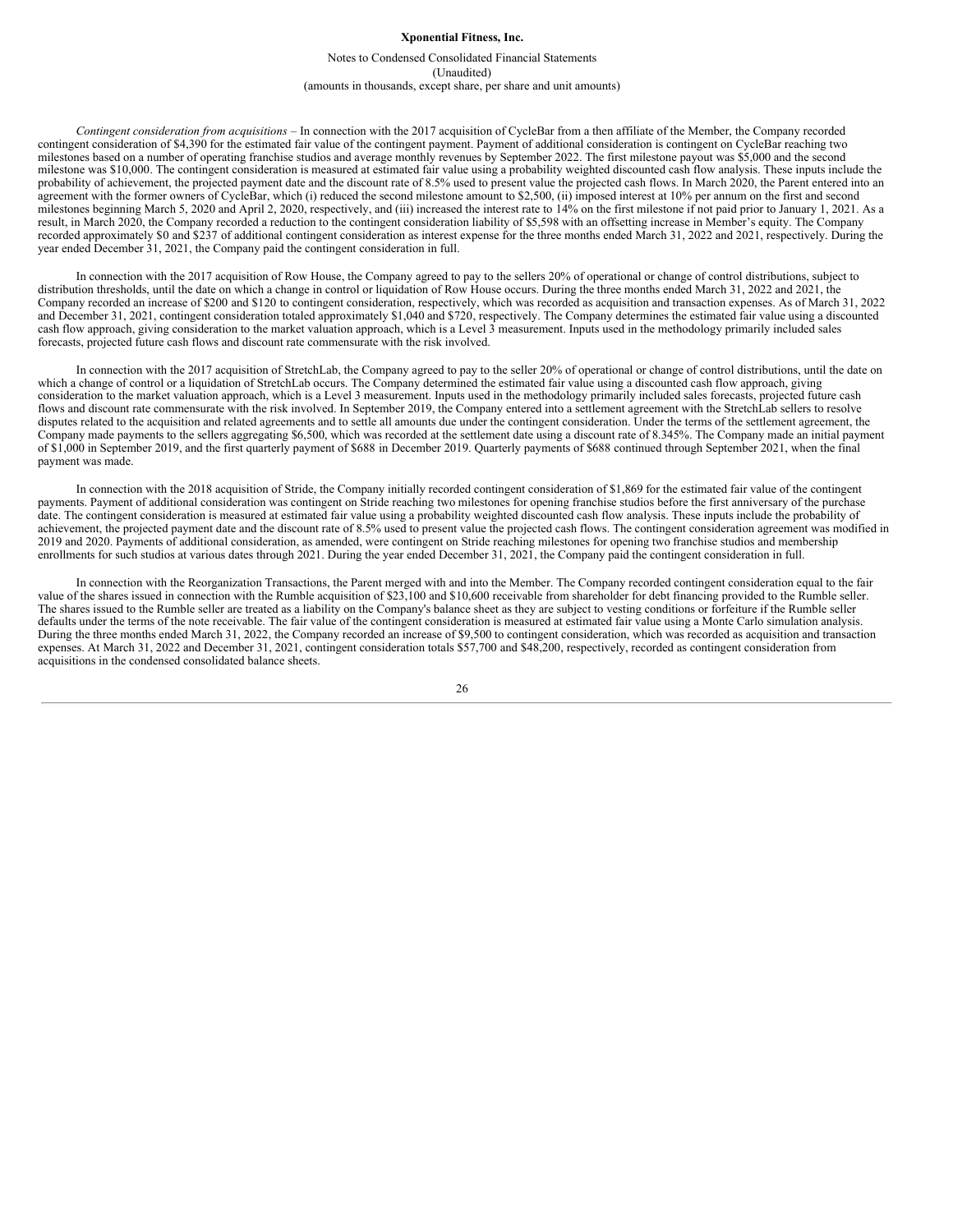Notes to Condensed Consolidated Financial Statements (Unaudited)

(amounts in thousands, except share, per share and unit amounts)

In connection with the October 2021 acquisition of BFT, the Company agreed to pay contingent consideration to the Seller consisting of quarterly cash payments based on the sales of the Franchise System and equipment packages in the U.S. and Canada, as well as a percentage of royalties collected by the Company, provided that aggregate minimum payments of \$5,000 AUD (approximately \$3,694 USD based on the currency exchange rate as of the purchase date) are required to be paid to the Seller for the two-year period ending December 31, 2023 and the aggregate amount of such payments for the two-year period ending December 31, 2023 is subject to a maximum of \$14,000 AUD (approximately \$10,342 USD based on the currency exchange rate as of the purchase date). At the acquisition date, the Company determined that the fair value of the estimated contingent consideration liability was \$9,388. During the three months ended March 31, 2022, the Company recorded \$178 and (\$154) of additional contingent consideration, which was recorded as interest expense and acquisition and transaction expense, respectively. At March 31, 2022 and December 31, 2021, contingent consideration was \$3,724 and \$3,678, respectively, recorded as accrued expenses and \$5,228 and \$5,841, respectively, recorded as contingent consideration from acquisitions in the condensed consolidated balance sheets.

### **Note 17 – Subsequent Events**

On April 6, 2022, the Company entered into an underwriting agreement with certain existing stockholders, affiliates of H&W Investco (the "Selling Stockholders") and certain underwriters named therein, pursuant to which the Selling Stockholders sold 4,500,000 shares of Class A common stock at a price of \$20.00 per share. All of the shares sold in this offering were offered by the Selling Stockholders. In addition, the Selling Stockholders granted the underwriters a 30-day option to purchase up to an additional 675,000 shares of the Company's Class A common stock, which was exercised on April 7, 2022. The shares sold in the offering consisted of (i) 2,479,342 existing shares of Class A common stock and (ii) 2,695,658 newly-issued shares of Class A common stock issued in connection with the exchange of LLC units held by the Selling Stockholders. The Company did not receive any proceeds from the sale of shares of Class A common stock offered by the Selling Stockholders. Simultaneously, 2,695,658 Class B shares were surrendered by the Selling Stockholders and canceled.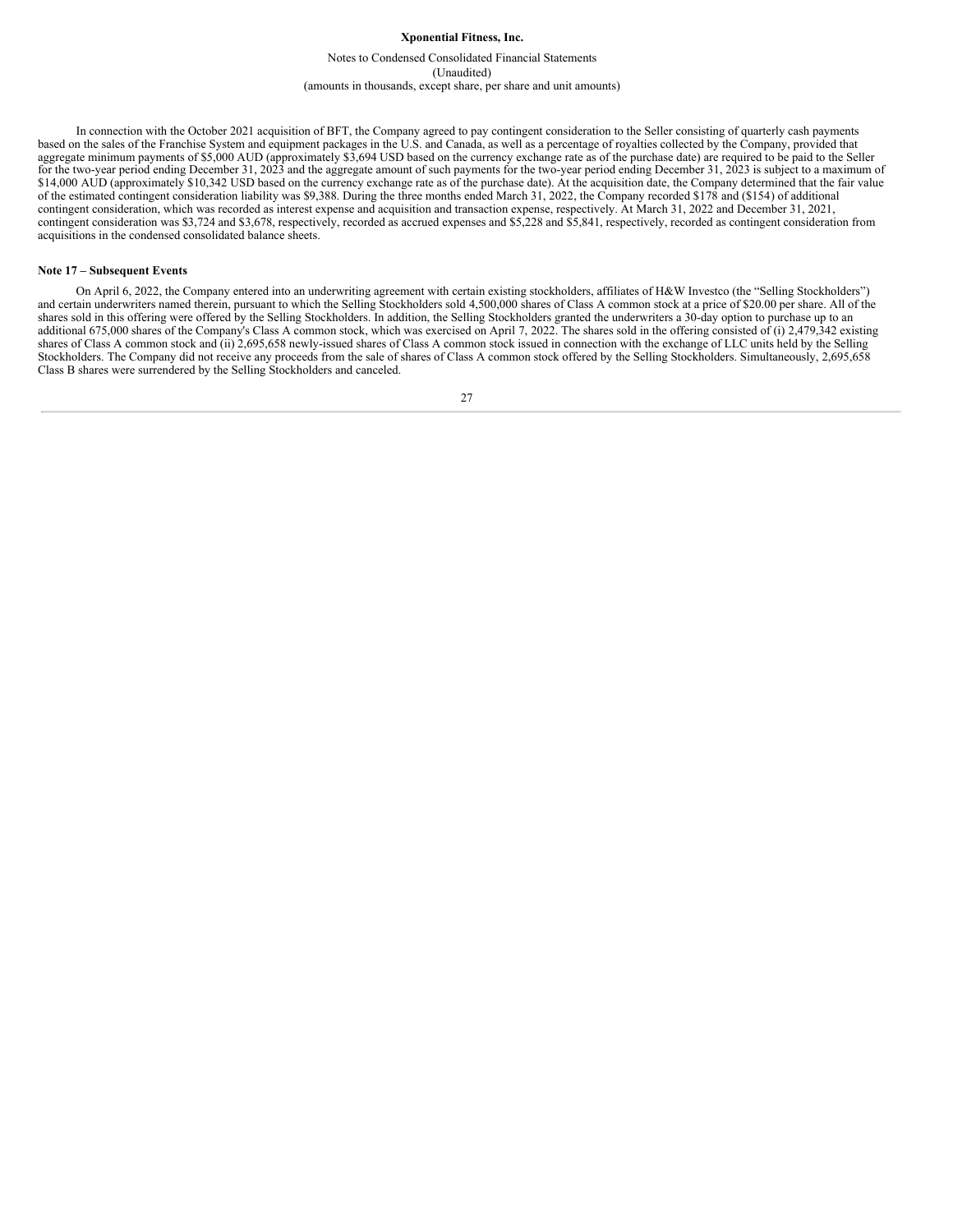#### <span id="page-29-0"></span>**Item 2. Management's Discussion and Analysis of Financial Condition and Results of Operations.**

The following discussion and analysis of our financial condition and results of operations should be read in conjunction with our condensed consolidated financial statements and related notes thereto and the other financial information included elsewhere in this Quarterly Report on Form 10-Q. In addition to historical consolidated financial information, the following discussion and analysis contains forward-looking statements that involve risks, uncertainties and assumptions. Our actual results and timing may differ materially from those anticipated in these forward-looking statements as a result of many factors, including those discussed below and elsewhere in this *Quarterly Report on Form 10-Q, particularly in the section titled "Risk Factors."*

Xponential Fitness LLC ("XPO LLC"), the principal operating subsidiary of Xponential Fitness, Inc. (the "Company" or "XPO Inc."), is the largest global franchisor of boutique fitness brands. On July 23, 2021, the Company completed an initial public offering ("IPO") of 10,000,000 shares of Class A common stock at an initial public offering price of \$12.00 per share. Pursuant to a reorganization into a holding company structure, the Company is a holding company with its principal asset being a 49.7% ownership interest in XPO LLC through its ownership interest in Xponential Intermediate Holdings, LLC ("XPO Holdings"). Information for any period prior to July 23, 2021 relates to XPO LLC.

We operate a diversified platform of ten brands spanning across verticals including Pilates, indoor cycling, barre, stretching, rowing, dancing, boxing, running, functional training and yoga. XPO LLC franchisees offer energetic, accessible, and personalized workout experiences led by highly qualified instructors in studio locations across 48 U.S. states, the District of Columbia and Canada and through master franchise agreements or international expansion in 12 additional countries. The Company's portfolio of brands includes Club Pilates, the largest Pilates brand in the United States; CycleBar, the largest indoor cycling brand in the United States; StretchLab, a concept offering one-on-one and group stretching services; Row House, the largest franchised indoor rowing brand in the United States; AKT, a dance-based cardio workout combining toning, interval and circuit training; YogaSix, the largest franchised yoga brand in the United States; Pure Barre, a total body workout that uses the ballet barre to perform small isometric movements, and the largest Barre brand in the United States; Stride, a treadmill-based cardio and strength training concept; Rumble, a boxing-inspired full-body workout; and BFT, a functional training and strength-based program.

As of March 31, 2022, 2,030 studios were open, and franchisees were contractually committed to open an additional 1,870 studios in North America under existing franchise agreements. In addition, as of March 31, 2022, we had 199 studios open internationally, and our master franchisees were contractually obligated to sell licenses to franchisees to open an additional 950 new studios in 12 additional countries.

During the three months ended March 31, 2022 and 2021, we generated revenue outside the United States of \$3,380 and \$315, respectively. As of March 31, 2022 and December 31, 2021, we did not have material assets located outside of the United States. No franchisee accounted for more than 5% of our revenue. We operate in one segment for financial reporting purposes.

#### **The COVID-19 Pandemic**

The COVID-19 pandemic continues to impact global economic activities and poses the risk that prevents or restricts us and our employees, franchisees, members and suppliers from conducting business activities, as federal, state, local and foreign governments mandated stay-at-home orders and closures of businesses, encouraged social distancing measures and implemented travel restrictions and prohibitions on non-essential activities and business.

In 2020 and through most of 2021, the COVID-19 pandemic adversely impacted our ability to generate revenue. A substantial portion of our revenue is derived from royalty fees, which were affected by the decline in system-wide sales as almost all of our franchised studios were temporarily closed beginning in mid-March 2020. New studio openings were also delayed during this period. We also experienced a reduction in sales of new studio licenses and in installation of equipment in new studios. Additionally, we temporarily reduced our marketing fund fees from 2% to 1% of the sales of franchisees while studios were closed due to the COVID-19 pandemic and related government mandates and restrictions as part of our COVID-19 support response.

In response to the COVID-19 pandemic, franchisees temporarily closed almost all studios system-wide in mid-March 2020, although our franchised studios have resumed operations as of March 31, 2022. As the COVID-19 pandemic continued to impact areas in which our studios operate, certain of our studios have had to re-close or significantly reduce capacity, and additional studios may have to re-close or further reduce capacity, pursuant to local guidelines. We also experienced lower license sales and delays in new studios openings due to the COVID-19 pandemic. However, we have continued opening studios throughout the COVID-19 pandemic and franchisees have opened 654 studios globally from April 2020 through March 31, 2022, including studios opened by Rumble and BFT, which were acquired by us in March 2021 and October 2021, respectively.

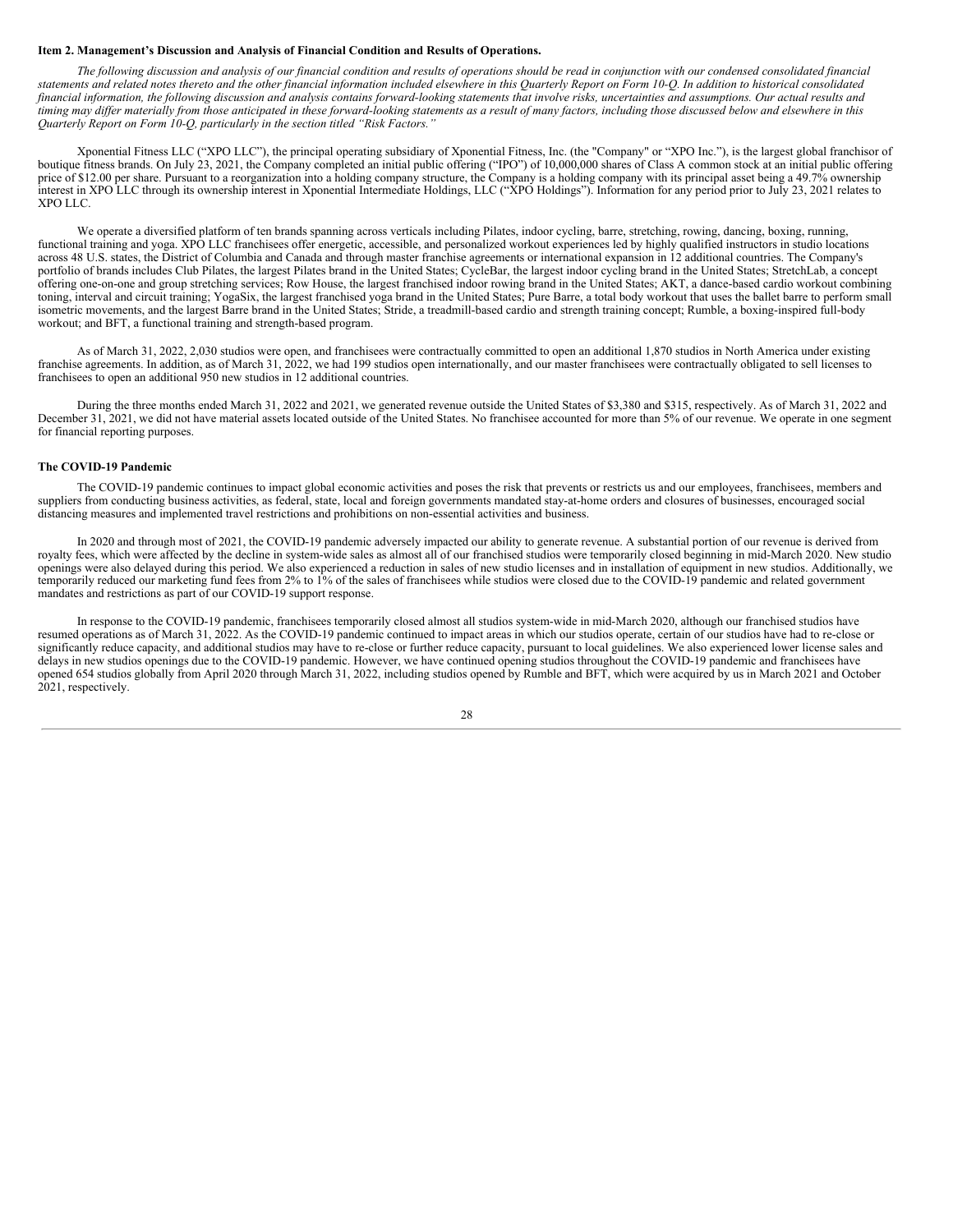Our proven operational model allowed us to provide robust support to franchisees during the COVID-19 pandemic and has led to no units permanently closed under our ownership. Even though studios were temporarily closed, franchisees maintained strong member loyalty, with many members maintaining actively paying accounts or putting their memberships "on hold." Members who did not pay membership dues while "on hold" kept their agreements and preserved the ability to reactivate when studios reopened, mitigating high member cancellation rates. While studios were closed, we continued to generate revenue from franchise license and royalty payments as customers engaged with our digital platform services and purchased merchandise. We took several actions to support franchisees' efforts to ensure they had access to resources that guided them on generating revenues and reducing operating costs, including a temporary reduction in marketing fund percentage collected.

The adverse effects of the COVID-19 pandemic began to decline during 2021, and through the first quarter of 2022, although, infection rates continue to fluctuate in various regions and new strains and variants of the virus, including the delta and omicron variants, remain a risk. During the second quarter of 2021 through the first quarter of 2022 in particular, as vaccination rates have increased substantially in the United States and restrictions on indoor fitness classes in most states have either been reduced or eliminated, franchisees' membership visits have increased. As of March 31, 2022, the membership levels and membership visits for the quarter ended March 31, 2022 were at 133% and 138%, respectively, relative to the quarter ended December 31, 2019 (excluding BFT) prior to the onset of the pandemic. For the quarter ended March 31, 2022, runrate Average Unit Volume ("AUVs") recovered to approximately 94% relative to the quarter ended December 31, 2019 (including Rumble and BFT).

Following the significant disruption to the global fitness industry caused by the COVID-19 pandemic, we took ownership of a greater number of studios than we would expect to hold in the normal course of our business. We are in the process of reselling the licenses for these studios to new or existing franchisees ("company-owned transition studios") as operating studios is not a component of our business model. However, we may not be able to do so and we may choose to close some or all such studios to the extent they are not profitable for an extended period of time and could incur charges in connection therewith for asset impairment and lease termination, employee severance and related matters, which could adversely affect our business, results of operations, cash flows and financial condition. See Note 3 of Notes to Condensed Consolidated Financial Statements for additional information.

The full extent of the future impact of the COVID-19 pandemic on our operational and financial performance is uncertain and will depend on many factors outside of our control, including, without limitation, the timing, extent, trajectory and duration of the pandemic; the availability, distribution and effectiveness of vaccines; the spread of new variants of COVID-19; the continued and renewed imposition of protective public safety measures by local, state, federal and international authorities; the disruption to global supply chain; rising inflation rates; the impact of the pandemic on the fitness industry and responses from our franchisees to the pandemic. Although we have implemented measures to mitigate the impact of the COVID-19 pandemic on our business, we expect the pandemic to continue to adversely affect franchisees, as well as our overall business, results of operations, cash flows and financial condition.

#### **Rumble Acquisition**

On March 24, 2021, H&W Franchise Holdings LLC (parent entity prior to the IPO) entered into a contribution agreement with Rumble Holdings LLC, Rumble Parent LLC and Rumble Fitness LLC to acquire certain rights and intellectual property of Rumble Fitness LLC ("Rumble"), to be used by H&W Franchise Holdings LLC in connection with the franchise business under the "Rumble" trade name. Pursuant to this agreement, Rumble became a direct subsidiary of Rumble Parent LLC, which is owned by Rumble Holdings LLC, and H&W Franchise Holdings LLC acquired certain rights and intellectual property of Rumble Holdings LLC, which beneficially held all of the issued and outstanding membership interests of Rumble. As consideration, H&W Franchise Holdings, LLC (i) issued Class A Units equivalent to 1,300,032 shares of XPO Inc. Class A common stock to Rumble Holdings LLC, (ii) issued Class A Units equivalent to 2,024,445 shares of XPO Inc. Class A common stock to Rumble Holdings LLC, which are subject to vesting and forfeiture as provided in the contribution agreement and (iii) assumed and discharged any liabilities arising from and after the closing date under the assigned contracts and acquired assets. H&W Franchise Holdings, LLC then contributed the Rumble assets to H&W Intermediate Holdings, LLC, which then immediately contributed the Rumble assets to XPO LLC. As a result of this transaction, Rumble became a holder of 5% or more of the equity interests of H&W Franchise Holdings LLC.

Prior to the vesting and/or forfeiture of certain equity instruments issued to Rumble Holdings LLC, the instruments will be treated as a liability on our balance sheet instead of equity and will therefore be subject to a subsequent quarterly fair value remeasurement on a mark-to-market basis as a derivative liability. As a result, fluctuations in these quarterly liability valuations will impact our financial results following the IPO in accordance with movements in our stock price, and the related valuation of the derivative liability that we will be required to make on a quarterly basis. See Note 3 of Notes to Condensed Consolidated Financial Statements for additional information.

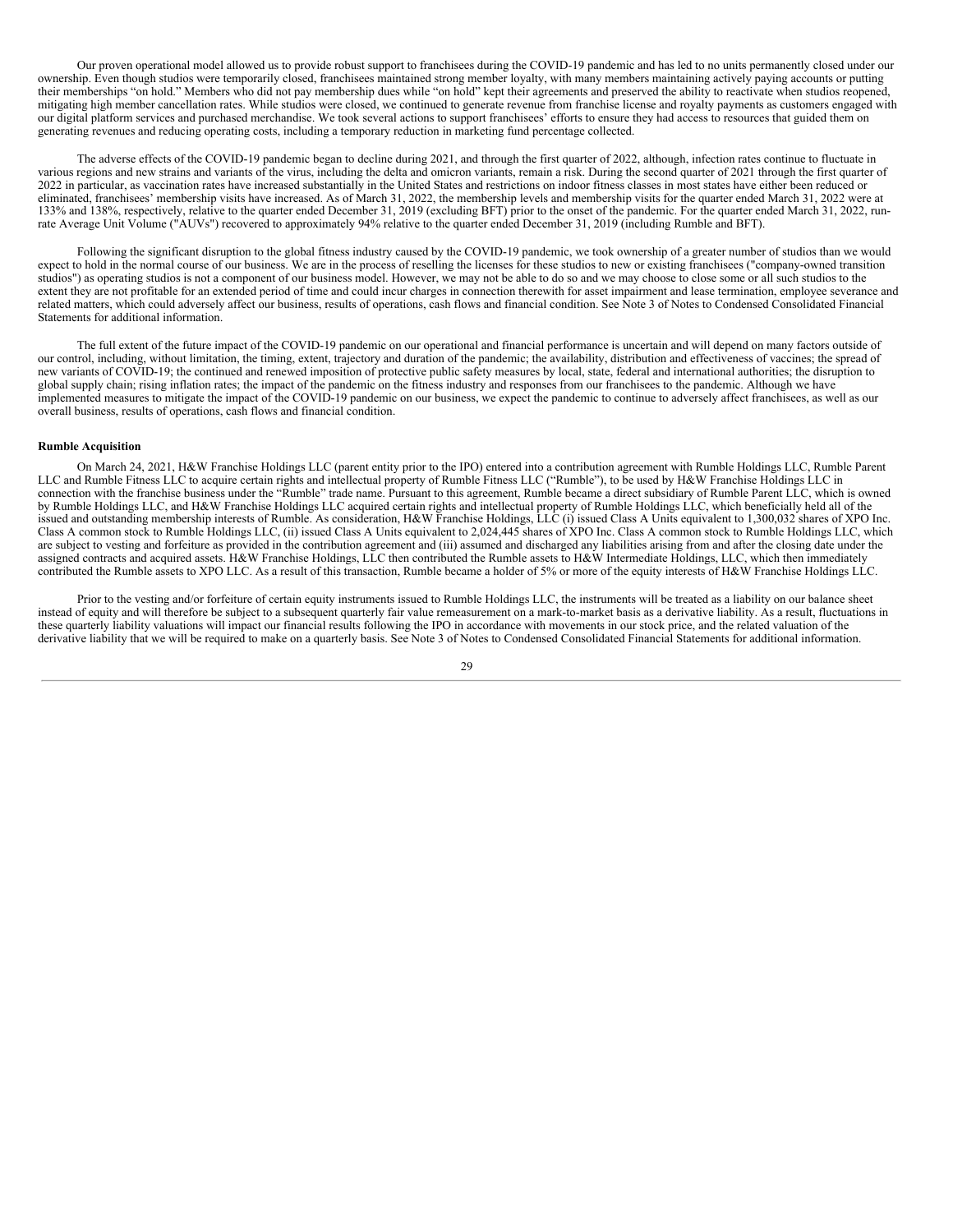#### **BFT Acquisition**

On October 13, 2021, the Company entered into an Asset Purchase Agreement ("APA") with GRPX Live Pty Ltd., an Australian corporation, and its affiliates (the "Seller") whereby the Company acquired certain assets relating to the concept and brand known as BFT™. Assets acquired include franchise rights, brand, intellectual property and the rights to manage and license the franchise business (the "Franchise System"). The Company also assumed certain contingent liabilities associated with the purchased assets and provided certain indemnifications to the Seller. This acquisition is expected to enhance the Company's franchise offerings and provide a platform for future growth, which the Company believes is complementary to its portfolio of franchises.

Consideration for the transaction included cash of \$60.0 million AUD (\$44.3 million USD based on the currency exchange rate as of the purchase date). In addition, the Company agreed to pay contingent consideration to the Seller consisting of quarterly cash payments based on the sales of the Franchise System and equipment packages in the United States and Canada, as well as a percentage of royalties collected by the Company, provided that aggregate minimum payments of \$5.0 million AUD (approximately \$3.7 million USD based on the currency exchange rate as of the purchase date) are required to be paid to the Seller for the two-year period ending December 31, 2023 and the aggregate amount of such payments for the two-year period ending December 31, 2023 is subject to a maximum of \$14.0 million AUD (approximately \$10.3 million USD based on the currency exchange rate as of the purchase date). Based on the purchase price allocation, the Company has determined that the fair value of the estimated contingent consideration liability as of the acquisition date is \$9.4 million and is recorded in accrued expenses and contingent consideration from acquisitions in the condensed consolidated balance sheets.

In addition, the Company entered into a Master Franchise Agreement ("MFA") with an affiliate of the Seller (the "Master Franchisee"), pursuant to which the Company granted the Master Franchisee the master franchise rights for the BFT™ brands in Australia, New Zealand and Singapore. In exchange, the Company will receive certain fees and royalties, including a percentage of the revenue generated by the Master Franchisee under the MFA. The MFA contains an option for the Company to repurchase the master franchise rights granted under the MFA in either 2023 or 2024 at a purchase price based on the Master Franchisee's EBITDA. If the Company (or a designee of the Company) does not exercise the option pursuant to the terms of the MFA, then the Company might be required to pay a cancellation fee to the Master Franchisee which might be material to the Company. If the Master Franchisee rejects an offer to repurchase the franchise rights, then the cancellation fee is not required to be paid.

At the acquisition date, there were certain claims and lawsuits against the Seller for which the Company has agreed to indemnify the Seller. The claims and lawsuits relate to alleged patent and trademark infringements. Plaintiff alleges that plaintiff has suffered, and is likely to continue to suffer, loss and damage due to breach of the patents by the Seller and is seeking damages or in the alternative an account of profits. The Seller has filed a cross-claim alleging that the defendant's two Australian patents are, and always have been, invalid and that they should be revoked. The court in Australia held a trial in December 2020, and on February 14, 2022, the court issued a decision holding that the Plaintiff's claims of infringement were invalid and that even if they were valid, the Seller did not infringe upon these patents and trademarks. In addition, the Plaintiff has brought related claims for patent infringement against the Seller in the United States District Court for Delaware, and these actions are currently pending. See Note 3 of Notes to Condensed Consolidated Financial Statements for additional information.

#### **Factors Affecting Our Results of Operations**

In addition to the impact of the COVID-19 pandemic as described above, we believe that the most significant factors affecting our results of operations include:

*•Licensing new qualified franchisees, selling additional licenses to existing franchisees and opening studios.* Our growth depends upon our success in licensing new studios to new and existing franchisees. We believe our success in attracting new franchisees and attracting existing franchisees to invest in additional studios has resulted from our diverse offering of attractive brands, corporate level support, training provided to franchisees and the opportunity to realize attractive returns on their invested capital. We believe our significant investments in centralized systems and infrastructure help support new and existing franchisees. To continue to attract qualified new franchisees, sell additional studios to existing franchisees and assist franchisees in opening their studios, we plan to continue to invest in our brands to enable them to deliver positive consumer experiences and in our integrated services at the brand level to support franchisees.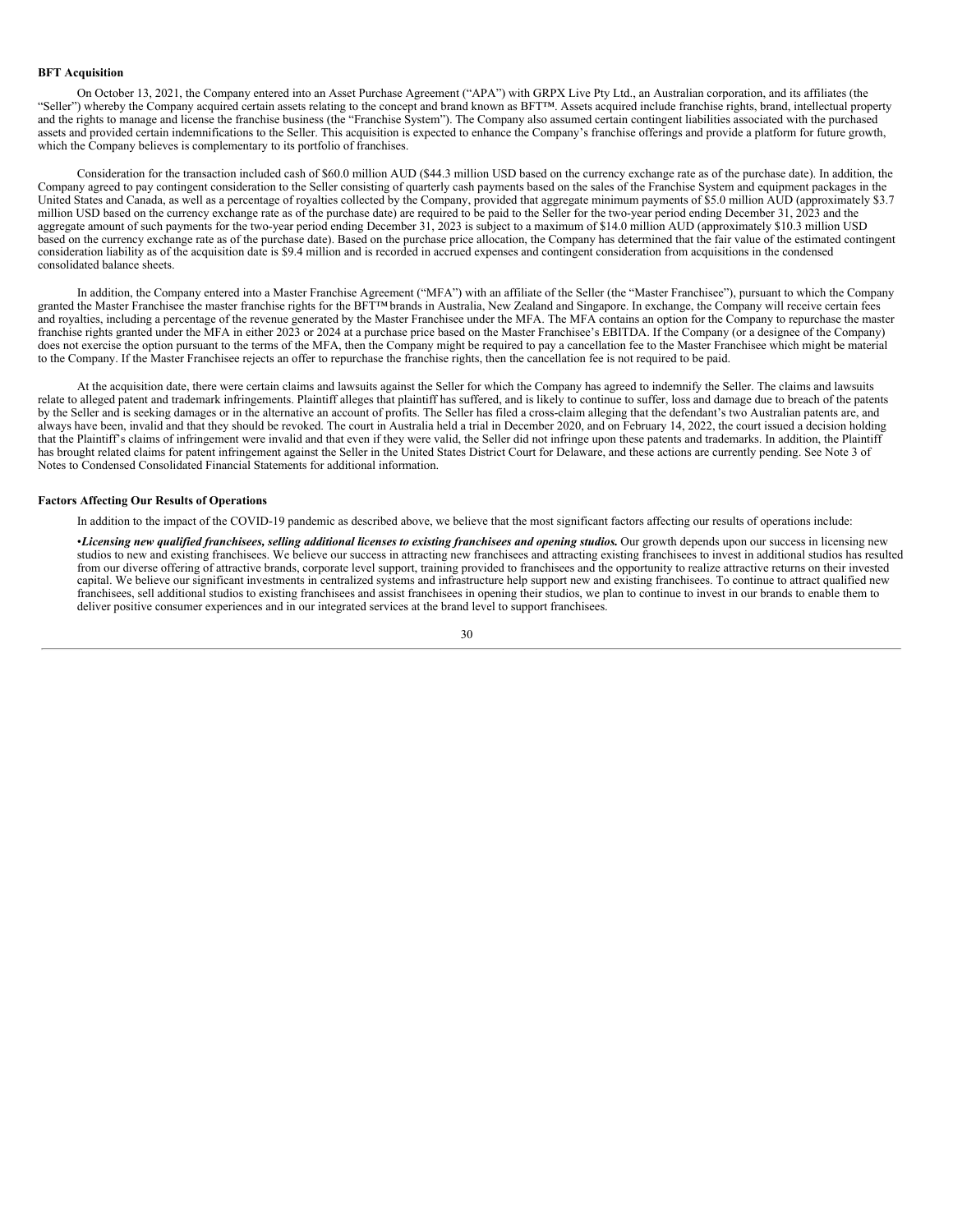•*Timing of studio openings.* Our revenue growth depends to a significant extent on the number of studios that are open and operating. Many factors affect whether a new studio will be opened on time, if at all, including the availability and cost of financing, selection and availability of suitable studio locations, delays in hiring personnel as well as any delays in equipment delivery or installation. To the extent franchisees are unable to open new studios on the timeline we anticipate, or at all, we will not realize the revenue growth that we expect. We believe our investments in centralized systems and infrastructure, including real estate site selection, studio build-out and design assistance help enable franchisees to open studios in a timely manner, and we plan to continue to invest in our systems to continue to provide assistance during the opening process.

•*Increasing same store sales.* Our long-term revenue prospects are driven in part by franchisees' ability to increase same store sales (discussed below). Several factors affect our same store sales in any given period, including the number of stores that have been in operation for a significant period of time, growth in total memberships and marketing and promotional efforts. We expect to continue to seek to grow same store sales and AUVs by helping franchisees acquire new members, increase studio utilization and drive increased spend from consumers. We also intend to expand ancillary revenue streams, such as our digital platform offerings and retail merchandise.

•*International expansion.* We continue to invest in increasing the number of franchisees outside of North America. We have developed strong relationships and executed committed development contracts with master franchisees to propel our international growth. We plan to continue to invest in these relationships and seek new relationships and opportunities, including through acquisitions and partnerships, in countries that we have targeted for expansion.

•*Consumer demand and competition for discretionary income*. Our revenue and future success will depend in part on the attractiveness of our brands and the services provided by franchisees relative to other fitness and entertainment options available to consumers. Our franchisees' AUVs are dependent upon the performance of studios and may be impacted by reduced capacity as a result of various factors, including the COVID-19 pandemic and shifting consumer demand and behavior for fitness services. Macroeconomic factors generally, and economic factors affecting a particular geographic territory, may also increase competition for discretionary income, impact the returns generated by franchisees and therefore impact our operating results.

#### **Key Performance Indicators**

In addition to our financial statements prepared in accordance with accounting principles generally accepted in the United States ("GAAP"), we regularly review the following key metrics to measure performance, identify trends, formulate financial projections, compensate our employees, and monitor our business. While we believe that these metrics are useful in evaluating our business, other companies may not use similar metrics or may not calculate similarly titled metrics in a consistent manner.

The following table sets forth our key performance indicators for the three months ended March 31, 2022 and 2021:

|                                                                                                           | Three Months Ended March 31. |                          |          |         |  |
|-----------------------------------------------------------------------------------------------------------|------------------------------|--------------------------|----------|---------|--|
|                                                                                                           |                              | 2022<br>(S in thousands) |          | 2021    |  |
| System-wide sales                                                                                         |                              | 224,545                  | D.       | 131,921 |  |
| Number of new studios openings globally, net                                                              |                              | 99                       |          | 79      |  |
| Number of studios operating globally (cumulative total as of period end)                                  |                              | 2.229                    |          | 1,875   |  |
| Number of licenses sold globally (cumulative total as of period end) $(1)$                                |                              | 4,684                    |          | 3,601   |  |
| Number of licenses contractually obligated to open internationally (cumulative<br>total as of period end) |                              | 950                      |          | 793     |  |
| AUV (LTM as of period end)                                                                                |                              | 431                      |          | 257     |  |
| AUV (run rate)                                                                                            |                              | 450                      | <b>J</b> | 303     |  |
| Same store sales                                                                                          |                              | 47 $%$                   |          | (24)%   |  |
| Adjusted EBITD $A^{(2)}$                                                                                  |                              | 14.453                   |          | 3.557   |  |

(1) Global franchise licenses sold are presented gross of terminations.

(2) The definition of adjusted EBITDA and a detailed reconciliation of adjusted EBITDA are set forth below under the section entitled "Non-GAAP Financial Measures".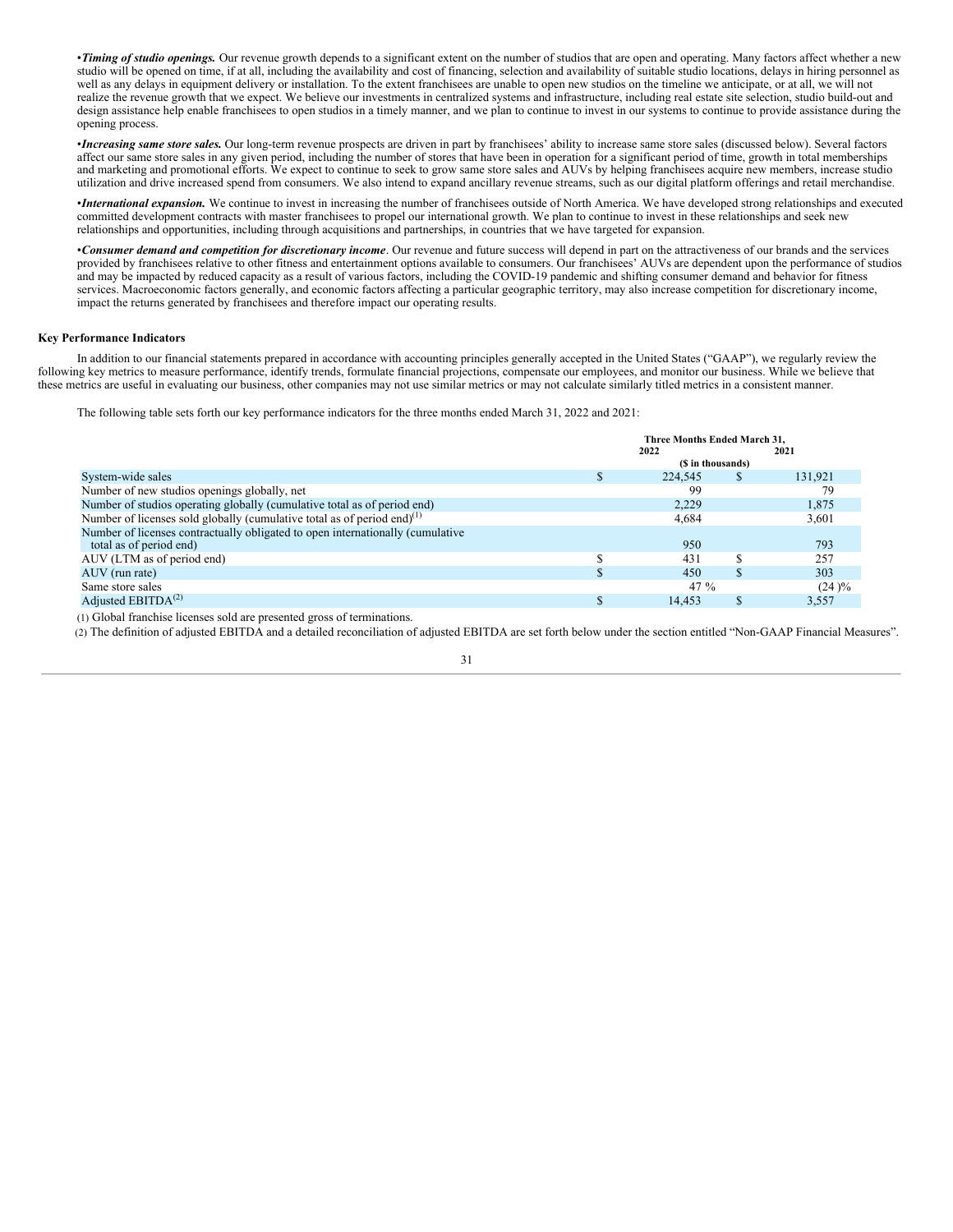The following table presents additional information related to our studio and license key performance indicators for the three months ended March 31, 2022 and 2021:

|                                                                       | Three Months Ended March 31. |                      |        |                      |               |        |  |
|-----------------------------------------------------------------------|------------------------------|----------------------|--------|----------------------|---------------|--------|--|
|                                                                       |                              | 2022                 |        |                      | 2021          |        |  |
|                                                                       | <b>North America</b>         | <b>International</b> | Global | <b>North America</b> | International | Global |  |
| Open Studios:                                                         |                              |                      |        |                      |               |        |  |
| Open studios (beginning of period)                                    | 1,954                        | 176                  | 2,130  | 1,714                | 82            | 1,796  |  |
| New studio openings, net                                              | 76                           | 23                   | 99     | 53                   | 26            | 79     |  |
| Open studios (end of period)                                          | 2,030                        | 199                  | 2,229  | 1,767                | 108           | 1,875  |  |
| Franchise Licenses Sold: (1)                                          |                              |                      |        |                      |               |        |  |
| Franchise licenses sold (total beginning of period)                   | 4,062                        | 362                  | 4,424  | 3,275                | 194           | 3,469  |  |
| New franchise license sales                                           | 211                          | 49                   | 260    | 98                   | 34            | 132    |  |
| Franchise licenses sold (total end of period)                         | 4,273                        | 411                  | 4,684  | 3,373                | 228           | 3,601  |  |
| Studios Obligated to Open Internationally under<br>MFA <sub>s</sub> : |                              |                      |        |                      |               |        |  |
| Gross studios obligated to open under MFAs                            |                              |                      | 1,149  |                      |               | 901    |  |
| Less: studios opened under MFAs                                       |                              |                      | 199    |                      |               | 108    |  |
| Remaining studios obligated to open under MFAs                        |                              |                      | 950    |                      |               | 793    |  |
| Licenses sold by master franchisees, net $(2)$                        |                              |                      | 208    |                      |               | 118    |  |

(1) Global franchise licenses sold are presented gross of terminations.

(2) Reflects the number of licenses for studios which have already been sold, but not yet opened, by master franchisees under master franchise agreements, net of terminations.

All metrics above, other than adjusted EBITDA, are presented on an adjusted basis to reflect historical information of Rumble and BFT prior to the acquisition by the Company in March and October 2021, respectively. All references to these metrics in this Form 10-Q use this same basis of reporting.

#### *System-Wide Sales*

System-wide sales represent gross sales by all studios. System-wide sales includes sales by franchisees that are not revenue realized by us in accordance with GAAP. While we do not record sales by franchisees as revenue, and such sales are not included in our consolidated financial statements, this operating metric relates to our revenue because we receive approximately 7% and 2% of the sales by franchisees as royalty revenue and marketing fund revenue, respectively. We believe that this operating measure aids in understanding how we derive our royalty revenue and marketing fund revenue and is important in evaluating our performance. System-wide sales growth is driven by new studio openings and increases in same store sales. Management reviews system-wide sales monthly, which enables us to assess changes in our franchise revenue, overall studio performance, the health of our brands and the strength of our market position relative to competitors.

### *Number of New Studio Openings*

The number of new studio openings reflects the number of studios opened during a particular reporting period, net of studios no longer operating in the system. We consider a new studio to be open once the studio begins offering classes. Opening new studios is an important part of our growth strategy. New studios may not generate material revenue in the early period following an opening and their revenue may not follow historical patterns. Management reviews the number of new studio openings in order to help forecast operating results and to monitor studio opening processes.

### *Number of Studios Operating*

In addition to the number of new studios opened during a period, we track the number of total studios operating at the end of a reporting period. We view this metric on a net basis to take account of any studios that may have closed during the reporting period. While nearly all our franchised studios are licensed to franchisees, from time to time we own and operate a limited number of studios (typically as we take possession of a studio following a franchisee ceasing to operate it and as we prepare it to be licensed to a new franchisee). Management reviews the number of studios operating at a given point in time in order to help forecast system-wide sales, franchise revenue and other revenue streams.

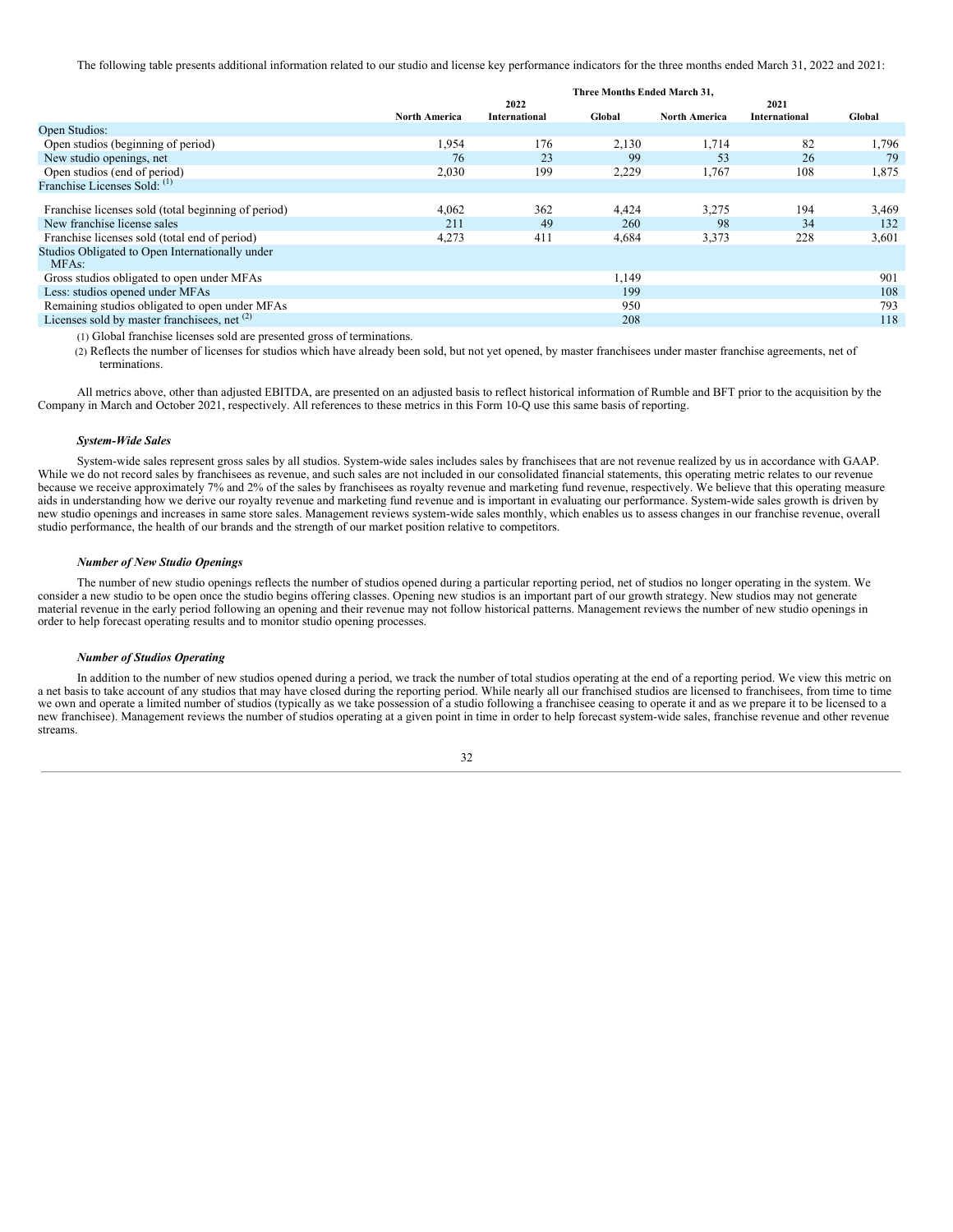#### *Licenses Sold*

The number of licenses sold in North America and globally reflect the cumulative number of licenses sold by us (or, outside of North America, by our master franchisees), since inception through the date indicated. Licenses contractually obligated to open refer to licenses sold net of opened studios and terminations. Licenses contractually obligated to be sold internationally reflect the number of licenses that master franchisees are contractually obligated to sell to franchisees to open internationally that have not yet opened as of the date indicated. The number of licenses sold is a useful indicator of the number of studios that have opened and that are expected to open in the future, which management reviews in order to monitor and forecast our revenue streams. Of the franchisees that opened their first studio in 2019, on average it took approximately 12.2 months from signing the franchise agreement to open. Of the franchisees that opened their first studio in 2020, on average it took approximately 14.6 months from signing the franchise agreement to open. The length of time increased during 2020 and 2021 due to COVID-related opening restrictions. Management also reviews the number of licenses sold globally and the number of licenses contractually obligated to open internationally in order to help forecast studio growth and system-wide sales.

#### *Average Unit Volume*

Average Unit Volume ("AUV") is calculated by dividing sales during the applicable period for all studios being measured by the number of studios being measured. LTM AUV consists of the average sales for the trailing 12 calendar months for all studios in North America that have been open for at least 13 calendar months as of the measurement date. Quarterly run-rate AUV consists of average quarterly sales for all studios that are at least six months old at the beginning of the respective quarter, multiplied by four. AUV growth is primarily driven by changes in same store sales and is also influenced by new studio openings. Management reviews AUV to assess studio economics.

#### *Same Store Sales*

Same store sales refer to period-over-period sales comparisons for the base of studios. We define the same store sales base to include studios in North America that have been open for at least 13 calendar months as of the measurement date. Any transfer of ownership of a studio does not affect this metric. We measure same store sales based solely upon monthly sales as reported by franchisees. This measure highlights the performance of existing studios, while excluding the impact of new studio openings. Management reviews same store sales to assess the health of the franchised studios.

#### **Non-GAAP Financial Measures**

In addition to our results determined in accordance with GAAP, we believe the following non-GAAP measures are useful in evaluating our operating performance. We use the following non-GAAP financial information to evaluate our ongoing operations and for internal planning and forecasting purposes. We believe that non-GAAP financial information, when taken collectively, is helpful to investors because it provides consistency and comparability with past financial performance. In addition, our management uses non-GAAP measures to compare our performance relative to forecasts and to benchmark our performance externally against competitors. However, non-GAAP financial information is presented for supplemental informational purposes only, has limitations as an analytical tool, and should not be considered in isolation or as a substitute for financial information presented in accordance with GAAP. In addition, other companies, including companies in our industry, may calculate and present similarly titled non-GAAP measures differently or may use other measures to evaluate their performance, all of which could reduce the usefulness of our non-GAAP financial measure as tools for comparison. A reconciliation is provided below for the non-GAAP financial measures to the most directly comparable financial measures stated in accordance with GAAP. Investors are encouraged to review the related GAAP financial measures and the reconciliation of the non-GAAP financial measures to their most directly comparable GAAP financial measures and not rely on any single financial measure to evaluate our business.

We believe that the non-GAAP financial measures presented below, when taken together with the corresponding GAAP financial measures, provides meaningful supplemental information regarding our performance by excluding certain items that may not be indicative of our business, results of operations or outlook.

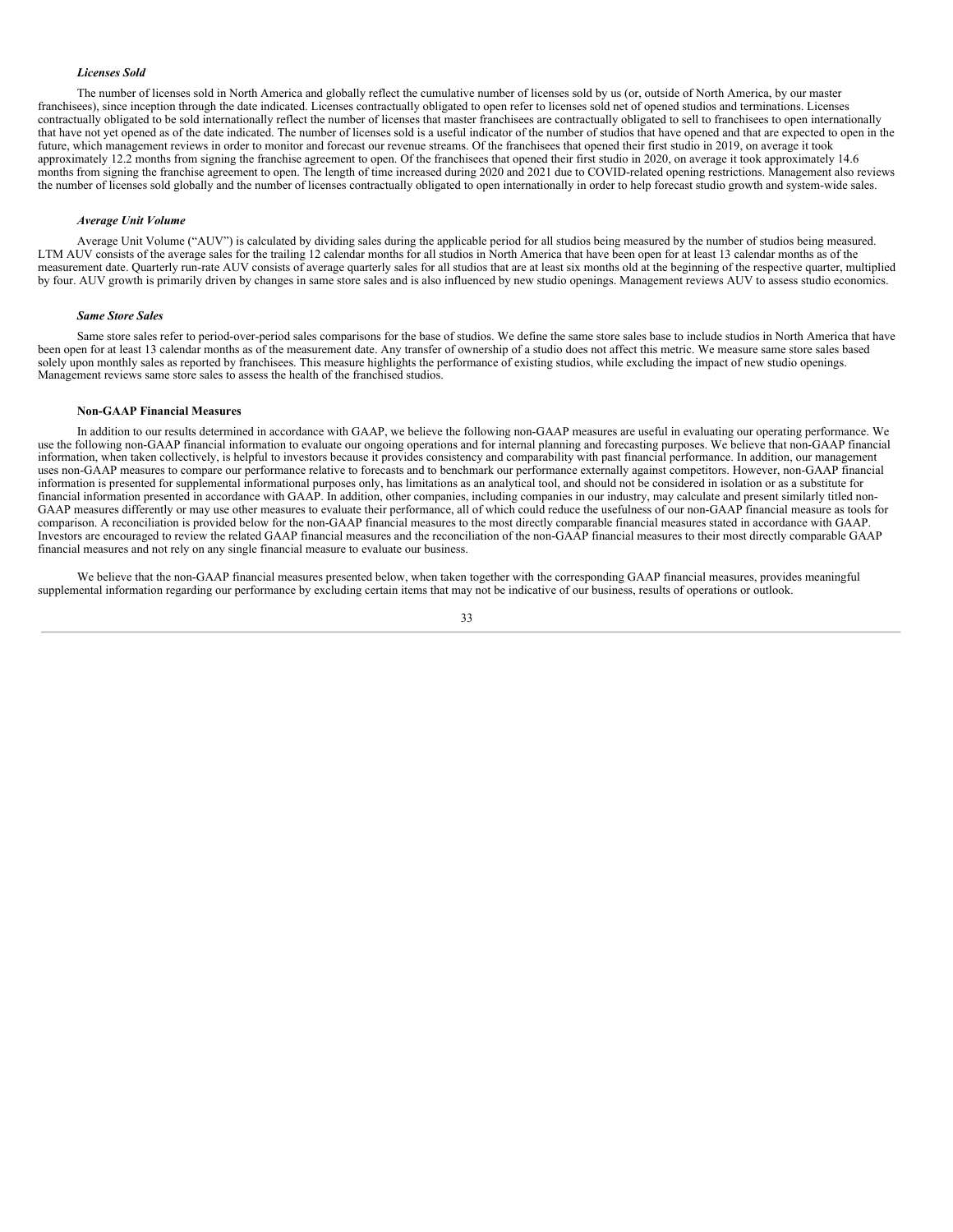### *Adjusted EBITDA*

We define adjusted EBITDA as EBITDA (net income/loss before interest, taxes, depreciation and amortization), adjusted for the impact of certain non-cash and other items that we do not consider in our evaluation of ongoing operating performance. These items include equity-based compensation, acquisition and transaction expenses (including change in contingent consideration), management fees and expenses (that were discontinued after July 2021), litigation expenses (consisting of legal and related fees for specific proceedings that arise outside of the ordinary course of our business), employee retention credit (a tax credit for retaining employees throughout the COVID-19 pandemic), secondary public offering expenses for which we do not receive proceeds and expense related to the remeasurement of our TRA obligation that we do not believe reflect our underlying business performance and affect comparability. EBITDA and adjusted EBITDA are also frequently used by analysts, investors and other interested parties to evaluate companies in our industry.

We believe that adjusted EBITDA, viewed in addition to, and not in lieu of, our reported GAAP results, provides useful information to investors regarding our performance and overall results of operations because it eliminates the impact of other items that we believe reduce the comparability of our underlying core business performance from period to period and is therefore useful to our investors in comparing the core performance of our business from period to period.

The following table presents a reconciliation of net loss, the most directly comparable financial measure calculated in accordance with GAAP, to adjusted EBITDA for the three months ended March 31, 2022 and 2021:

|                                      | Three Months Ended March 31, |     |         |  |
|--------------------------------------|------------------------------|-----|---------|--|
|                                      | 2022                         |     | 2021    |  |
|                                      | (in thousands)               |     |         |  |
| Net loss                             | \$<br>(15, 179)              | - S | (4,750) |  |
| Interest expense, net                | 2,472                        |     | 4,328   |  |
| Income taxes                         | (2,067)                      |     | 201     |  |
| Depreciation and amortization        | 3,492                        |     | 2,055   |  |
| <b>EBITDA</b>                        | (11,282)                     |     | 1,834   |  |
| Equity-based compensation            | 15,248                       |     | 222     |  |
| Acquisition and transaction expenses | 9,544                        |     | 350     |  |
| Management fees and expenses         |                              |     | 192     |  |
| Litigation expenses                  | 2,740                        |     | 959     |  |
| Employee retention credit            | (2,597)                      |     |         |  |
| Secondary public offering expenses   | 487                          |     |         |  |
| TRA remeasurement                    | 313                          |     |         |  |
| <b>Adjusted EBITDA</b>               | 14,453                       |     | 3,557   |  |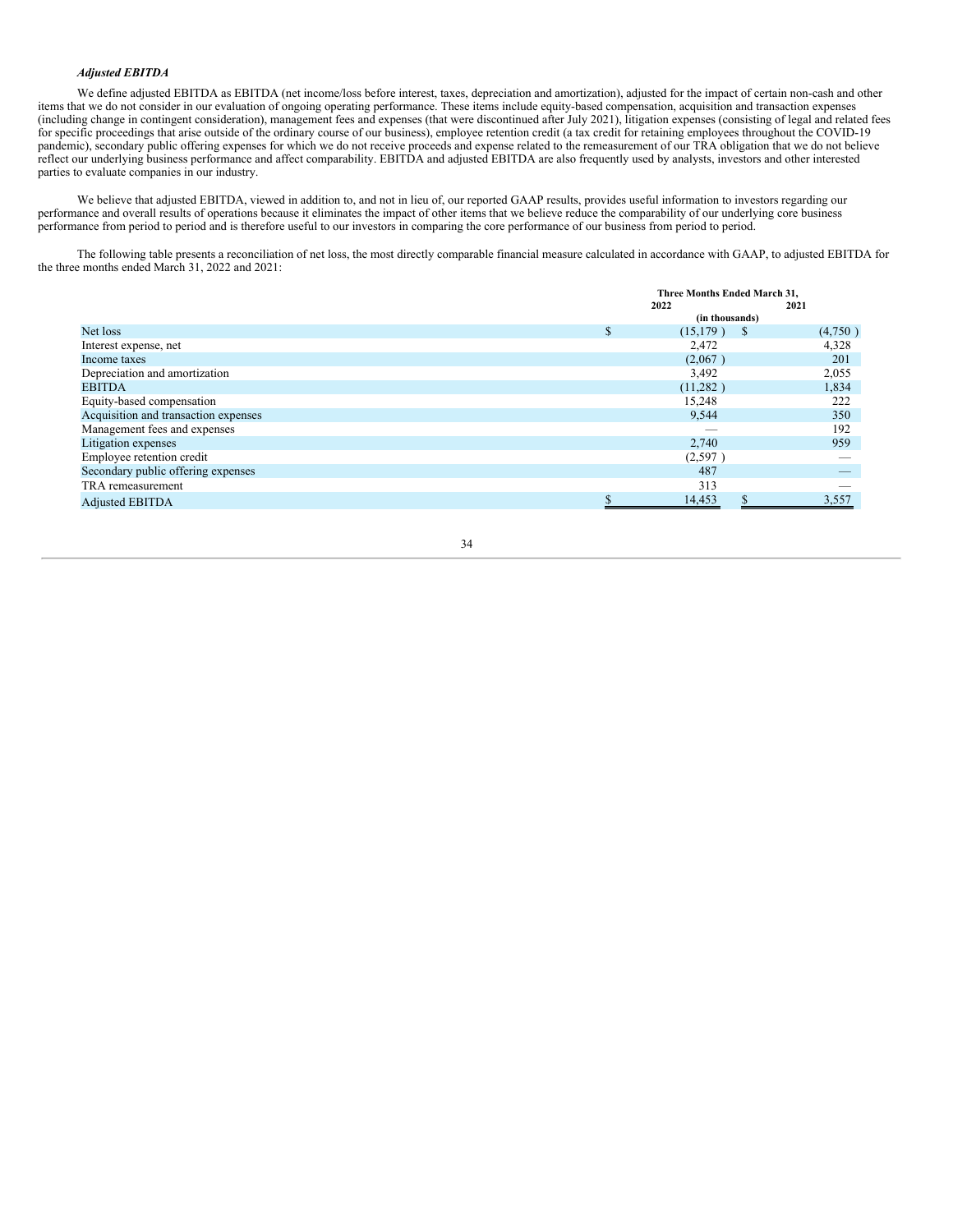# **Results of Operations**

The following table presents our condensed consolidated results of operations for the three months ended March 31, 2022 and 2021:

|                                              | Three Months Ended March 31.<br>2022<br>2021 |         |  |  |
|----------------------------------------------|----------------------------------------------|---------|--|--|
|                                              | (in thousands)                               |         |  |  |
| Revenue, net:                                |                                              |         |  |  |
| Franchise revenue                            | \$<br>\$<br>25,500                           | 13,755  |  |  |
| Equipment revenue                            | 7,779                                        | 4,066   |  |  |
| Merchandise revenue                          | 6,083                                        | 4,232   |  |  |
| Franchise marketing fund revenue             | 4,435                                        | 2,483   |  |  |
| Other service revenue                        | 6,565                                        | 4,529   |  |  |
| Total revenue, net                           | 50,362                                       | 29,065  |  |  |
| Operating costs and expenses:                |                                              |         |  |  |
| Costs of product revenue                     | 9,592                                        | 5,344   |  |  |
| Costs of franchise and service revenue       | 4,234                                        | 2,319   |  |  |
| Selling, general and administrative expenses | 33,919                                       | 16,602  |  |  |
| Depreciation and amortization                | 3,492                                        | 2,055   |  |  |
| Marketing fund expense                       | 4,355                                        | 2,616   |  |  |
| Acquisition and transaction expenses         | 9,544                                        | 350     |  |  |
| Total operating costs and expenses           | 65,136                                       | 29,286  |  |  |
| Operating loss                               | (14,774)                                     | (221)   |  |  |
| Other (income) expense:                      |                                              |         |  |  |
| Interest income                              | (389)                                        | (95)    |  |  |
| Interest expense                             | 2,861                                        | 4,423   |  |  |
| Total other expense                          | 2,472                                        | 4,328   |  |  |
| Loss before income taxes                     | (17,246)                                     | (4,549) |  |  |
| Income taxes                                 | (2,067)                                      | 201     |  |  |
| Net loss                                     | \$<br>\$<br>(15, 179)                        | (4,750) |  |  |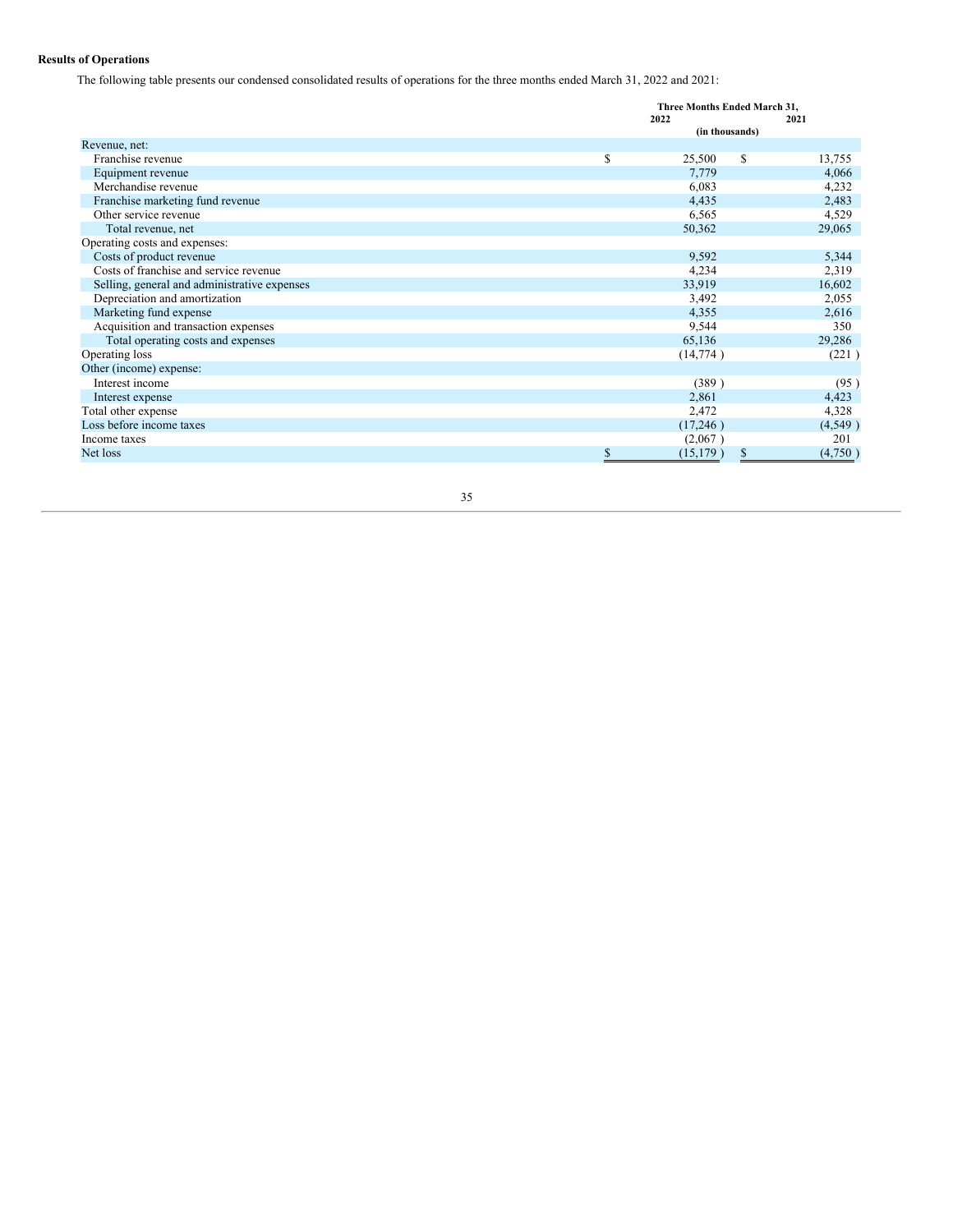The following table presents our condensed consolidated results of operations for the three months ended March 31, 2022 and 2021 as a percentage of revenue:

|                                              | Three Months Ended March 31, |                |
|----------------------------------------------|------------------------------|----------------|
|                                              | 2022                         | 2021           |
| Revenue, net:                                |                              |                |
| Franchise revenue                            | 51 %                         | $47\%$         |
| Equipment revenue                            | $15\%$                       | $14\%$         |
| Merchandise revenue                          | $12\%$                       | $15\%$         |
| Franchise marketing fund revenue             | 9%                           | 8 %            |
| Other service revenue                        | $13\%$                       | $16\%$         |
| Total revenue, net                           | $100\%$                      | $100\%$        |
| Operating costs and expenses:                |                              |                |
| Costs of product revenue                     | $19\%$                       | $19\%$         |
| Costs of franchise and service revenue       | $8\%$                        | 8 %            |
| Selling, general and administrative expenses | 67%                          | 57 %           |
| Depreciation and amortization                | $7\%$                        | $7\%$          |
| Marketing fund expense                       | 9%                           | $9\%$          |
| Acquisition and transaction expenses         | 19 %                         | $1\%$          |
| Total operating costs and expenses           | $129\%$                      | $101\%$        |
| Operating loss                               | (29)%                        | $(1) \%$       |
| Other (income) expense:                      |                              |                |
| Interest income                              | $(1) \%$                     | $-\frac{9}{6}$ |
| Interest expense                             | $6\%$                        | $15\%$         |
| Total other expense                          | $5\%$                        | $15\%$         |
| Loss before income taxes                     | (34)%                        | $(16)$ %       |
| Income taxes                                 | (4)%                         | $-$ %          |
| Net loss                                     | $(30)\%$                     | $(16)$ %       |

# **Three Months Ended March 31, 2022 versus 2021**

The following is a discussion of our consolidated results of operations for the three months ended March 31, 2022 versus the three months ended March 31, 2021.

#### *Revenue*

|                                  |   | Three Months Ended March 31. |   |                  | <b>Change from Prior Year</b> |        |               |
|----------------------------------|---|------------------------------|---|------------------|-------------------------------|--------|---------------|
|                                  |   | 2022                         |   | 2021             |                               |        | $\frac{6}{6}$ |
|                                  |   |                              |   | (S in thousands) |                               |        |               |
| Franchise revenue                | ъ | 25,500                       | S | 13,755           |                               | 11,745 | 85.4 %        |
| Equipment revenue                |   | 7.779                        |   | 4.066            |                               | 3.713  | 91.3 %        |
| Merchandise revenue              |   | 6,083                        |   | 4.232            |                               | 1,851  | 43.7 %        |
| Franchise marketing fund revenue |   | 4.435                        |   | 2.483            |                               | 1.952  | 78.6 %        |
| Other service revenue            |   | 6.565                        |   | 4.529            |                               | 2,036  | 45.0 $%$      |
| Total revenue, net               |   | 50,362                       |   | 29,065           |                               | 21,297 | 73.3 %        |

*Total revenue.* Total revenue was \$50.4 million in the three months ended March 31, 2022, compared to \$29.1 million in the three months ended March 31, 2021, an increase of \$21.3 million, or 73.3%. The increase in total revenue was primarily due to reopening of studios that were temporarily closed or were operating under capacity restrictions in 2021 due to the COVID-19 pandemic and opening of new studios in 2022.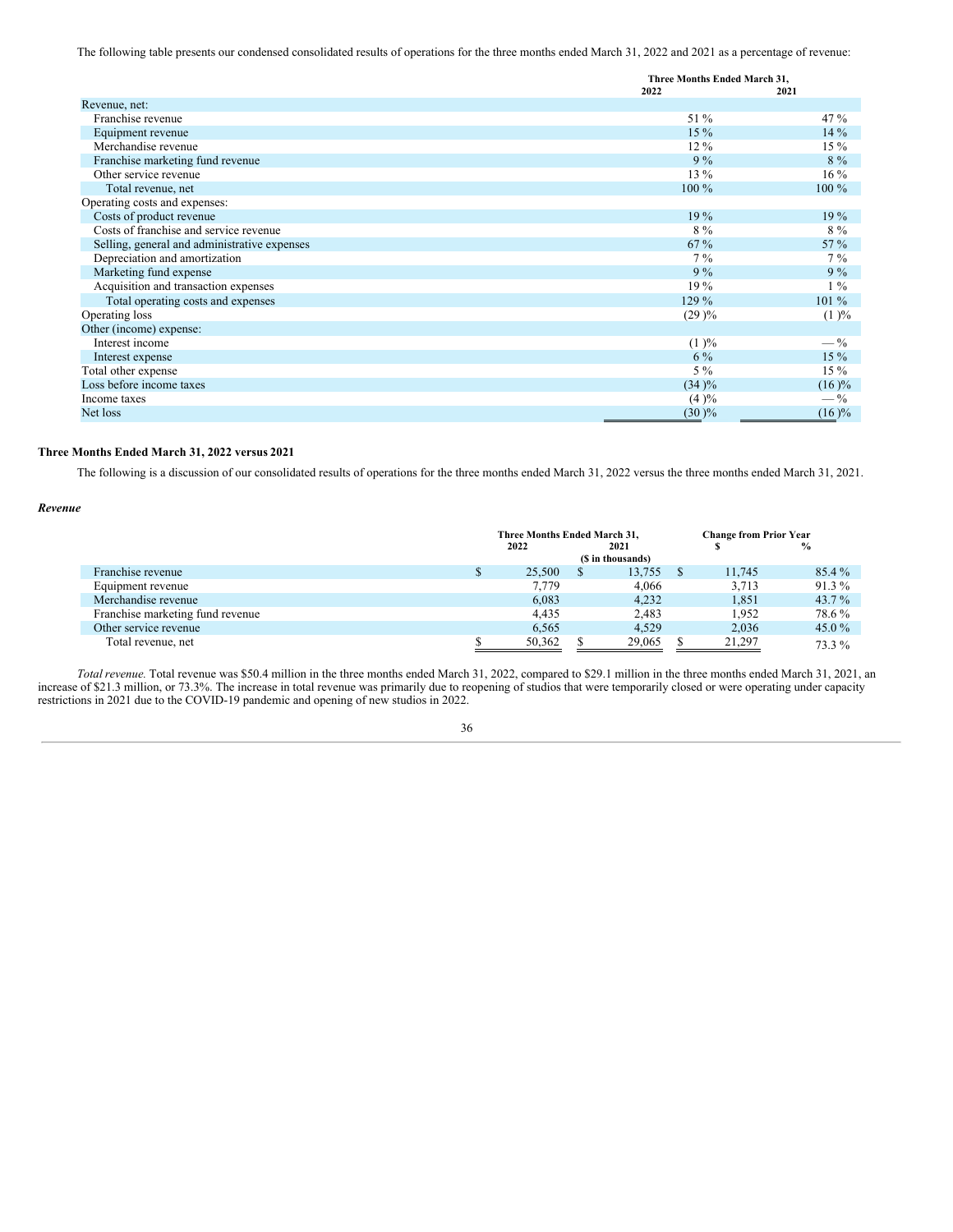*Franchise revenue.* Franchise revenue was \$25.5 million in the three months ended March 31, 2022, compared to \$13.8 million in the three months ended March 31, 2021, an increase of \$11.7 million, or 85.4%. Franchise revenue consisted of franchise royalty fees of \$14.9 million, training fees of \$1.8 million, franchise territory fees of \$7.0 million and technology fees of \$1.8 million in the three months ended March 31, 2022, compared to franchise royalty fees of \$8.5 million, training fees of \$1.4 million, franchise territory fees of \$2.6 million and technology fees of \$1.2 million in the three months ended March 31, 2021. The increase in franchise royalty fees, technology fees and training fees was primarily due to a 47% increase in same store sales due in large part to temporary studio closures as a result of the COVID-19 pandemic in the prior year period, and to 263 new studio openings in North America since March 31, 2021, which also contributed to the increase in franchise territory fees.

*Equipment revenue.* Equipment revenue was \$7.8 million in the three months ended March 31, 2022, compared to \$4.1 million in the three months ended March 31, 2021, an increase of \$3.7 million, or 91.3%. Most equipment revenue is recognized in the period that the equipment is installed. Equipment installations in the three months ended March 31, 2022, totaled 104 compared to 74 in the prior year period, with a larger percentage of higher dollar installations in 2022.

*Merchandise revenue.* Merchandise revenue was \$6.1 million in the three months ended March 31, 2022, compared to \$4.2 million in the three months ended March 31, 2021, an increase of \$1.9 million, or 43.7%. The increase was due primarily to a higher number of operating studios in the current year period and temporary closures of studios in the prior year period due to the COVID-19 pandemic.

*Franchise marketing fund revenue.* Franchise marketing fund revenue was \$4.4 million in the three months ended March 31, 2022, compared to \$2.5 million in the three months ended March 31, 2021, an increase of \$1.9 million, or 78.6%. The increase was primarily due to an increase in same store sales, 263 new studio openings in North America since March 31, 2021 and a temporary reduction in the marketing fund percentage collected from 2% to 1% of the sales of franchisees whose studios were closed due to the COVID-19 pandemic in 2021.

*Other service revenue.* Other service revenue was \$6.6 million in the three months ended March 31, 2022, compared to \$4.5 million in the three months ended March 31, 2021, an increase of \$2.1 million, or 45.0%. The increase was primarily due to a \$1.8 million increase in other preferred vendor commission revenue and brand fee revenue.

### *Operating Costs and Expenses*

|                                               | Three Months Ended March 31. |  |                   |  | <b>Change from Prior Year</b> |               |
|-----------------------------------------------|------------------------------|--|-------------------|--|-------------------------------|---------------|
|                                               | 2022                         |  | 2021              |  |                               | $\frac{0}{0}$ |
|                                               |                              |  | (\$ in thousands) |  |                               |               |
| Costs of product revenue                      | 9.592                        |  | 5.344             |  | 4.248                         | 79.5 %        |
| Costs of franchise and service revenue        | 4.234                        |  | 2.319             |  | 1.915                         | 82.6 %        |
| Selling, general and administrative expenses  | 33.919                       |  | 16.602            |  | 17.317                        | $104.3\%$     |
| Depreciation and amortization                 | 3.492                        |  | 2.055             |  | 1.437                         | 69.9%         |
| Marketing fund expense                        | 4.355                        |  | 2.616             |  | 1.739                         | 66.5 %        |
| Acquisition and transaction expenses (income) | 9.544                        |  | 350               |  | 9.194                         | 2,626.9%      |
| Total operating costs and expenses            | 65,136                       |  | 29,286            |  | 35,850                        | $122.4\%$     |

*Costs of product revenue.* Costs of product revenue was \$9.6 million in the three months ended March 31, 2022, compared to \$5.3 million in the three months ended March 31, 2021, an increase of \$4.3 million, or 79.5%, compared to an increase in related revenues of 67.1%. Costs of product revenue as a percentage of related revenue increased to 69.2% in the three months ended March 31, 2022, from 64.4% in the three months ended March 31, 2021. The increase was due to a shift in equipment revenue mix in 2022.

*Costs of franchise and service revenue.* Costs of franchise and service revenue was \$4.2 million in the three months ended March 31, 2022, compared to \$2.3 million in the three months ended March 31, 2021, an increase of \$1.9 million, or 82.6%. The increase was primarily due to a \$1.5 million increase in franchise sales commissions, consistent with the related franchise territory revenue increase.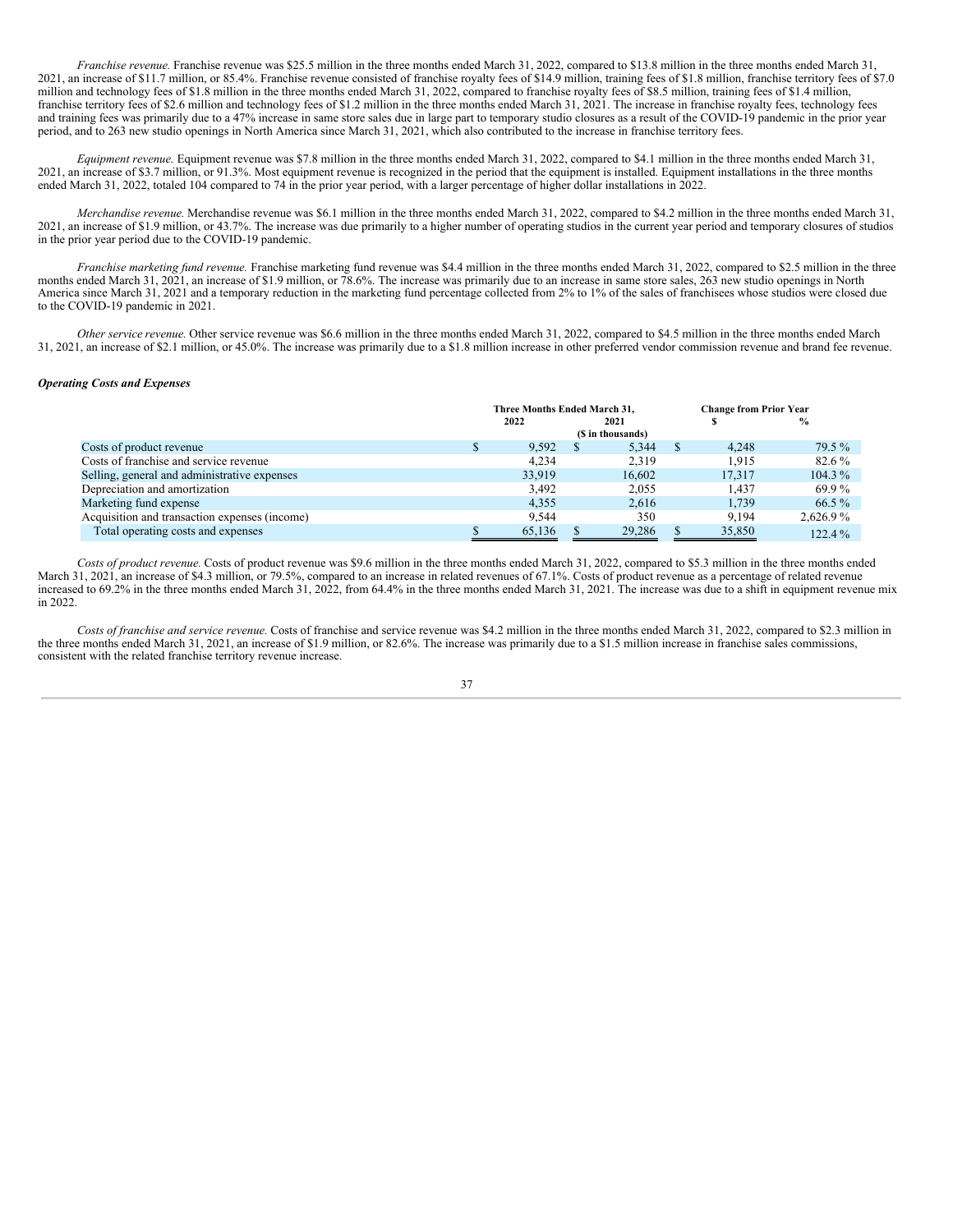*Selling, general and administrative expenses.* Selling, general and administrative expenses were \$33.9 million in the three months ended March 31, 2022, compared to \$16.6 million in the three months ended March 31, 2021, an increase of \$17.3 million, or 104.3%. The increase was primarily attributable to an increase in equity-based compensation of \$15.0 million, primarily related to modification of performance-based awards in 2021 which vested in 2022 and new grants; an increase in accounting expenses of \$1.3 million, primarily related to outsourcing of certain accounting functions and fees related to recovery of employee retention credit; increase in legal expenses of \$1.5 million related to various legal matters; increase in insurance expense of \$1.3 million; and \$0.3 million net increase in other variable expenses in 2022; partially offset by a decrease in salaries and wages expense of \$2.1 million attributable to employee retention credit recorded in the three months ended March 31, 2022.

*Depreciation and amortization.* Depreciation and amortization expense was \$3.5 million in the three months ended March 31, 2022, compared to \$2.1 million in the three months ended March 31, 2021, an increase of \$1.4 million, or 69.9%. The increase was due primarily to amortization of intangibles related to the BFT and Rumble acquisitions in October 2021 and March 2021, respectively.

*Marketing fund expense.* Marketing fund expense was \$4.4 million in the three months ended March 31, 2022, compared to \$2.6 million in the three months ended March 31, 2021, an increase of \$1.7 million, or 66.5% and is consistent with the increase in franchise marketing fund revenue.

*Acquisition and transaction expenses.* Acquisition and transaction expenses were \$9.5 million in the three months ended March 31, 2022, compared to \$0.4 million in the three months ended March 31, 2021, a change of \$9.2 million, or 2,626.9%. These expenses represent the non-cash change in contingent consideration related to 2017 and 2021 business acquisitions and \$0.2 million of expense in 2021 related to the Rumble acquisition.

### *Other (Income) Expense, net*

|                          | Three Months Ended March 31. |  |                  | <b>Change from Prior Year</b> |               |  |
|--------------------------|------------------------------|--|------------------|-------------------------------|---------------|--|
|                          | 2022                         |  | 2021             |                               | $\frac{0}{0}$ |  |
|                          |                              |  | (S in thousands) |                               |               |  |
| Interest income          | (389)                        |  | (95)             | (294)                         | 309.5%        |  |
| Interest expense         | 2.861                        |  | 4.423            | 1,562                         | $(35.3)\%$    |  |
| Total other expense, net | 2.472                        |  | 4.328            | (1, 856)                      | $(42.9)$ %    |  |

*Interest income*. Interest income primarily consists of interest on notes receivable and was insignificant in each of the three-month periods ended March 31, 2022 and 2021.

*Interest expense*. Interest expense was \$2.9 million in the three months ended March 31, 2022, compared to \$4.4 million in the three months ended March 31, 2021, a decrease of \$1.6 million, or 35.3%. Interest expense consists of interest on notes payable and long-term debt, accretion of earn-out liabilities and amortization of deferred loan costs and debt discount. The decrease was due primarily to lower average debt balance compared to the prior year.

### *Income Taxes*

|              | Three Months Ended March 31.                |  |                  |  | <b>Change from Prior Year</b> |               |
|--------------|---------------------------------------------|--|------------------|--|-------------------------------|---------------|
|              | 2022<br>the contract of the contract of the |  | 2021             |  |                               | $\frac{0}{2}$ |
|              |                                             |  | (S in thousands) |  |                               |               |
| Income taxes | (2,067)                                     |  | 201              |  | (2,268)                       | $(1,128.4)\%$ |

*Income taxes*. Income taxes were (\$2.1) million in the three months ended March 31, 2022, compared to \$0.2 million in the three months ended March 31, 2021. In 2022, the Company is taxed as a corporation. Prior to the IPO in July 2021, the Company was a pass-through entity for income tax purposes.

#### **Liquidity and Capital Resources**

As of March 31, 2022, we had \$14.2 million of cash and cash equivalents, excluding \$1.6 million of restricted cash for marketing fund purposes.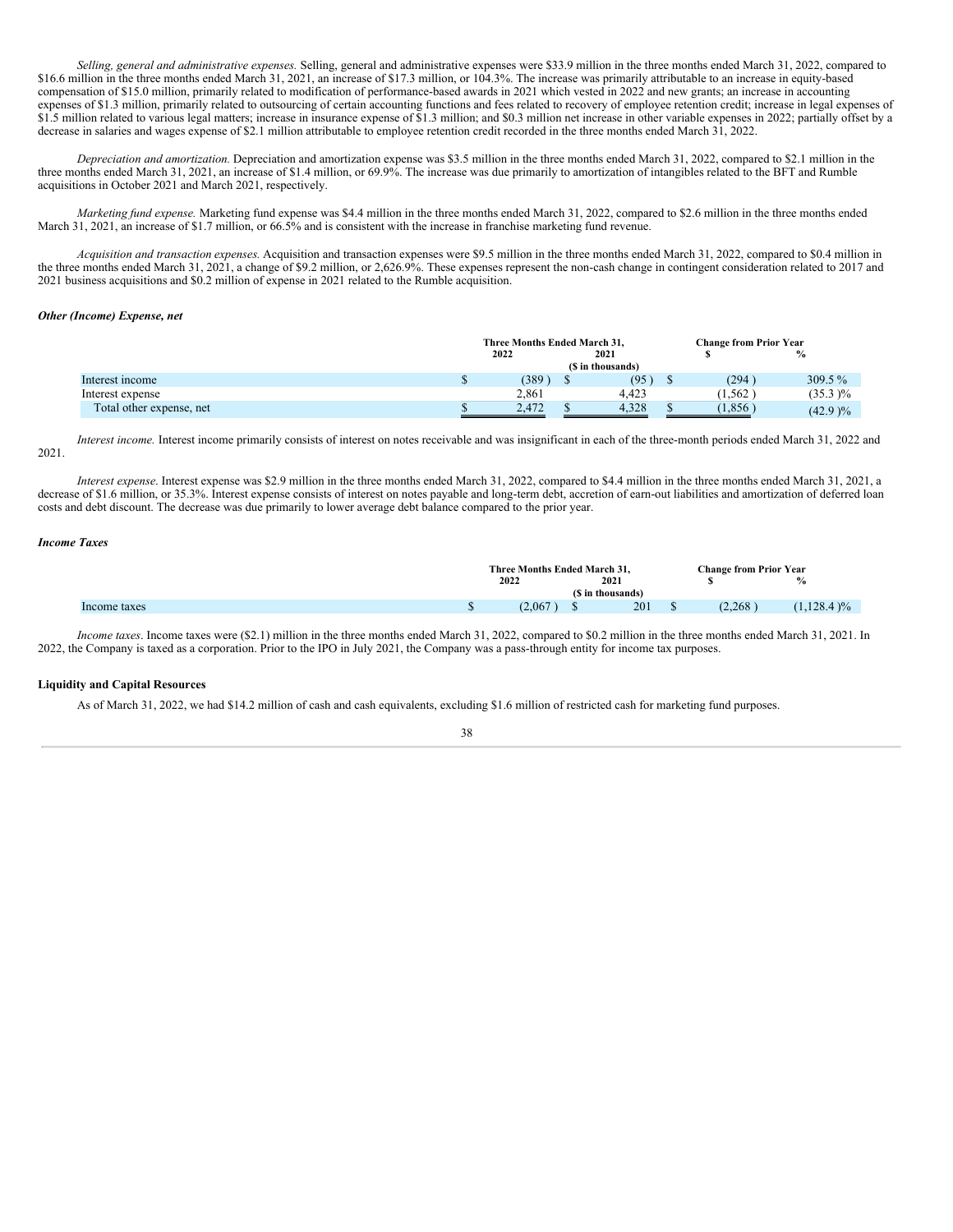We require cash principally to fund day-to-day operations, finance capital investments, service our outstanding debt and address our working capital needs. Based on our current level of operations and anticipated growth, we believe that our available cash balance and the cash generated from our operations will be adequate to meet our anticipated debt service requirements and obligations under our tax receivable agreement, capital expenditures, payment of tax distributions and working capital needs for at least the next twelve months. Our ability to continue to fund these items and continue to reduce debt could be adversely affected by the occurrence of any of the events described under "Risk Factors", as disclosed in our Form 10-K for the year ended December 31, 2021. There can be no assurance, however, that our business will generate sufficient cash flows from operations or that future borrowings will be available under our credit facility or otherwise to enable us to service our indebtedness, including our credit facility, or to make anticipated capital expenditures. Our future operating performance and our ability to service, extend or refinance the credit facility will be subject to future economic conditions and to financial, business and other factors, many of which are beyond our control.

#### *Credit Facility*

On April 19, 2021, we entered into a Financing Agreement with Wilmington Trust, National Association, as administrative agent and collateral agent, and MSD XPO Partners, LLC, MSD PCOF Partners XXXIX, LLC and DESALKIV Cayman C-2, Ltd. (f/k/a DELALV Cayman C-2, Ltd.) as the lenders (the "Credit Agreement"), which consists of a \$212 million senior secured term loan facility (the "Term Loan Facility", and the loans thereunder, each a "Term Loan" and together, the "Term Loans"). Affiliates of MSD XPO Partners, LLC, MSD PCOF Partners XXXIX, LLC and DESALKIV Cayman C-2, Ltd. (f/k/a DELALV Cayman C-2, Ltd.) (collectively, the "Preferred Investors") also separately purchased 200,000 shares of our 6.50% Series A Convertible Preferred Stock (the "Series A Convertible preferred stock") for \$200 million. Our obligations under the Credit Agreement are guaranteed by Xponential Intermediate Holdings, LLC and certain of our material subsidiaries, and are secured by substantially all of the assets of Xponential Intermediate Holdings, LLC and certain of our material subsidiaries.

Under the Credit Agreement, we are required to make: (i) monthly payments of interest on the Term Loans and (ii) quarterly principal payments equal to 0.25% of the original principal amount of the Term Loan. Borrowings under the Term Loan Facility bear interest at a per annum rate of, at our option, either (a) the LIBOR Rate (as defined in the Credit Agreement) plus a margin of 6.50% or (b) the Reference Rate (as defined in the Credit Agreement) plus a margin of 5.50% (7.50% at March 31, 2022).

The Credit Agreement also contains mandatory prepayments of the Term Loan with: (i) 50% of Xponential Intermediate Holdings, LLC and its subsidiaries' Excess Cash Flow (as defined in the Credit Agreement), subject to certain exceptions; (ii) 100% of the net proceeds of certain asset sales and insurance/condemnation events, subject to reinvestment rights and certain other exceptions; (iii) 100% of the net proceeds of certain extraordinary receipts, subject to reinvestment rights and certain other exceptions; (iv) 100% of the net proceeds of any incurrence of debt, excluding certain permitted debt issuances; and (v) up to \$60 million of net proceeds in connection with an initial public offering of at least \$200 million, subject to certain exceptions.

Unless agreed in advance, all voluntary prepayments and certain mandatory prepayments of the Term Loan made (i) on or prior to the first anniversary of the closing date are subject to a 2.0% premium on the principal amount of such prepayment and (ii) after the first anniversary of the closing date and on or prior to the second anniversary of the closing date are subject to a 0.50% premium on the principal amount of such prepayment. Otherwise, the Term Loans may be paid without premium or penalty, other than customary breakage costs with respect to LIBOR Rate Term Loans.

The Credit Agreement contains customary affirmative and negative covenants, including, among other things: (i) to maintain certain total leverage ratios, liquidity levels and EBITDA levels (in each case, as discussed further in the Credit Agreement); (ii) to use the proceeds of borrowings only for certain specified purposes; (iii) to refrain from entering into certain agreements outside of the ordinary course of business, including with respect to consolidation or mergers; (iv) restricting further indebtedness or liens; (v) restricting certain transactions with our affiliates; (vi) restricting investments; (vii) restricting prepayments of subordinated indebtedness; (viii) restricting certain payments, including certain payments to our affiliates or equity holders and distributions to equity holders; and (ix) restricting the issuance of equity. As of March 31, 2022, we were in compliance with these covenants.

The Credit Agreement also contains customary events of default, which could result in acceleration of amounts due under the Credit Agreement. Such events of default include, subject to the grace periods specified therein, our failure to pay principal or interest when due, our failure to satisfy or comply with covenants, a change of control, the imposition of certain judgments and the invalidation of liens we have granted.

The proceeds of the Term Loan were used to repay principal, interest and fees outstanding under our prior financing agreement (including a prepayment penalty of approximately \$1.9 million) and for working capital and other corporate purposes. Principal payments of the Term Loan of \$0.53 million are due quarterly.

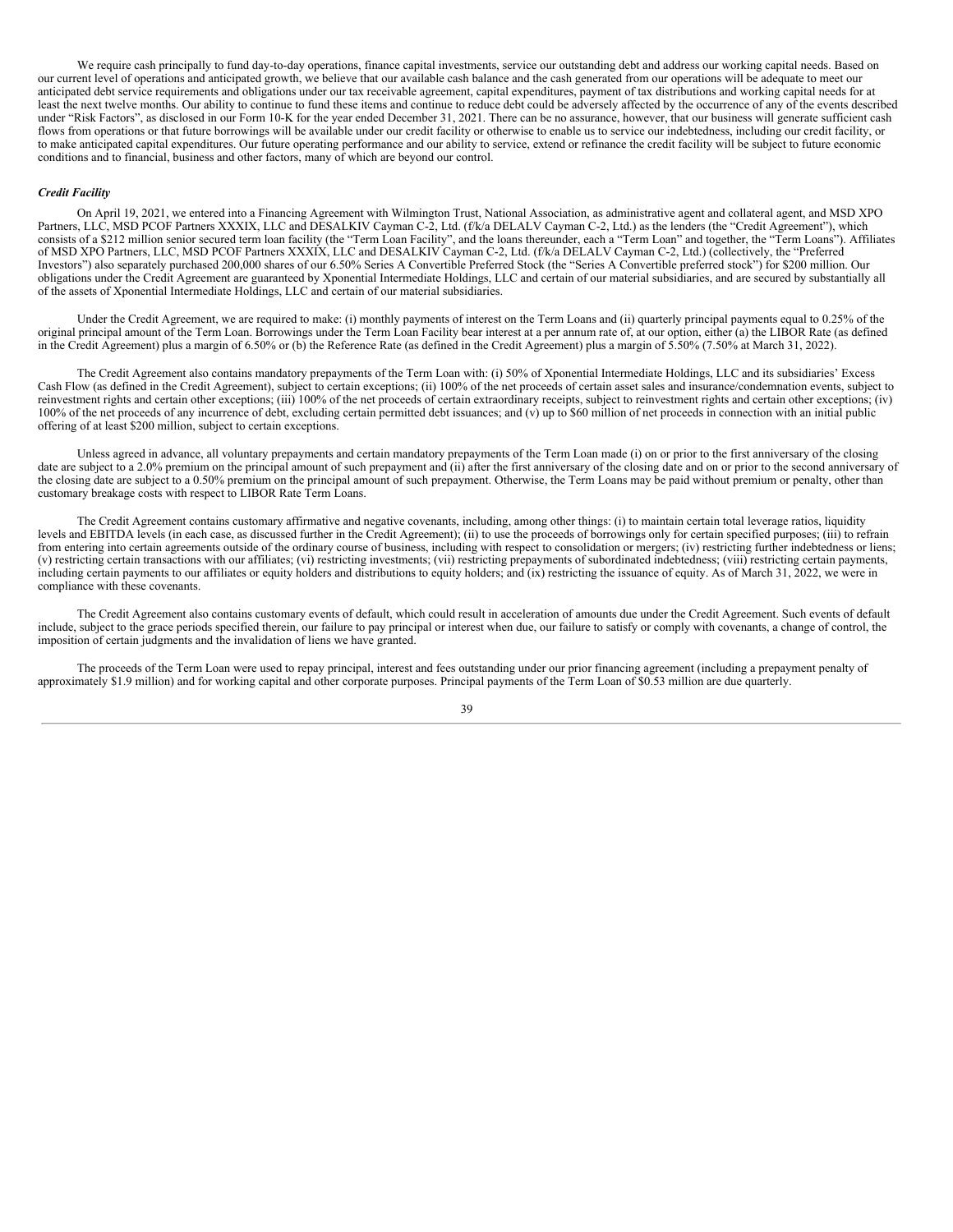Immediately following the IPO, on July 27, 2021 we executed a first amendment to the Credit Agreement, which amended the amount of the prepayment premium applicable to the prepayment of the Term Loan, and paid off \$115.0 million of the principal balance of the Term Loan.

On October 8, 2021, we entered into a second amendment (the "Amendment") to the Credit Agreement. The Amendment provides for, among other things, additional term loans in an aggregate principal amount of \$38 million (the "2021 Incremental Term Loan"), the proceeds of which were used to fund the BFT Acquisition and the payment of fees, costs and expenses related to the Amendment. The Amendment also (i) increased the amount of the quarterly principal payments of the loans provided pursuant to the Credit Agreement (including the 2021 Incremental Term Loan) commencing on December 31, 2021 and (ii) amended the amount of the prepayment premium applicable in the event the 2021 Incremental Term Loan is prepaid within two years of the effective date of the Amendment. Outstanding borrowings on the Term Loan and the 2021 Incremental Term Loan were \$132.5 million at March 31, 2022.

At March 31, 2022, there had been no material changes in our cash requirements from known contractual and other obligations as disclosed in Part II, Item 7, "Management's Discussion and Analysis of Financial Condition and Results of Operations," of our Annual Report on Form 10-K for the year ended December 31, 2021.

### *Cash Flows*

The following table presents summary cash flow information for the three months ended March 31, 2022 and 2021:

|                                                               |      | Three Months Ended March 31, |  |         |  |  |
|---------------------------------------------------------------|------|------------------------------|--|---------|--|--|
|                                                               | 2022 |                              |  | 2021    |  |  |
|                                                               |      | (in thousands)               |  |         |  |  |
| Net cash provided by (used in) operating activities           |      | 2.888                        |  | (200)   |  |  |
| Net cash provided by (used in) investing activities           |      | (2,208)                      |  | (1,649) |  |  |
| Net cash provided by (used in) financing activities           |      | (6,250)                      |  | (2,100) |  |  |
| Net decrease in cash, cash equivalents and<br>restricted cash |      | (5.570)                      |  | (3.949) |  |  |

#### *Cash Flows from Operating Activities*

In the three months ended March 31, 2022, cash provided by operating activities was \$2.9 million, compared to cash used of \$0.2 million in the three months ended March 31, 2021, an increase in cash provided of \$3.1 million. Of the change, \$14.3 million was due to a higher net loss offset by adjustments for non-cash items. Additionally, the following changes in operating assets and liabilities contributed to the increased operating cash flows:

•increase in cash inflows relating to deferred revenue of \$0.9 million due to an increase in sales of additional franchises;

•increase in cash outflows relating to (1) accounts payable and accrued expenses of \$5.1 million due to timing of payments; (2) increase in accounts receivable and prepaid expense of \$3.3 million; (3) increase in inventories of \$2.7 million; and (4) payment of notes payable of \$1.0 million.

#### *Cash Flows from Investing Activities*

In the three months ended March 31, 2022, cash used in investing activities was \$2.2 million, compared to \$1.6 million in the three months ended March 31, 2021, an increase in cash used of \$0.6 million. The increase was primarily attributable to an increase in cash used to purchase property and equipment and issue notes receivables, partially offset by an increase in cash received from collection of notes receivable, increase in cash proceeds from sales of assets and decrease in cash used to purchase studios.

#### *Cash Flows from Financing Activities*

In the three months ended March 31, 2022, cash used by financing activities was \$6.3 million, compared to \$2.1 million in the three months ended March 31, 2021, an increase in cash used of \$4.2 million. The increase in cash used was primarily attributable to dividend payment of \$4.9 million, partially offset by a decrease in borrowings on long-term debt of \$10.6 million, decrease in distribution to Member of \$10.6 million, lower debt issuance costs of \$0.2 million and lower payments on long-term debt and contingent consideration of \$0.6 million.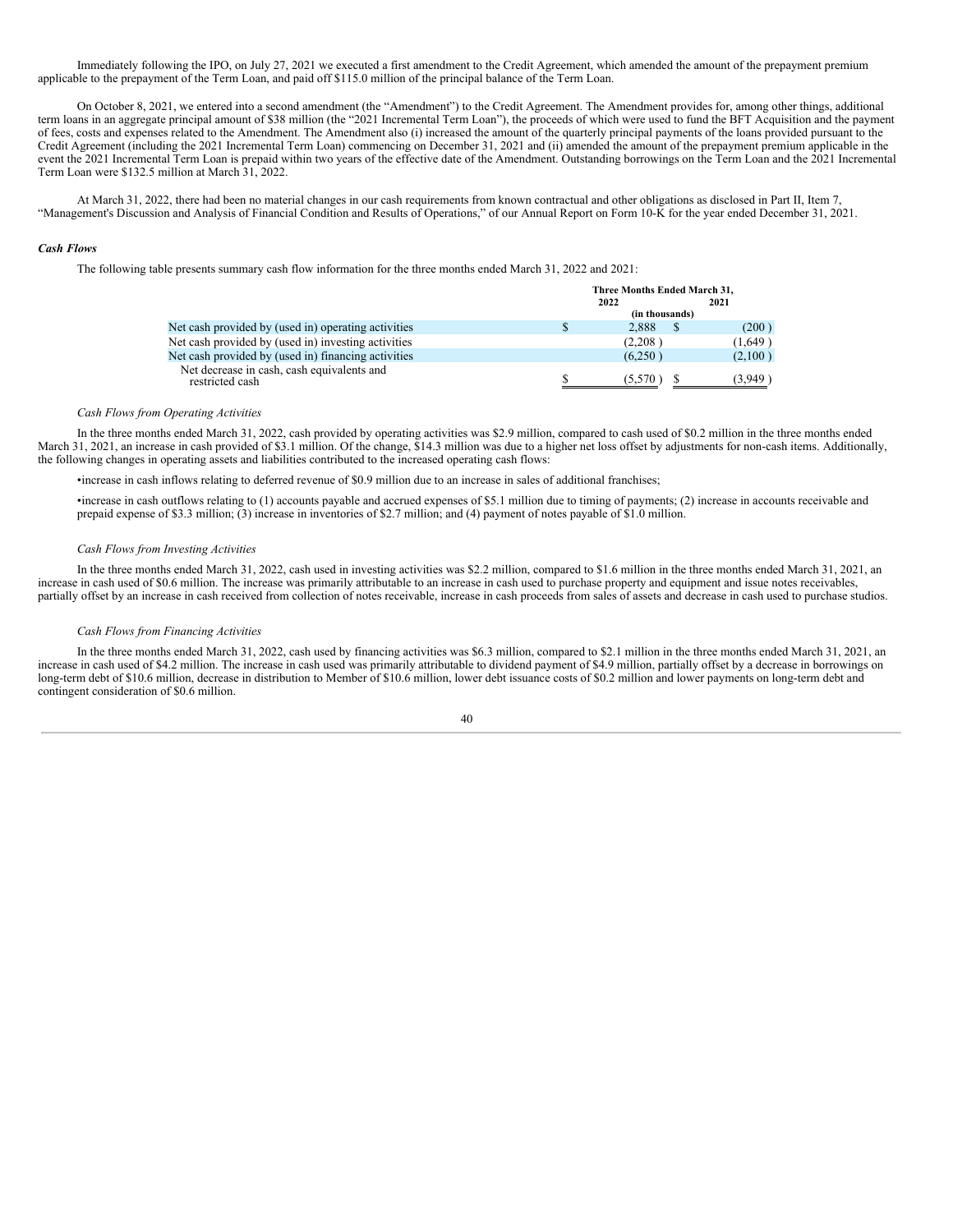#### **Off-Balance Sheet Arrangements**

As of March 31, 2022, we did not have any off-balance sheet arrangements as defined in the rules and regulations of the Securities and Exchange Commission (the "SEC").

#### **Critical Accounting Policies and Estimates**

There have been no significant changes to our critical accounting policies and estimates from the information provided in Part II, Item 7, "Management's Discussion and Analysis of Financial Condition and Results of Operations," included in our Form 10-K for the year ended December 31, 2021, except for the adoption of Accounting Standards Update ("ASU") No. 2016-02, "Leases (Topic 842)" which we adopted on January 1, 2022. For further discussion on the adoption of this new accounting standard please see Note 2 "Summary of Significant Accounting Policies" of Notes to Condensed Consolidated Financial Statements in Part 1, Item 1 of this Form 10-Q.

### <span id="page-42-0"></span>**Item 3. Quantitative and Qualitative Disclosures About Market Risk.**

Not applicable.

#### <span id="page-42-1"></span>**Item 4. Controls and Procedures.**

Our management, with the participation of our Chief Executive Officer and Chief Financial Officer, has evaluated the effectiveness of our disclosure controls and procedures as defined in Rules 13a-15(e) and 15d-15(e) under the Securities Exchange Act of 1934, as amended (the "Exchange Act") as of March 31, 2022. Based on that evaluation, our Chief Executive Officer and Chief Financial Officer concluded that as of March 31, 2022, our disclosure controls and procedures were effective at the reasonable assurance level.

#### **Changes in Internal Control over Financial Reporting**

There have been no significant changes in our internal control over financial reporting during the quarter ended March 31, 2022 that have materially affected, or are reasonably likely to materially affect, our internal control over financial reporting.

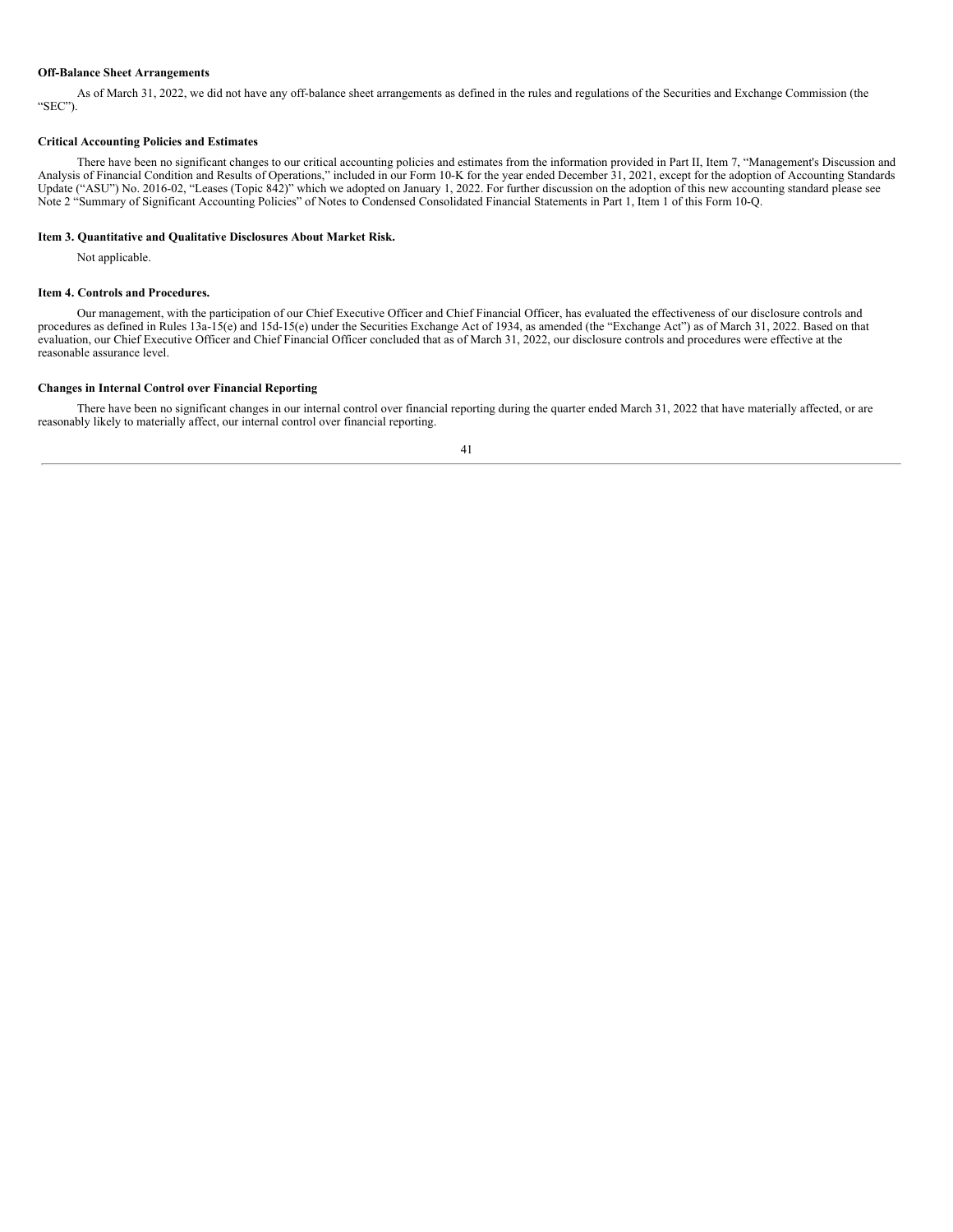### <span id="page-43-1"></span><span id="page-43-0"></span>**Item 1. Legal Proceedings.**

The material set forth in Note 16 (pertaining to information regarding legal contingencies) of Notes to Condensed Consolidated Financial Statements in Part I, Item 1 of this Quarterly Report on Form 10-Q is incorporated herein by reference.

#### <span id="page-43-2"></span>**Item 1A. Risk Factors.**

The Company has included in Part 1, Item 1A of Part 1 of its Annual Report on Form 10-K for the year ended December 31, 2021, a description of certain risks and uncertainties that could affect the Company's business, future performance or financial condition (the "Risk Factors"). Except as noted below, there have been no material changes to the Risk Factors we previously disclosed in our filings with the SEC. Our operations could also be affected by additional factors that are not presently known to us or by factors that we currently consider immaterial to our business.

#### Upon completion of a secondary public offering in April 2022 by certain stockholders of the Company (the "Offering"), we ceased to be a controlled company within the meaning of the NYSE listing rules and accordingly, we are, subject to certain transition periods permitted by the NYSE listing rules, no longer be able to rely on *exemptions from corporate governance requirements that are available to controlled companies.*

Upon the completion of the Offering, certain Continuing Pre-IPO LLC Members ceased to own a majority of the combined voting power of our Class A and Class B common stock. Accordingly, we ceased to be a controlled company within the meaning of the NYSE listing rules and we are, subject to certain transition periods permitted by the NYSE listing rules, no longer able to rely on exemptions from corporate governance requirements that are available to controlled companies. As a result, we will be required to have at least one independent director on each of our Nominating and Corporate Governance Committee and Human Capital Management Committee upon completion of the Offering, at least a majority of independent directors on those committees within 90 days after the completion of the Offering, and fully independent Nominating and Corporate Governance Committee and Human Capital Management Committee within one year after the completion of the Offering. We will also be required to have a majority independent board of directors within one year after the completion of the Offering and to perform an annual performance evaluation of our Nominating and Corporate Governance Committee and Human Capital Management Committee. Prior to the Offering, our board of directors had determined that two of the four members of our board of directors are independent for purposes of the NYSE corporate governance standards and two of the three members of our Nominating and Corporate Governance committee, one of the two members of our Human Capital Management Committee and two of the three members of our Audit Committee meet the independence standards of the NYSE and the SEC applicable to such committee members. To the extent we rely, during our controlled company transition period, on any of the exemptions from corporate governance requirements that are available to controlled companies, our stockholders will not have the same protection afforded to stockholders of companies that are subject to all of the NYSE corporate governance standards. In addition, after the expiration of the transition period, we may not be able to comply fully with the corporate governance requirements, which may adversely affect the listing of our Class A common stock on the NYSE.

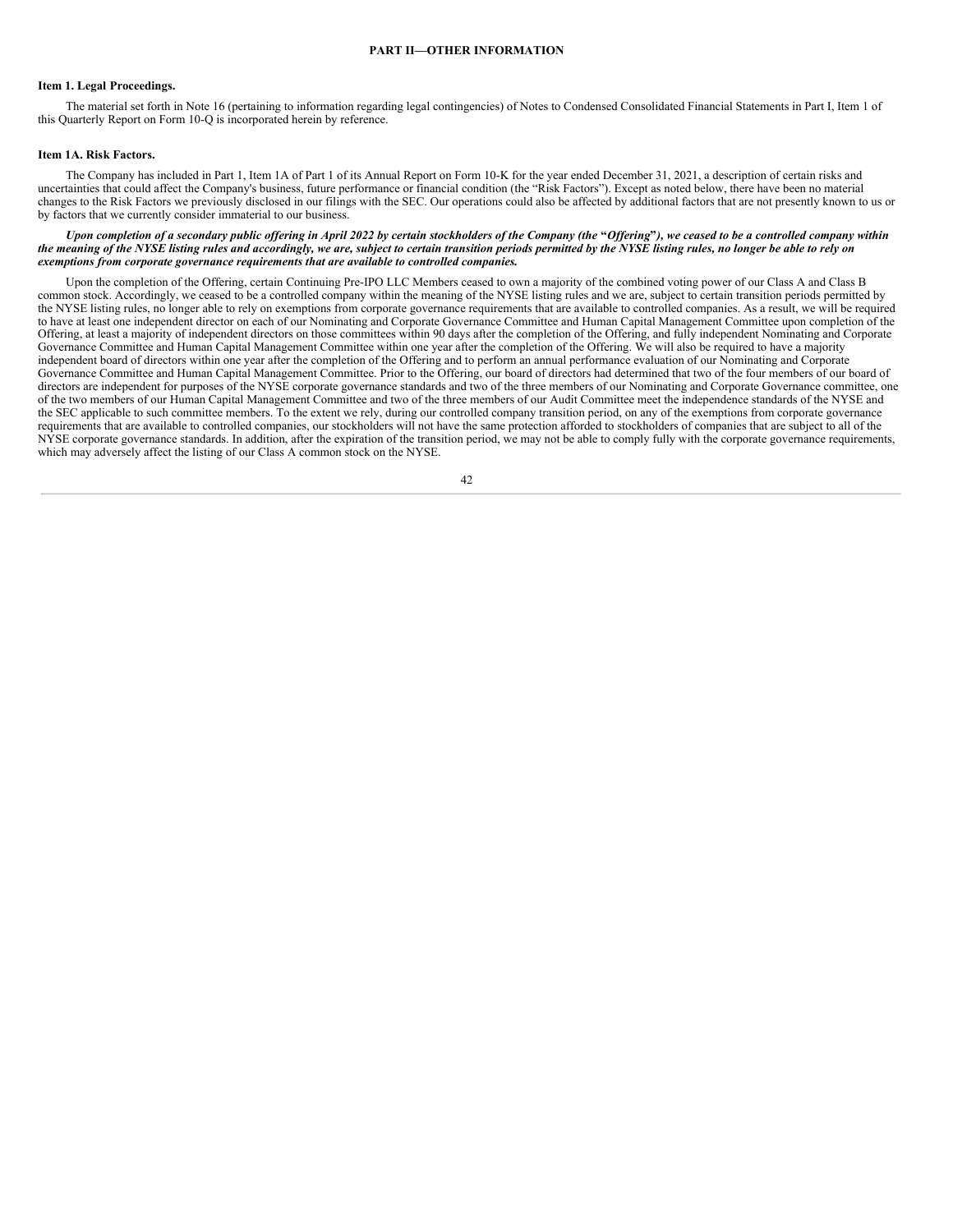# <span id="page-44-0"></span>**Item 2. Unregistered Sales of Equity Securities and Use of Proceeds.**

None.

# <span id="page-44-1"></span>**Item 3. Defaults Upon Senior Securities.**

None.

# <span id="page-44-2"></span>**Item 4. Mine Safety Disclosures.**

Not applicable.

# <span id="page-44-3"></span>**Item 5. Other Information.**

None.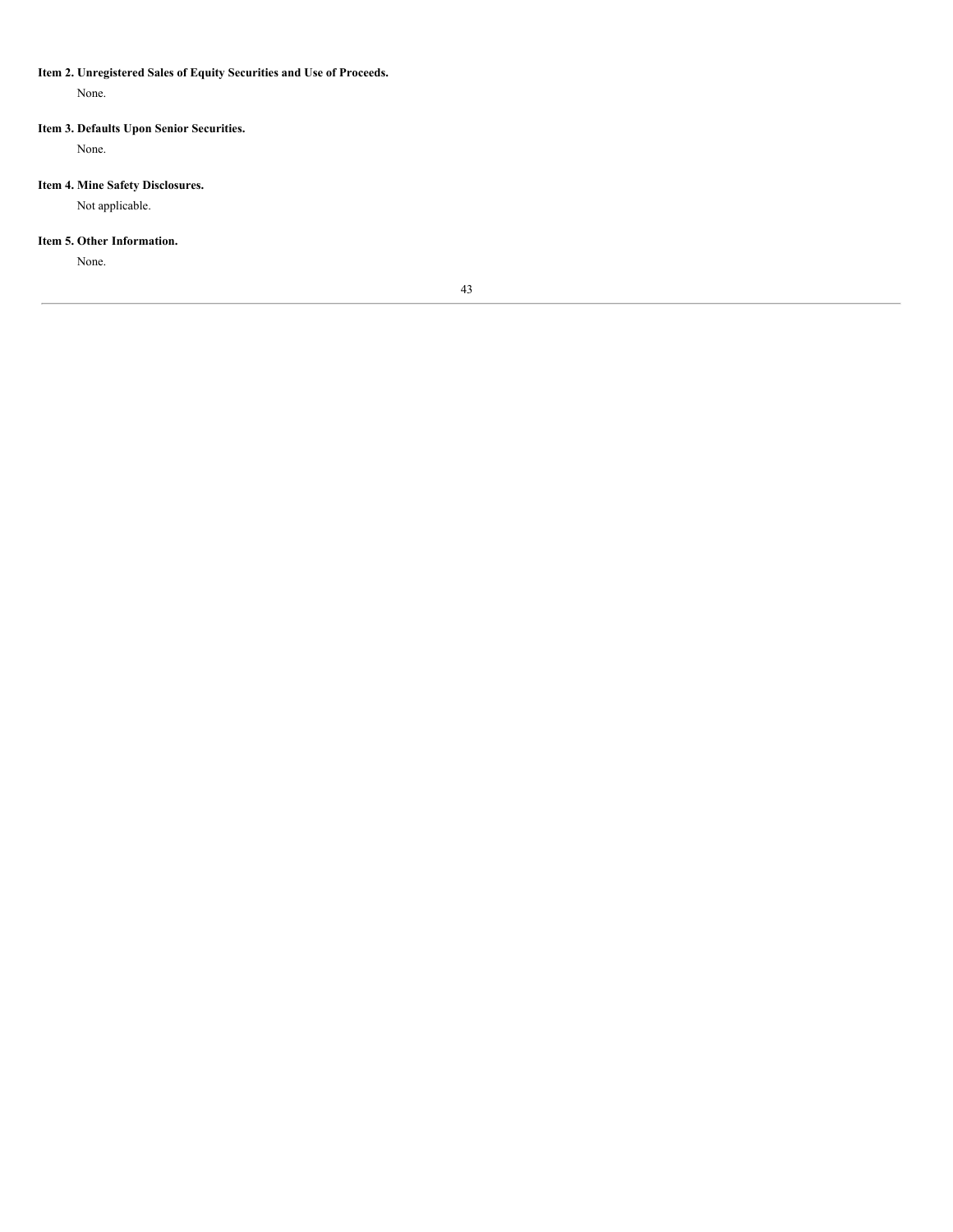# <span id="page-45-0"></span>**Item 6. Exhibits.**

| Exhibit<br><b>Number</b> | <b>Description</b>                                                                                                                                                                                         |
|--------------------------|------------------------------------------------------------------------------------------------------------------------------------------------------------------------------------------------------------|
| $10.1*$                  | Amendment No. 1 to Second Amended and Restated Limited Liability Operating Company Agreement of Xponential Intermediate Holdings LLC dated<br>December 20, 2021.                                           |
| $31.1*$                  | Certification of Principal Executive Officer Pursuant to Rules 13a-14(a) and 15d-14(a) under the Securities Exchange Act of 1934, as Adopted Pursuant to<br>Section 302 of the Sarbanes-Oxley Act of 2002. |
| $31.2*$                  | Certification of Principal Financial Officer Pursuant to Rules 13a-14(a) and 15d-14(a) under the Securities Exchange Act of 1934, as Adopted Pursuant to<br>Section 302 of the Sarbanes-Oxley Act of 2002. |
| $32.1*$                  | Certification of Principal Executive Officer Pursuant to 18 U.S.C. Section 1350, as Adopted Pursuant to Section 906 of the Sarbanes-Oxley Act of 2002.                                                     |
| $32.2*$                  | Certification of Principal Financial Officer Pursuant to 18 U.S.C. Section 1350, as Adopted Pursuant to Section 906 of the Sarbanes-Oxley Act of 2002.                                                     |
| 101.INS                  | Inline XBRL Instance Document – the instance document does not appear in the Interactive Data File because XBRL tags are embedded within the Inline<br>XBRL document.                                      |
| 101.SCH                  | Inline XBRL Taxonomy Extension Schema Document                                                                                                                                                             |
| 101.CAL<br>101.DEF       | Inline XBRL Taxonomy Extension Calculation Linkbase Document<br>Inline XBRL Taxonomy Extension Definition Linkbase Document                                                                                |
| 101.LAB                  | Inline XBRL Taxonomy Extension Label Linkbase Document                                                                                                                                                     |
| 101.PRE                  | Inline XBRL Taxonomy Extension Presentation Linkbase Document                                                                                                                                              |
| 104                      | Cover Page Interactive Data File (embedded within the Inline XBRL document)                                                                                                                                |
| * Filed herewith.        |                                                                                                                                                                                                            |
|                          |                                                                                                                                                                                                            |
|                          | $\Lambda$                                                                                                                                                                                                  |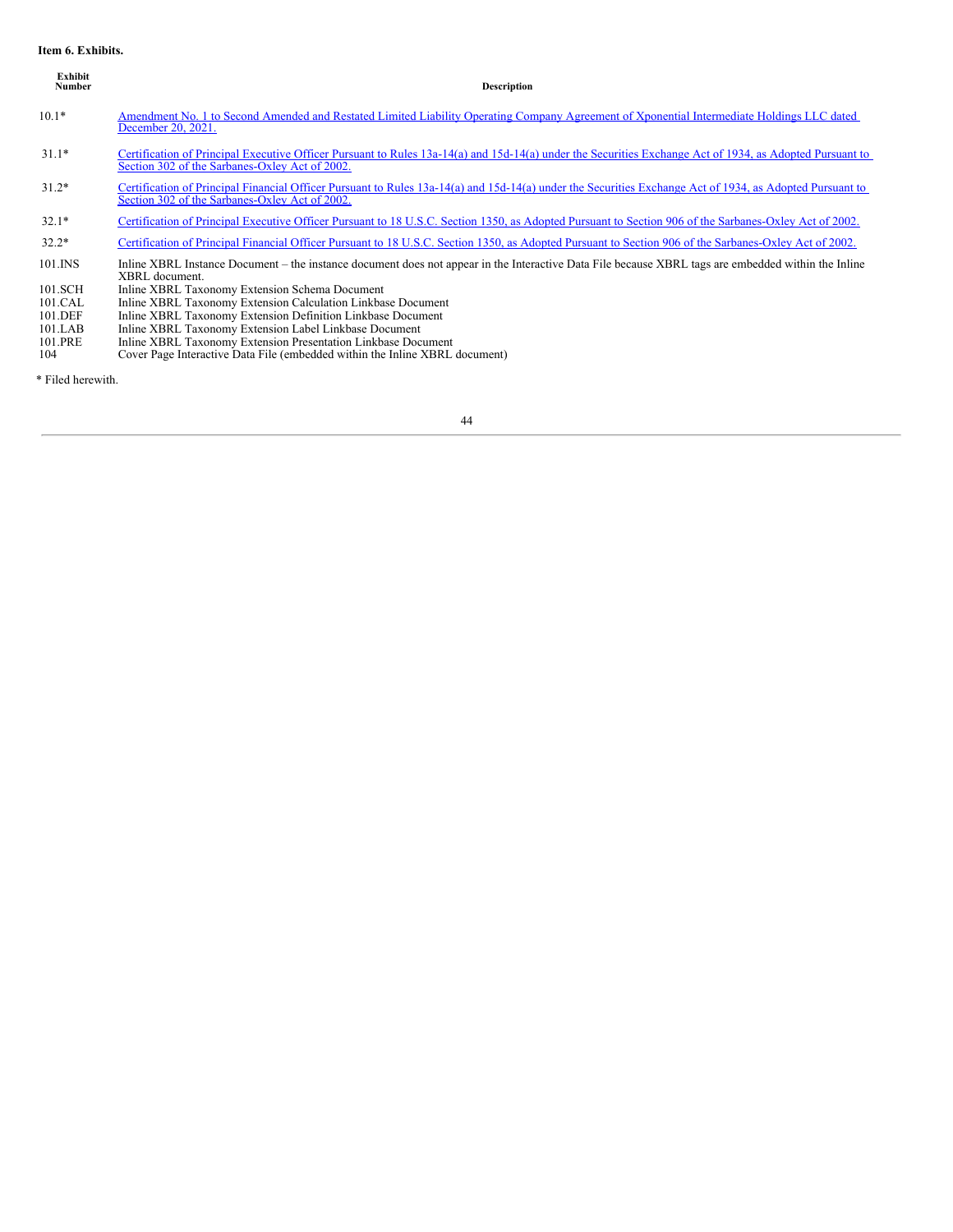# **SIGNATURES**

<span id="page-46-0"></span>Pursuant to the requirements of the Securities Exchange Act of 1934, the registrant has duly caused this report to be signed on its behalf by the undersigned thereunto duly authorized.

Xponential Fitness, Inc. (Registrant)

Date: May 13, 2022 / /s/ John Meloun by: /s/ John Meloun by: /s/ John Meloun by: /s/ John Meloun by: /s/ John Meloun by: /s/ John Meloun by: /s/ John Meloun by: /s/ John Meloun by: /s/ John Meloun by: /s/ John Meloun by: /

**John Meloun Chief Financial Officer**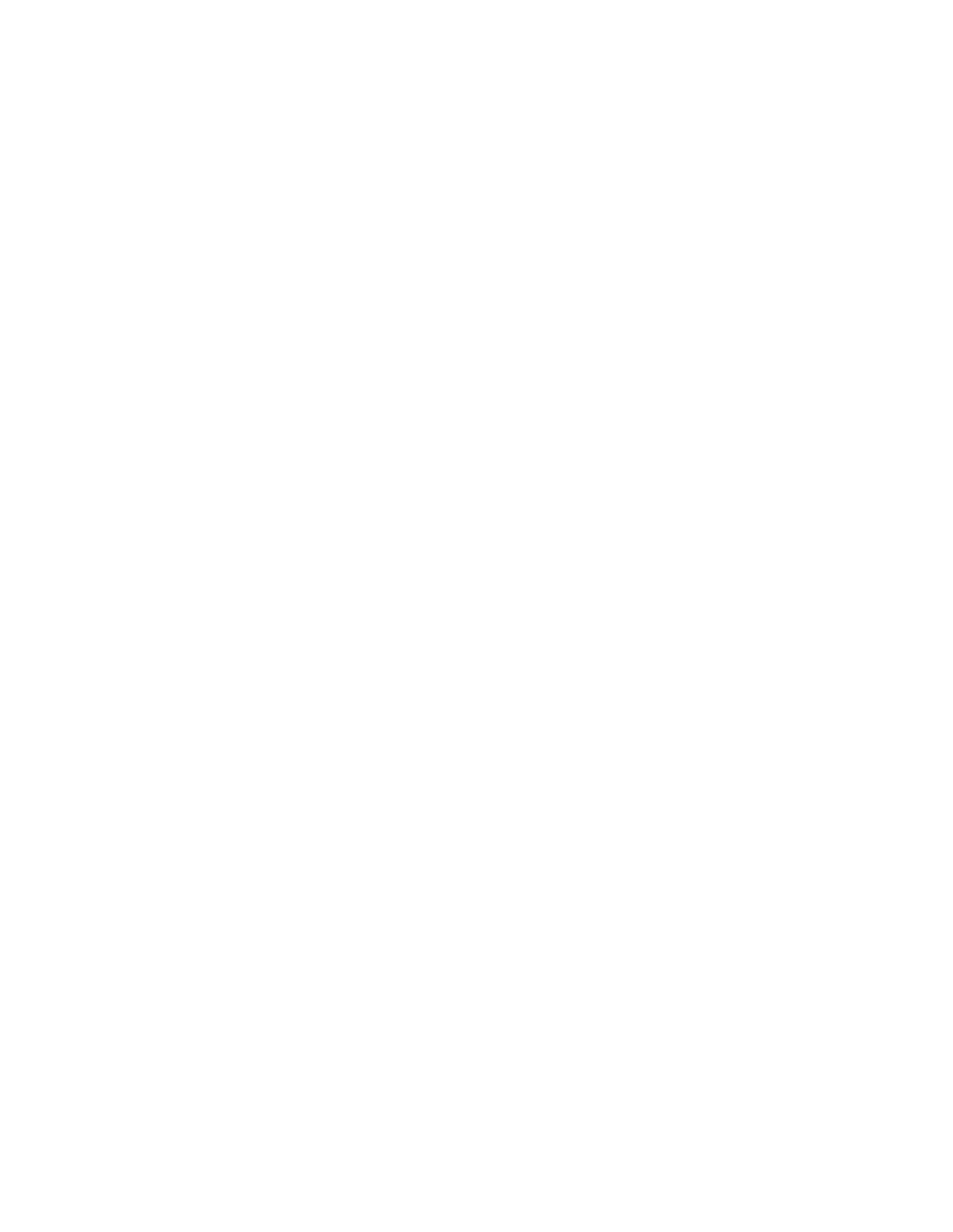# **AMENDMENT NUMBER ONE TO THE SECOND AMENDED AND RESTATED LIMITED LIABILITY COMPANY OPERATING AGREEMENT OF XPONENTIAL INTERMEDIATE HOLDINGS LLC (A DELAWARE LIMITED LIABILITY COMPANY)**

This Amendment Number One to the Second Amended and Restated Limited Liability Company Operating Agreement (the "Amendment") of Xponential Intermediate Holdings LLC (the "Company"), is effective as of December 20, 2021.

# WITNESSETH:

**WHEREAS,** the Members are parties to that certain Second Amended and Restated Limited Liability Company Operating Agreement of the Company (the "Operating Agreement");

**WHEREAS,** the Members hereby agree to amend the Operating Agreement as provided herein; and

**WHEREAS,** capitalized terms not otherwise defined herein shall have the meanings set forth in the Operating Agreement.

**NOW THEREFORE,** in consideration of the premises and other good and valuable consideration, the receipt and sufficiency of which are hereby acknowledged, the parties agree as follows:

1.Share Settlement and Cash Settlement Determination. Notwithstanding anything in Section 10.01 of the Agreement to the contrary, Pubco shall not be entitled to elect a redemption payment by means of a Cash Settlement except to the extent the cash proceeds used to make such Cash Settlement are immediately available and were directly raised from a secondary offering of Pubco's equity securities. For the avoidance of doubt, the Company shall have no obligation to settle the exchange right for cash if there are insufficient shares to settle the arrangement in shares.

2. Agreement. Upon execution of this Amendment, all of the Members and Managing Member are bound by the terms and conditions of the Operating Agreement, as amended hereby. All other provisions of the Operating Agreement remain in full force and effect.

3.Multiple Counterparts. This Amendment may be executed in several counterparts, each of which shall be deemed an original, but all of which shall constitute one and the same instrument.

[SIGNATURE PAGES FOLLOW]

I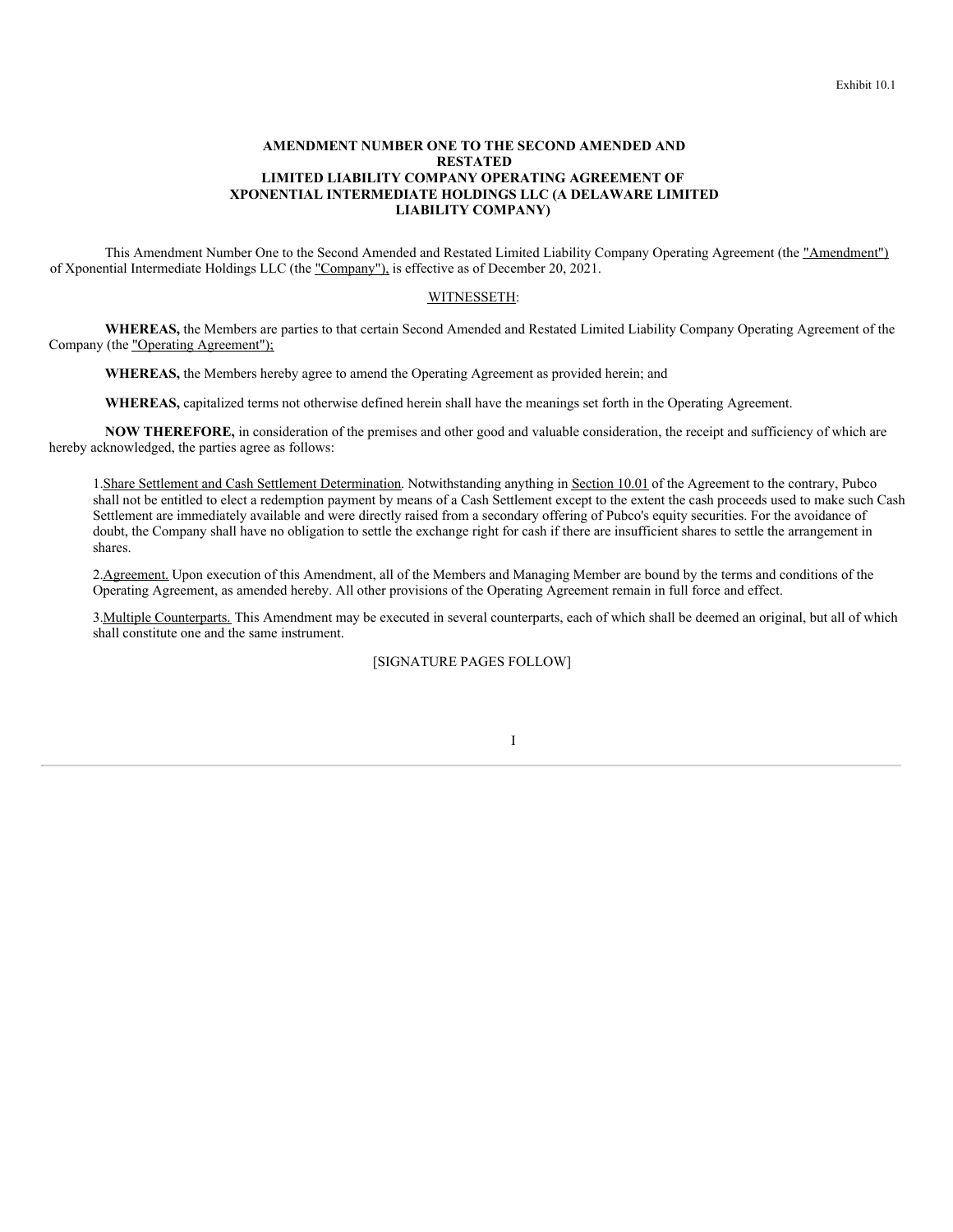<span id="page-49-0"></span>IN WITNESS WHEREOF, Members holding a majority of the issued and outstanding Units of the Company have entered into this Amendment as of the day first above set forth.

# **MEMBERS:**

XPONENTIAL FITNESS, INC. /s/ Anthony Geisler Anthony Geisler, Chief Executive Officer

H&W INVESTCO LP

/s/ Mark Grabowski Mark Grabowski, on behalf of General Partner

H&W INVESTCO II LP /s/ Mark Grabowski Mark Grabowski, on behalf of General Partner

LAG FIT, INC.

/s/ Anthony Geisler Anthony Geisler, Chief Executive Officer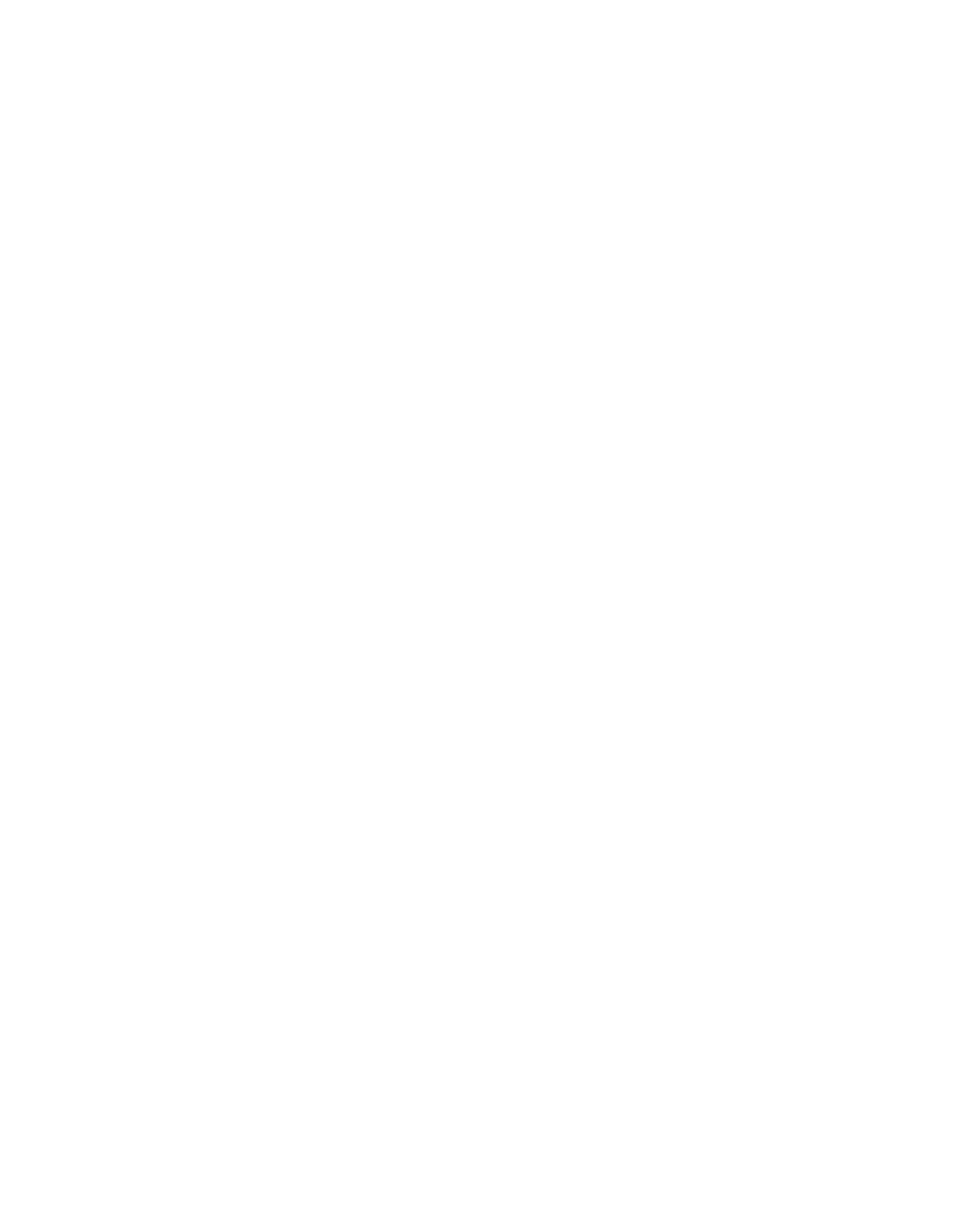#### **CERTIFICATION PURSUANT TO RULES 13a-14(a) AND 15d-14(a) UNDER THE SECURITIES EXCHANGE ACT OF 1934, AS ADOPTED PURSUANT TO SECTION 302 OF THE SARBANES-OXLEY ACT OF 2002**

<span id="page-51-0"></span>I, Anthony Geisler, certify that:

1.I have reviewed this quarterly report on Form 10-Q of Xponential Fitness, Inc.;

2.Based on my knowledge, this report does not contain any untrue statement of a material fact or omit to state a material fact necessary to make the statements made, in light of the circumstances under which such statements were made, not misleading with respect to the period covered by this report;

3.Based on my knowledge, the financial statements, and other financial information included in this report, fairly present in all material respects the financial condition, results of operations and cash flows of the registrant as of, and for, the periods presented in this report;

4.The registrant's other certifying officer and I are responsible for establishing and maintaining disclosure controls and procedures (as defined in Exchange Act Rules 13a-15(e) and 15d-15(e)) for the registrant and have:

(a)Designed such disclosure controls and procedures, or caused such disclosure controls and procedures to be designed under our supervision, to ensure that material information relating to the registrant, including its consolidated subsidiaries, is made known to us by others within those entities, particularly during the period in which this report is being prepared;

(b)[Omitted];

(c)Evaluated the effectiveness of the registrant's disclosure controls and procedures and presented in this report our conclusions about the effectiveness of the disclosure controls and procedures, as of the end of the period covered by this report based on such evaluation; and

(d)Disclosed in this report any change in the registrant's internal control over financial reporting that occurred during the registrant's most recent fiscal quarter (the registrant's fourth fiscal quarter in the case of an annual report) that has materially affected, or is reasonably likely to materially affect, the registrant's internal control over financial reporting; and

5.The registrant's other certifying officer and I have disclosed, based on our most recent evaluation of internal control over financial reporting, to the registrant's auditors and the audit committee of the registrant's board of directors (or persons performing the equivalent functions):

(a)All significant deficiencies and material weaknesses in the design or operation of internal control over financial reporting which are reasonably likely to adversely affect the registrant's ability to record, process, summarize and report financial information; and

(b)Any fraud, whether or not material, that involves management or other employees who have a significant role in the registrant's internal control over financial reporting.

Date: May 13, 2022 / S/ Anthony Geisler **Anthony Geisler Chief Executive Officer** (Principal Executive Officer)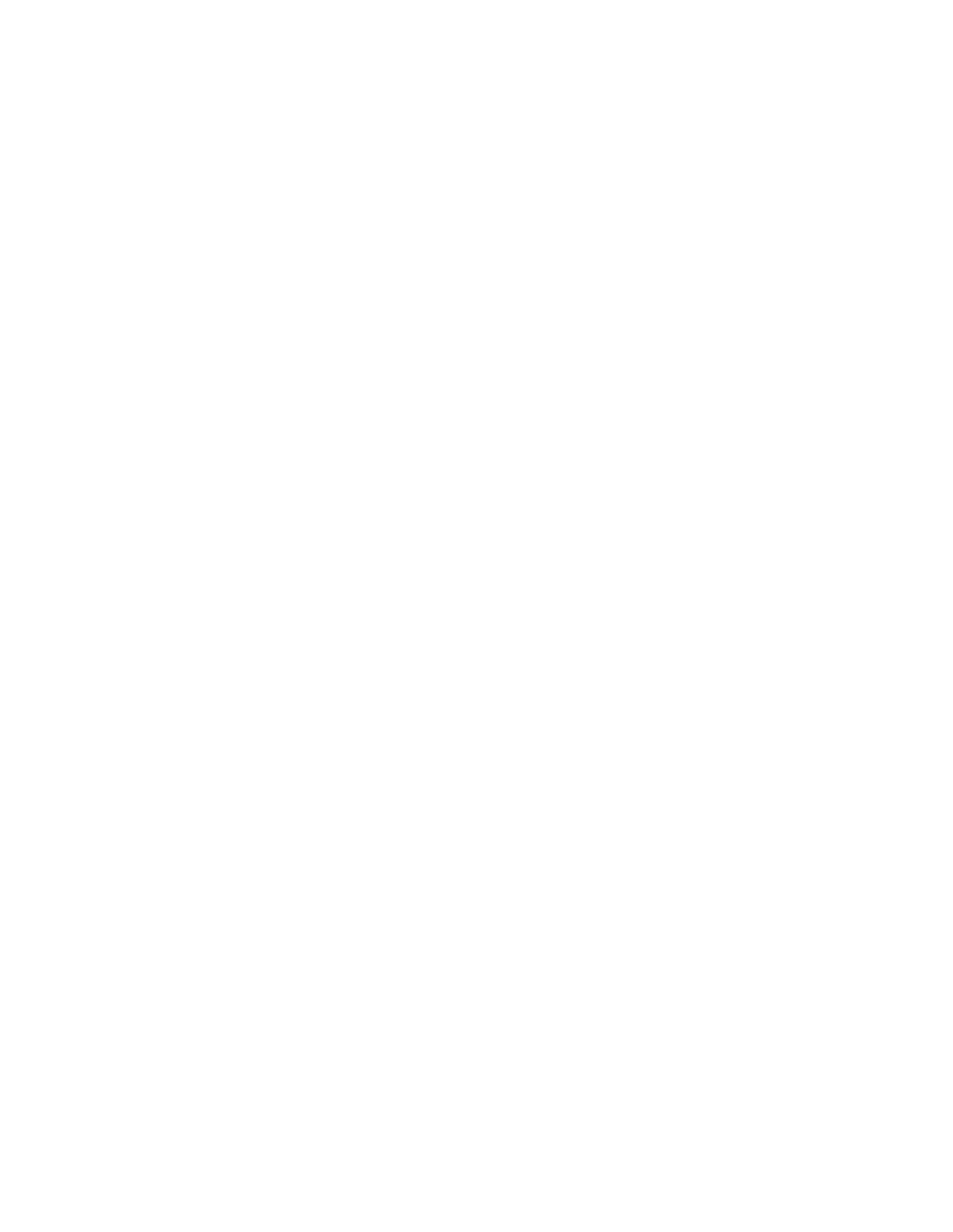#### **CERTIFICATION PURSUANT TO RULES 13a-14(a) AND 15d-14(a) UNDER THE SECURITIES EXCHANGE ACT OF 1934, AS ADOPTED PURSUANT TO SECTION 302 OF THE SARBANES-OXLEY ACT OF 2002**

<span id="page-53-0"></span>I, John Meloun, certify that:

1.I have reviewed this quarterly report on Form 10-Q of Xponential Fitness, Inc.;

2.Based on my knowledge, this report does not contain any untrue statement of a material fact or omit to state a material fact necessary to make the statements made, in light of the circumstances under which such statements were made, not misleading with respect to the period covered by this report;

3.Based on my knowledge, the financial statements, and other financial information included in this report, fairly present in all material respects the financial condition, results of operations and cash flows of the registrant as of, and for, the periods presented in this report;

4.The registrant's other certifying officer and I are responsible for establishing and maintaining disclosure controls and procedures (as defined in Exchange Act Rules 13a-15(e) and 15d-15(e)) for the registrant and have:

(a)Designed such disclosure controls and procedures, or caused such disclosure controls and procedures to be designed under our supervision, to ensure that material information relating to the registrant, including its consolidated subsidiaries, is made known to us by others within those entities, particularly during the period in which this report is being prepared;

(b)[Omitted];

(c)Evaluated the effectiveness of the registrant's disclosure controls and procedures and presented in this report our conclusions about the effectiveness of the disclosure controls and procedures, as of the end of the period covered by this report based on such evaluation; and

(d)Disclosed in this report any change in the registrant's internal control over financial reporting that occurred during the registrant's most recent fiscal quarter (the registrant's fourth fiscal quarter in the case of an annual report) that has materially affected, or is reasonably likely to materially affect, the registrant's internal control over financial reporting; and

5.The registrant's other certifying officer and I have disclosed, based on our most recent evaluation of internal control over financial reporting, to the registrant's auditors and the audit committee of the registrant's board of directors (or persons performing the equivalent functions):

(a)All significant deficiencies and material weaknesses in the design or operation of internal control over financial reporting which are reasonably likely to adversely affect the registrant's ability to record, process, summarize and report financial information; and

(b)Any fraud, whether or not material, that involves management or other employees who have a significant role in the registrant's internal control over financial reporting.

Date: May 13, 2022 /s/ John Meloun by: /s/ John Meloun by: /s/ John Meloun **John Meloun Chief Financial Officer** (Principal Financial Officer)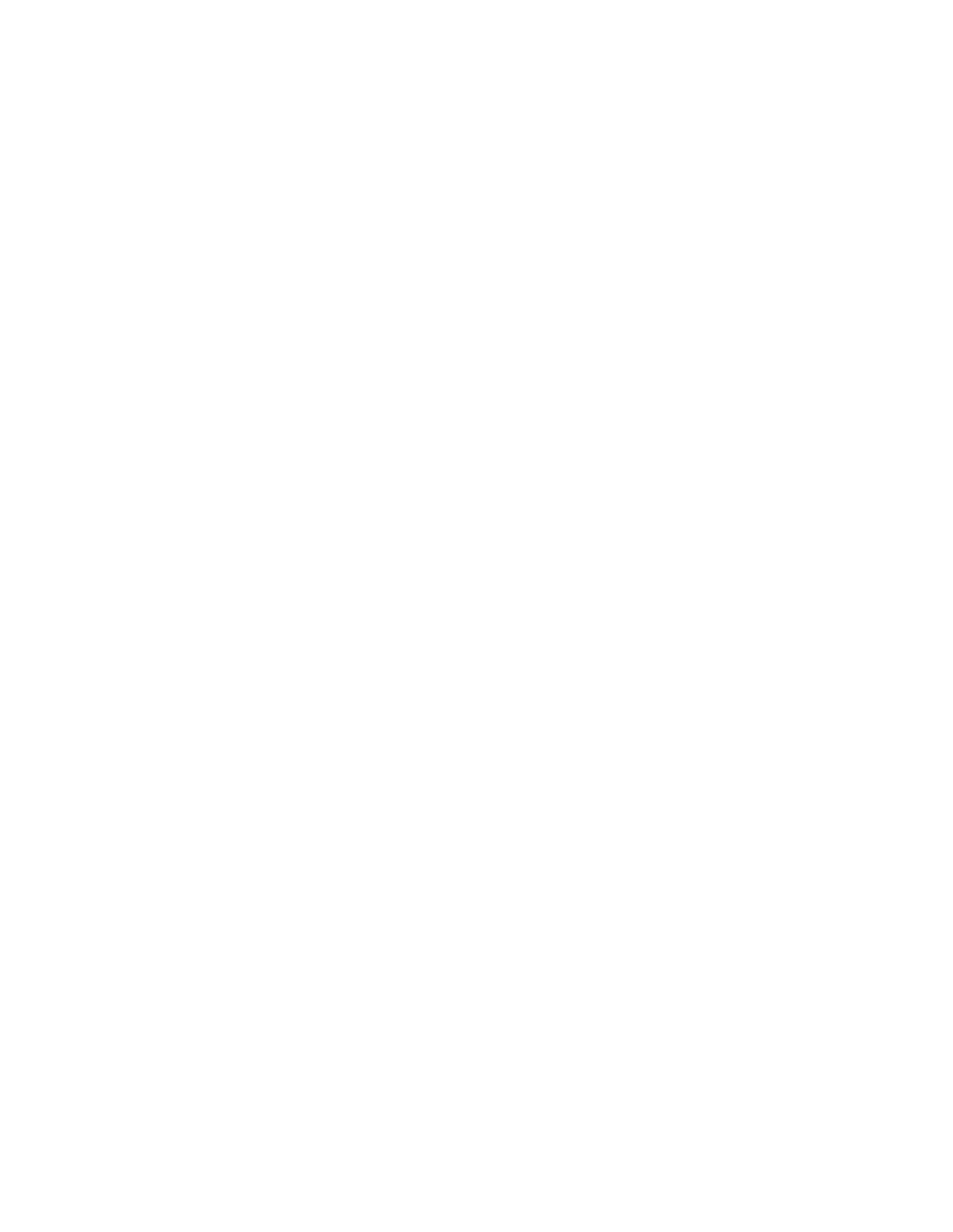### **CERTIFICATION PURSUANT TO 18 U.S.C. SECTION 1350, AS ADOPTED PURSUANT TO SECTION 906 OF THE SARBANES-OXLEY ACT OF 2002**

<span id="page-55-0"></span>In connection with the Quarterly Report of Xponential Fitness, Inc. (the "Company") on Form 10-Q for the period ended March 31, 2022, as filed with the Securities and Exchange Commission on the date hereof (the "Report"), I, Anthony Geisler, Chief Executive Officer of the Company, certify, pursuant to 18 U.S.C. § 1350, as adopted pursuant to § 906 of the Sarbanes-Oxley Act of 2002, that:

(1)The Report fully complies with the requirements of Section 13(a) or 15(d) of the Securities Exchange Act of 1934; and

(2)The information contained in the Report fairly presents, in all material respects, the financial condition and results of operations of the Company.

Date: May 13, 2022 / S/ Anthony Geisler **Anthony Geisler Chief Executive Officer** (Principal Executive Officer)